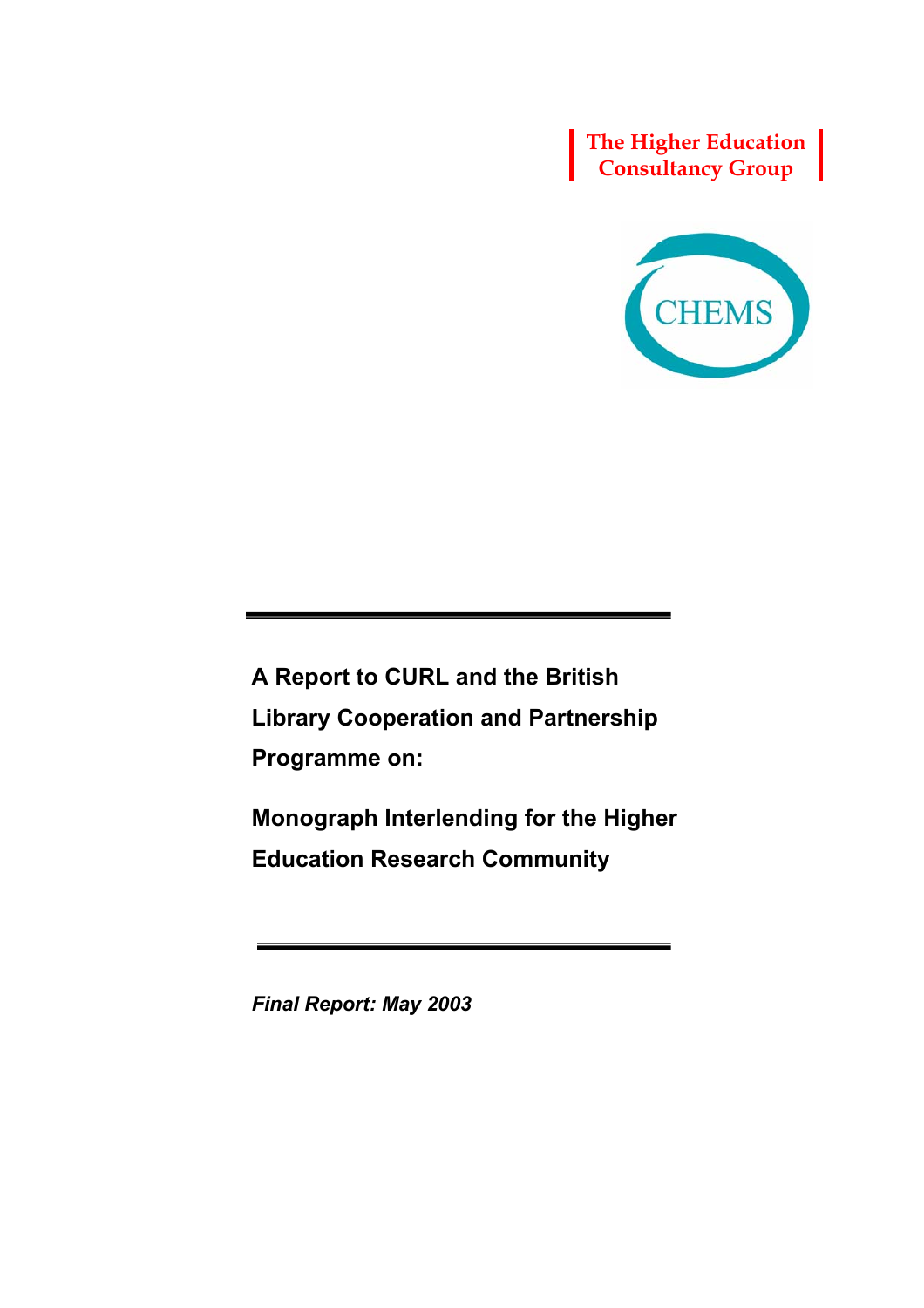# **Contents**

|                | <b>Executive Summary</b>                                                                                      |                | $\overline{2}$ |
|----------------|---------------------------------------------------------------------------------------------------------------|----------------|----------------|
| 1              | Introduction and Terms of Reference                                                                           |                | 5              |
| $\overline{2}$ | An Overview of the Development of the UK ILL System and<br><b>International Comparisons</b>                   |                | 10             |
| 3              | The Volume of Monograph Interlending in UK Higher Education                                                   |                | 16             |
| 4              | The Main Providers of Monograph Interlending for Higher Education<br>- The BLDSC<br>- CURL-SHARES<br>- Others | 20<br>26<br>28 | 20             |
| 5              | An Analysis of Current Interlending Activity in CURL Libraries                                                |                | 32             |
| 6              | The Strengths and Weaknesses in Current Arrangements                                                          |                | 37             |
| 7              | Assumptions About Future Monograph Interlending Requirements for<br><b>Higher Education</b>                   |                | 40             |
| 8              | Options for a New Approach to Monograph Interlending for Higher<br>Education                                  |                | 44             |
| 9              | Implementation and Recommendations                                                                            |                | 59             |
|                | <b>Appendices:</b>                                                                                            |                |                |
| A              | List of Acronyms                                                                                              |                | 63             |
| B              | Bibliography                                                                                                  |                | 64             |

۰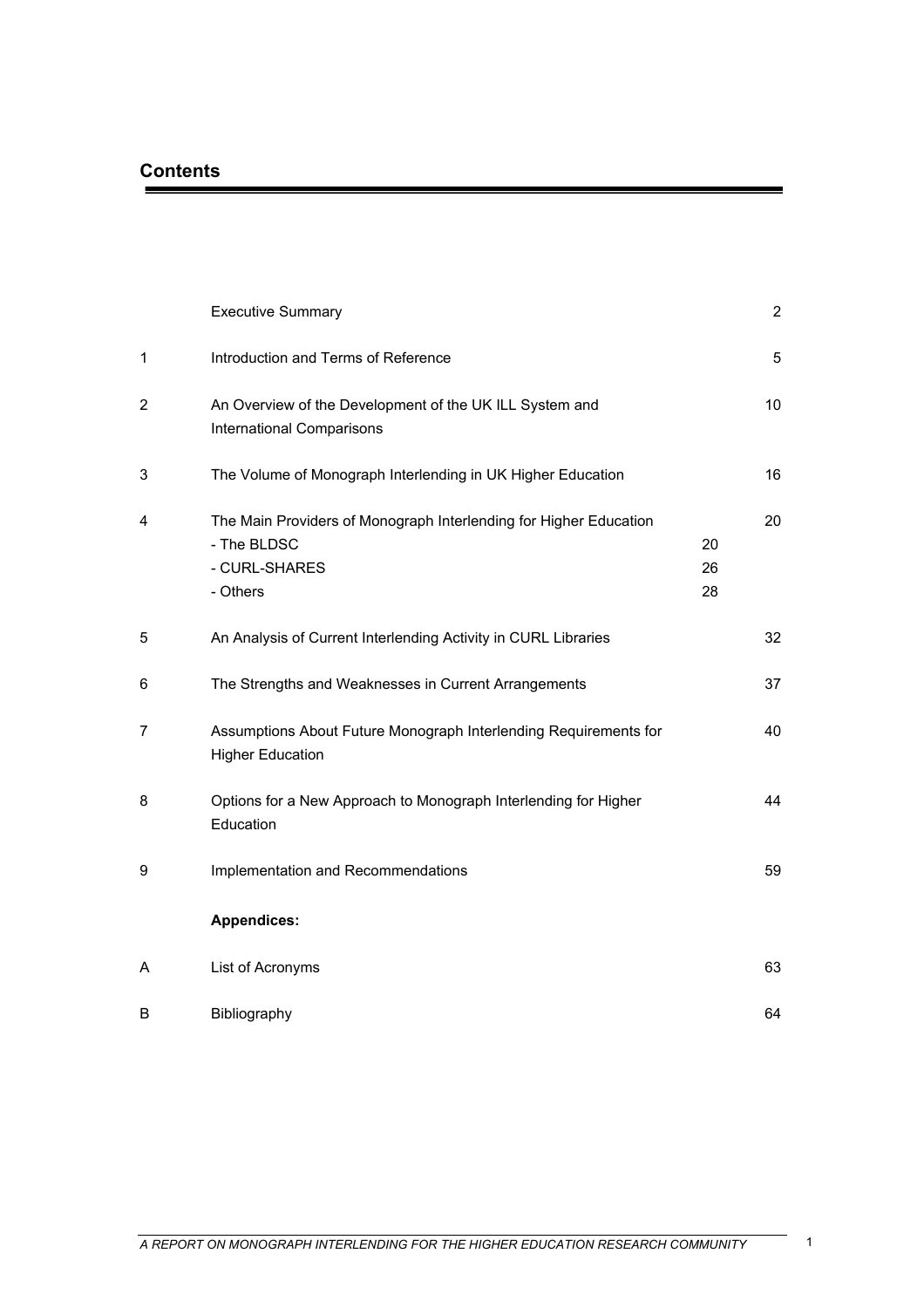# **Executive Summary**

- 1 This report was commissioned by CURL (the Consortium of University Research Libraries) with the support of the British Library Cooperation and Partnership Programme in order to recommend the best UK wide monograph interlending infrastructure and associated business model for the higher education research community for the next ten years. The report does not consider the interlending needs of other sectors (for example, public libraries), but its recommendations are unlikely to have adverse implications for them.
- 2 The report estimates that for 2001-2002 the overall total of interlending requests initiated by the UK higher education sector was approximately 325,000. Of these some 90% (295,000) were estimated to have been successfully completed, of which approximately 79% were supplied by the British Library Document Supply Centre (BLDSC), which holds the most dominant position in the UK monograph interlending system. In addition to the BLDSC there are a number of other providers to whom higher education libraries typically turn if the BLDSC cannot supply an item, but the overall volume of such loans is low.
- 3 The current monograph interlending system based on the BLDSC has several important strengths: first and most importantly, it works, and has done so successfully for many years. The system is well understood by researchers, is valued by them, and as our own data demonstrates has the support of all CURL libraries. The overall performance of the BLDSC is high in terms of speed of delivery and other operational benchmarks, and also represents good value for money for the sector as a whole. Studies undertaken for the Research Support Libraries Group (RSLG) estimated the savings achieved through all forms of central document supply to be between £45 and £50 million. In relation to individual loan charges an email survey of CURL libraries suggested that although those responding welcomed the cheaper options provided by some other providers, the charges of the BLDSC were accepted as being at least satisfactory.
- 4 The current system has no major weaknesses, however significant concerns exist about whether it can be sustained in the future without change. The current interlending system is likely to come under increasing strain because of: declining investment in loan stock unless more collaborative approaches to acquisition take place; an increase in the diversity of lending provision as libraries struggle to meet the needs of their own researchers in the context of a declining central fill rate; and specific difficulties concerning the loan of items from special collections. These concerns are part of the broader issue of the future of library resources which is addressed in the RSLG report.
- 5 If such developments were allowed to occur, they would lead to the loss of many of the advantages of centralisation that now exist, and involve interlending librarians spending much more time trying to source material. Rather we see the opposite as desirable: obtaining maximum benefit through a suitably run single source of supply, with as much requesting and distribution as possible done electronically. The RSLG has made it clear that a gradual deterioration in resource availability for research use should not be accepted, and our conclusion is that the same principle should apply to document supply and loans.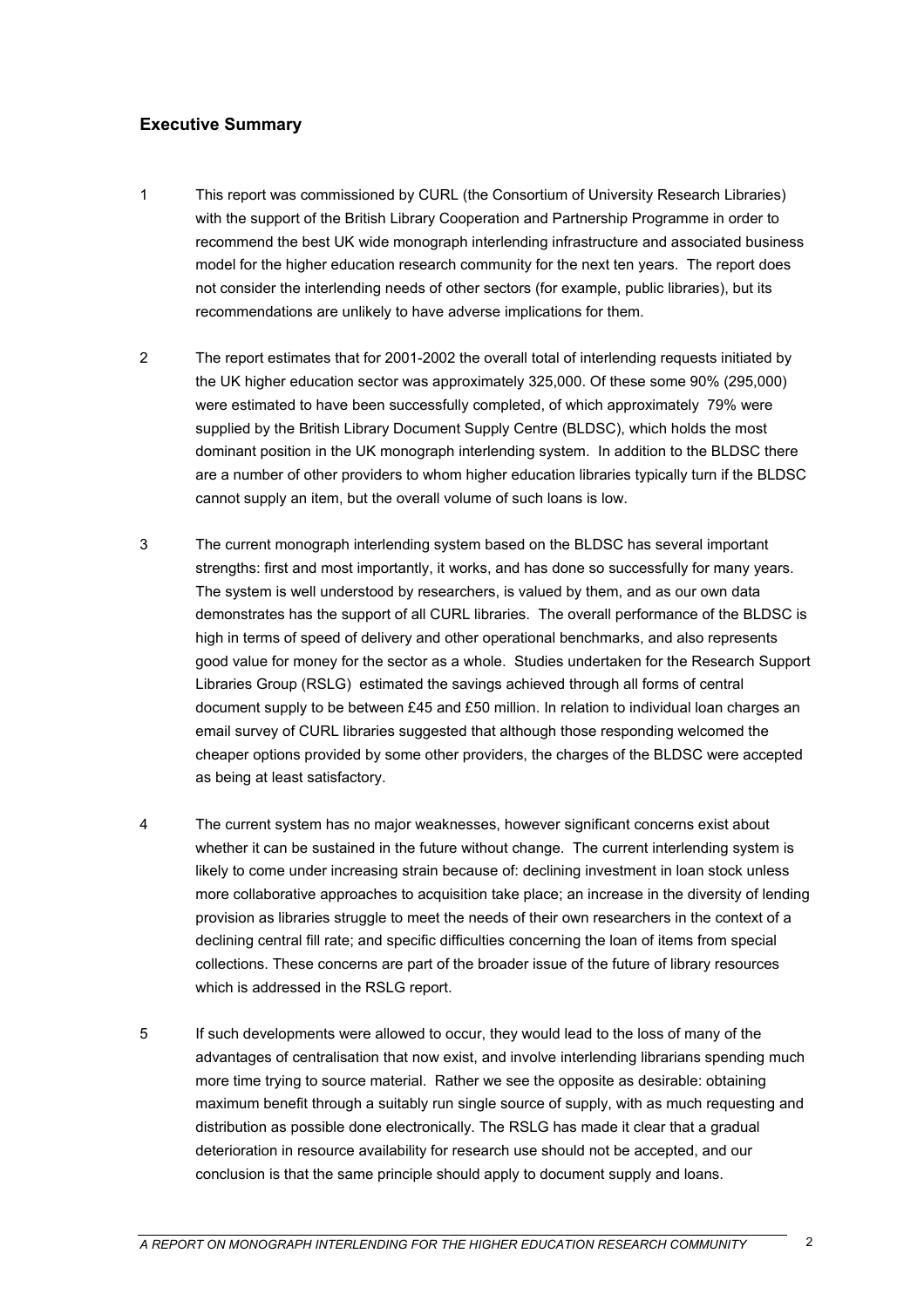- 6 The report considers nine wide-ranging options for revising the current interlending system, and seeks to build upon existing strengths. Each option is tested against six key criteria:
	- It should enable the current fill rate in higher education libraries of approximately 90% to be maintained, and if possible improved.
	- It should operate to performance standards not lower than those currently achieved by the BLDSC.
	- It should maximise value for money in relation to collection development, procurement, and in other related areas.
	- It should aim to maximise operational efficiency in all parts of the interlending process, including within requesting libraries.
	- It should not harm by oversight other aspects of the national interlending system, for example public libraries etc.
	- Where the other criteria can be satisfied an option should seek to be consistent with the approach of the RSLG Report.
- 7 The approach recommended we call BLDSC Plus, and it involves the British Library forming a consortium with a range of partner libraries who would agree to provide monograph interlending services to defined service standards and charges. Based on the BLDSC, the consortium would have its own management board, whose membership and role would be agreed at funding body levels. The consortium could invite into membership any library it wished (including CURL members), but the focus should be on participation by those which house British Library special collections and others with unique research collections.
- 8 A number of key characteristics should guide the development and subsequent operation of this option:
	- It should be explicitly customer oriented.
	- As soon as is practicable there should be a single online routing for all ILL requests via the BLDSC (other forms of requesting would be permitted but not encouraged).
	- A common pricing system should be developed based upon a realistic cost structure.
	- Using a comprehensive online catalogue available (probably the proposed UKNUC), the ordering process should - if practicable - encourage direct end user requesting.
	- Although the operation of the new system would be based upon present BLDSC systems, its management would represent a genuine partnership whereby the British Library was only a member of the management board - albeit an important one.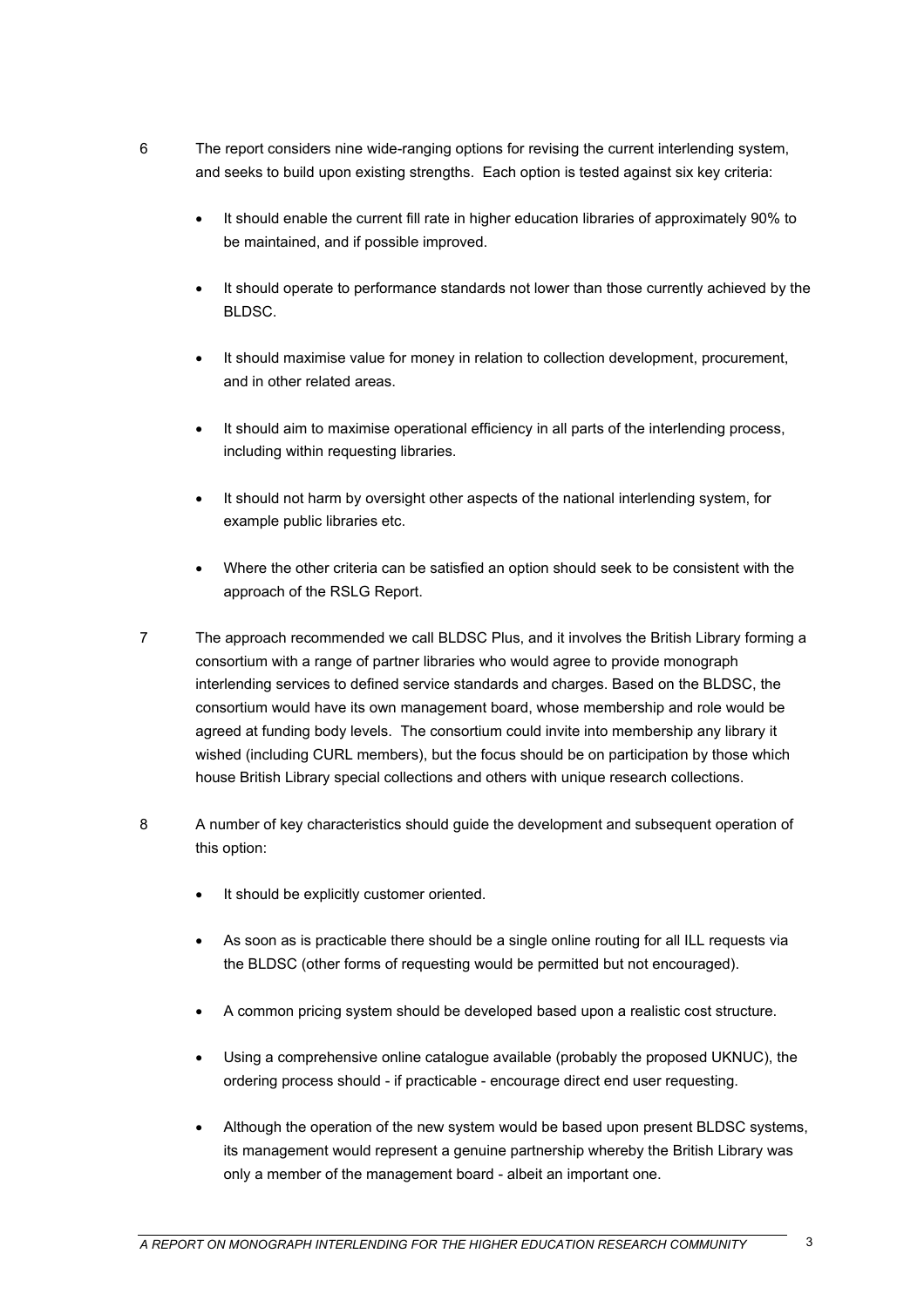- 9 A significant advantage of these arrangements is that we can see no negative consequences for the national interlending system outside higher education - indeed it may be that the increased efficiencies obtained by the BLDSC will have some carry over to other sectors.
- 10 The report identifies some of the key business processes which will be needed to implement BLDSC Plus, including: funding; the organisational and management structure; the main operational processes (which will be based on current BLDSC arrangements); system requirements and standardisation; and risk assessment. However, it is impossible to identify all business processes in detail at this stage, as some will be determined by the set-up discussions between the key partners, and others will depend upon progress in the establishment of the proposed Research Libraries Network (RLN). Within this new structure, the most important organisational issue will be ensuring effective working between the management board (in respect of the new arrangements for higher education), and the British Library in relation to the overall operation of document supply. Ensuring that a clear basis exists from the outset to ensure effective collaboration will be one of the most important parts of the initial negotiations between the partner bodies (see below).
- 11 The report also proposes two pilot schemes to enhance further the potential efficiency of the proposed new structure: a study of direct end user requesting of loans via an online catalogue (probably UKNUC), and a related study to be undertaken at the same time to test the feasibility of home delivery of loans.
- 12 The scheme has the potential to make significant savings in two areas which will enable reinvestment in library services: first, the gradual elimination over time of the duplication costs of the British Library in providing additional stock for the BLDSC of at least £500,000 pa; and second, significant savings within all HEIs of the time of interlending librarians. This is difficult to calculate, but at a minimum might be between £1.5 and £3 million pa (equivalent to a saving of an average of between a half and one full time staff post per HEI). Over the ten year period that we were asked to review, we would therefore expect that savings in the region of between £20 and £35 million should be achieved for reallocation to priority areas of library activity.
- 13 The report sets out an implementation process for the option, but the full costs of our proposals cannot be known until a preparation phase which will see detailed plans produced by the management board; however, costs should be relatively modest. Additional costs are of three kinds: software, which needs to be calculated by the British Library in terms of adaptations to existing systems when the UKNUC specification is known (these include the cost of the pilots of end user requesting and home delivery); an extension of the RSLP access principle designed to acknowledge the increased costs of participating libraries which will require approximately £250,000 pa; and modest organisational set up costs. It is proposed that funding be provided as part of the establishment of the RLN.
- 14 In Chapter 9 the report makes seven recommendations. These are entirely consistent with the thrust of the RSLG report, and therefore it is recommended that implementation should be considered in parallel with the proposed RLN, although not necessarily to the same timescale.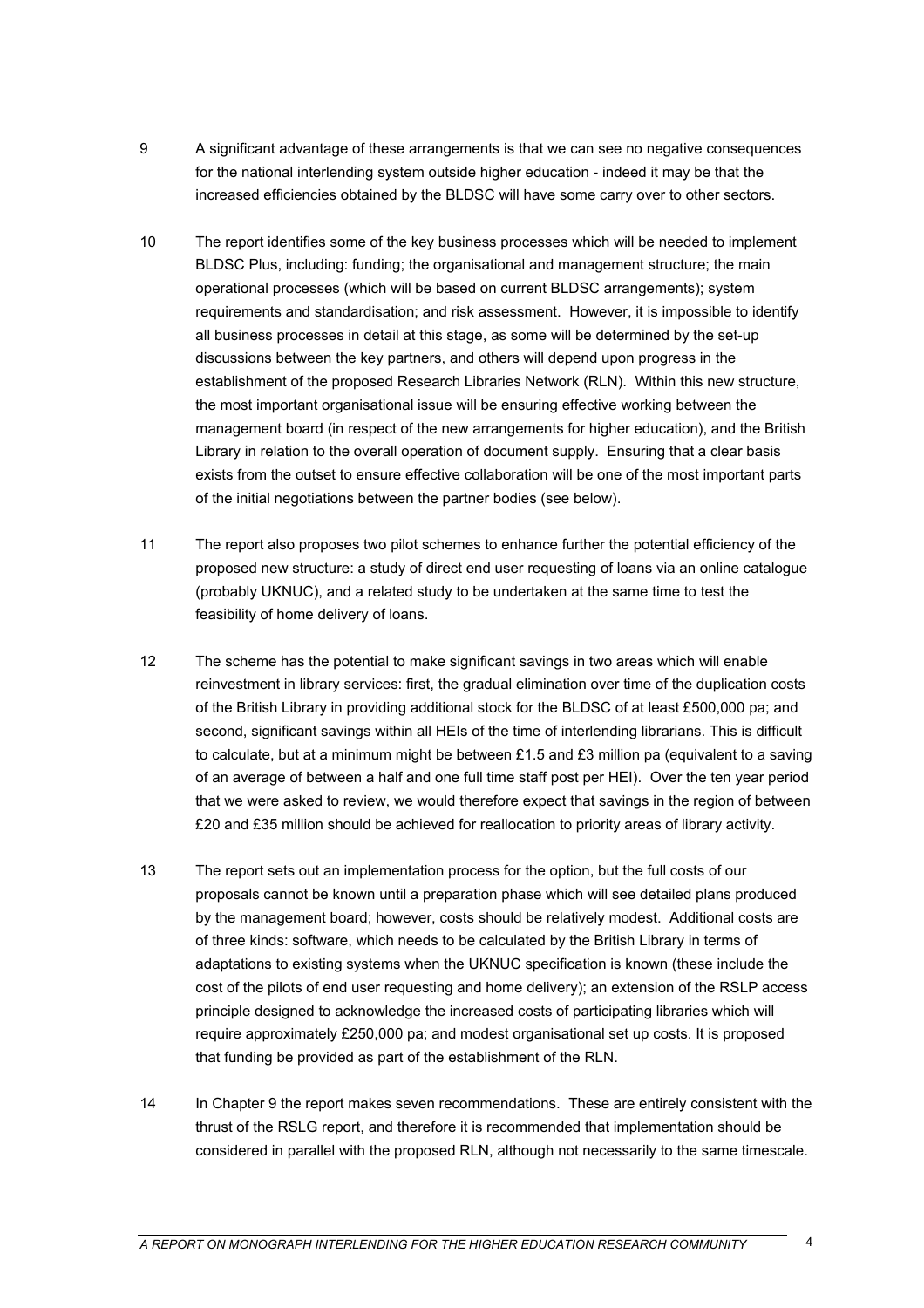# **1 Introduction and Terms of Reference**

## **The Background Context**

- 1.1 As part of the overall system of national document supply, inter-library loans (ILL) have been an important element in UK library provision for many years. The creation in 1973 of the British Library Document Supply Centre (BLDSC) at Boston Spa in Yorkshire, has meant that a relatively centralised system of ILL has been accepted by researchers in higher education as an established part of the library landscape. Indeed the recent report of the Research Support Libraries Group (RSLG)<sup>[1](#page-5-0)</sup> notes that it is this national system of document supply that has largely meant that UK research libraries have been able to compete with the larger collections held by the major research universities in the USA.
- 1.2 However, in the past few years considerable pressures for change have occurred, and the ability of the national ILL system to supply the needs of researchers has been under strain. Indeed, it has been suggested that unplanned decentralisation is now happening as new providers of ILL services have grown up. It is, therefore, timely to review the provision of ILL and to identify whether new models of provision can further enhance a service that is recognised in the RSLG report to be "deeply entrenched and effective" (para 69). Although our study concentrates on the position concerning UK research libraries, the need for a review of national provision has been made in a number of settings, for example a domain wide conference on ILL hosted by the British Library in June 2000 noted the need for "a national ILL strategy"<sup>[2](#page-5-1)</sup>. We hope that the recommendations in made Chapter 9 will contribute to this.
- 1.3 This report considers a number of important trends which are influencing current practice in ILL. These include:
	- The growth in electronic discovery tools which are starting to enable both end users (including researchers and students) and institutional intermediaries (ILL librarians) to have a much more comprehensive picture of what resources are available across the research library sector as a whole. Currently, this is available through the CURL OPAC (COPAC), and may soon be available sector wide through the proposed UK National Union Catalogue (UKNUC) - a development regarded as essential by the RSLG.
	- The increase in the availability of electronic materials which is likely to have a major impact on document delivery (especially serials), and therefore on the economics of delivering hard copy items.
	- Because of financial pressures in recent years many research libraries have shifted funding to protect the purchase of serials, particularly at the expense of non-scientific monographs. When taken with other developments this means in the view of the RSLG report that "the aggregated efforts of all UK research libraries are failing to secure a

*1 Research Support Libraries Group, Final Report, 2003, available at www.rslg.ac.uk <sup>2</sup>*

<span id="page-5-1"></span><span id="page-5-0"></span>*Making the Links: Improving the UK ILL System, Conference Proceedings 2000, www.bl.uk/concord/mtlmins.html*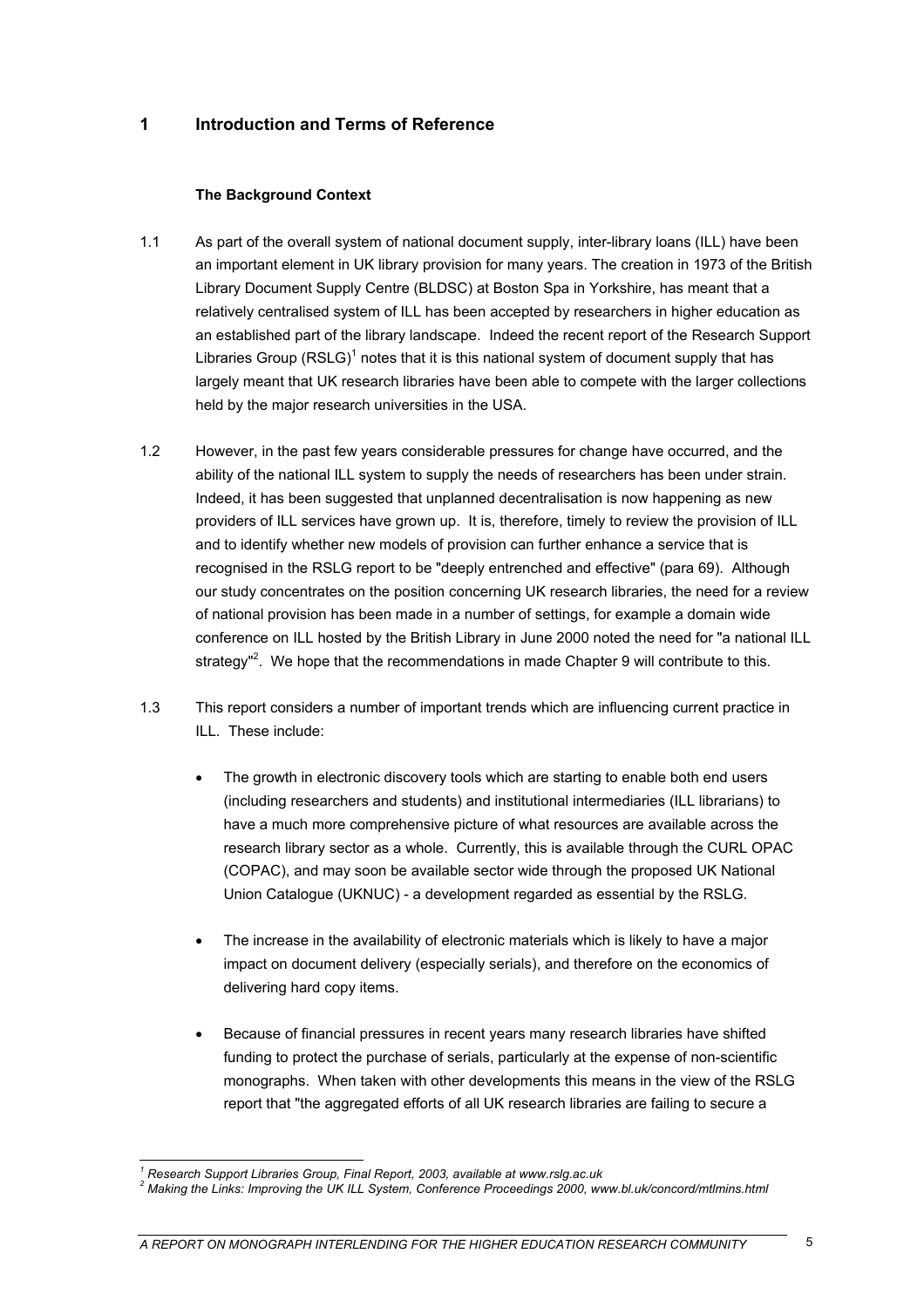national collection in keeping with researchers' current and emerging needs and demands" (para 74).

- Equivalent resource pressures on the British Library and BLDSC which over time are likely to reduce their ability to achieve an acceptable 'fill rate' (that is the number of ILL requests that can be successfully supplied).
- Changes in the charging arrangements of the BLDSC which have led to various collaborative ILL systems growing up with lower charges, notably CURL-SHARES in the higher education research library community, the Circle of Officers of National and Regional Library Systems (CONARLS) within the public library sector, and the Scottish ILL Rate scheme (SILLR). (See Chapter 4 for a discussion of these and others systems, and also an analysis of the costs of ILL.)
- So far as research universities are concerned, the modest growth in the international nature of interlending, for example items supplied through the RLG-SHARES scheme (also see Chapter 4).
- 1.4 Although the BLDSC remains by far the largest supplier of ILL to UK research universities (see Chapter 3 for details of the volume and nature of interlending), these developments have led to a position where its role in ILL provision can usefully be reviewed. From the BLDSC perspective it is important that its interlending role to support higher education is consistent with the overall demands placed upon it, and therefore important questions of collection development strategy are raised. Nonetheless although its monopoly position as the primary ILL supplier has been criticised by some (see Chapter 8), its position remains central to any future system of ILL. In this context the RSLG report emphasises both the need for the retention and strengthening of the comprehensive national document supply system, and the importance of the British Library working closely with other research libraries in helping to develop coordinated national provision of loan and reference materials (paras 129-132).
- 1.5 It is in this context that CURL (the Consortium of University Research Libraries) with the support of the British Library Cooperation and Partnership Programme funded this study in order to "recommend the best UK wide monograph interlending infrastructure and business models for the next ten years or so".

#### **Terms of Reference**

- 1.6 The terms of reference for the study as drawn up by CURL were detailed, but within the overall aim cited in paragraph 1.5 they can be summarised as follows:
	- a) To assess the current position concerning ILL including:
		- Identifying the current monograph interlending services and their key operational characteristics.
		- Assessing the size and nature of the monograph interlending market.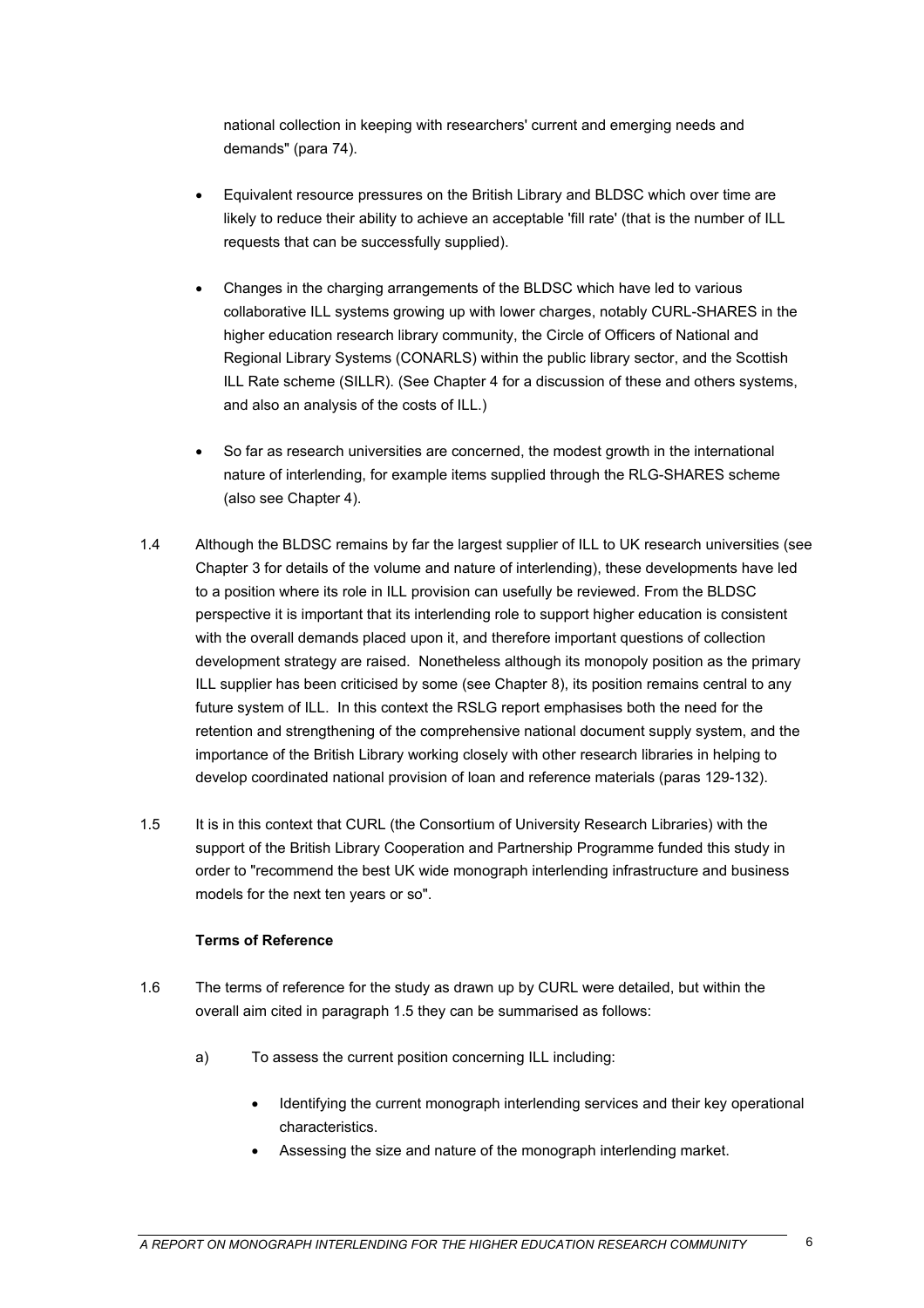- Evaluating the financial and organisational sustainability of the BLDSC and CURL-SHARES services.
- b) To assess the advantages, drawbacks and sustainability of different models of interlending.
- c) To assess available software solutions to support interlending and their interoperability.

## **The Study Team and Methodology**

- 1.7 The study was undertaken by a partnership involving the Higher Education Consultancy Group and CHEMS Consulting, with the team being:
	- Allan Schofield, Head of the Higher Education Consultancy Group who acted as project director.
	- John Fielden, Director of CHEMS Consulting.
	- Professor Colin Harris, Librarian of Manchester Metropolitan University.

The three had previously been involved with a number of related studies, and were therefore able to link the specific issues concerning future ILL provision with a broader policy environment.

- 1.8 The study took place within a tightly constrained time frame, starting in mid-January 2003 and reporting at the end of March 2003. The tender produced by CURL was quite specific concerning methodology, and the programme of work that has been undertaken has met the contractual requirements. The main activities were:
	- A review of current issues in ILL including relevant international developments.
	- Discussions with a range of stakeholders including CURL, the British Library, and the RSLG secretariat.
	- Visits to eight CURL libraries to review ILL issues: Bristol, Cambridge, Glasgow, Kings, Oxford, Manchester, National Library of Scotland, and Sheffield.
	- An email survey of all other CURL libraries, with responses received from 23 of the 26 relevant institutions.
	- Discussions with one large public library and another specialist research library outside the higher education sector.
	- A pre-report submission workshop run for the steering group and other invited individuals which provided a useful opportunity to test conclusions and recommendations.

### **What is Not Considered in This Report**

1.9 From the outset (and with the agreement of the project steering group) we were very much aware that the methodology required to be adopted within a very constrained amount of time meant that various interests were explicitly not considered as part of this report. These include: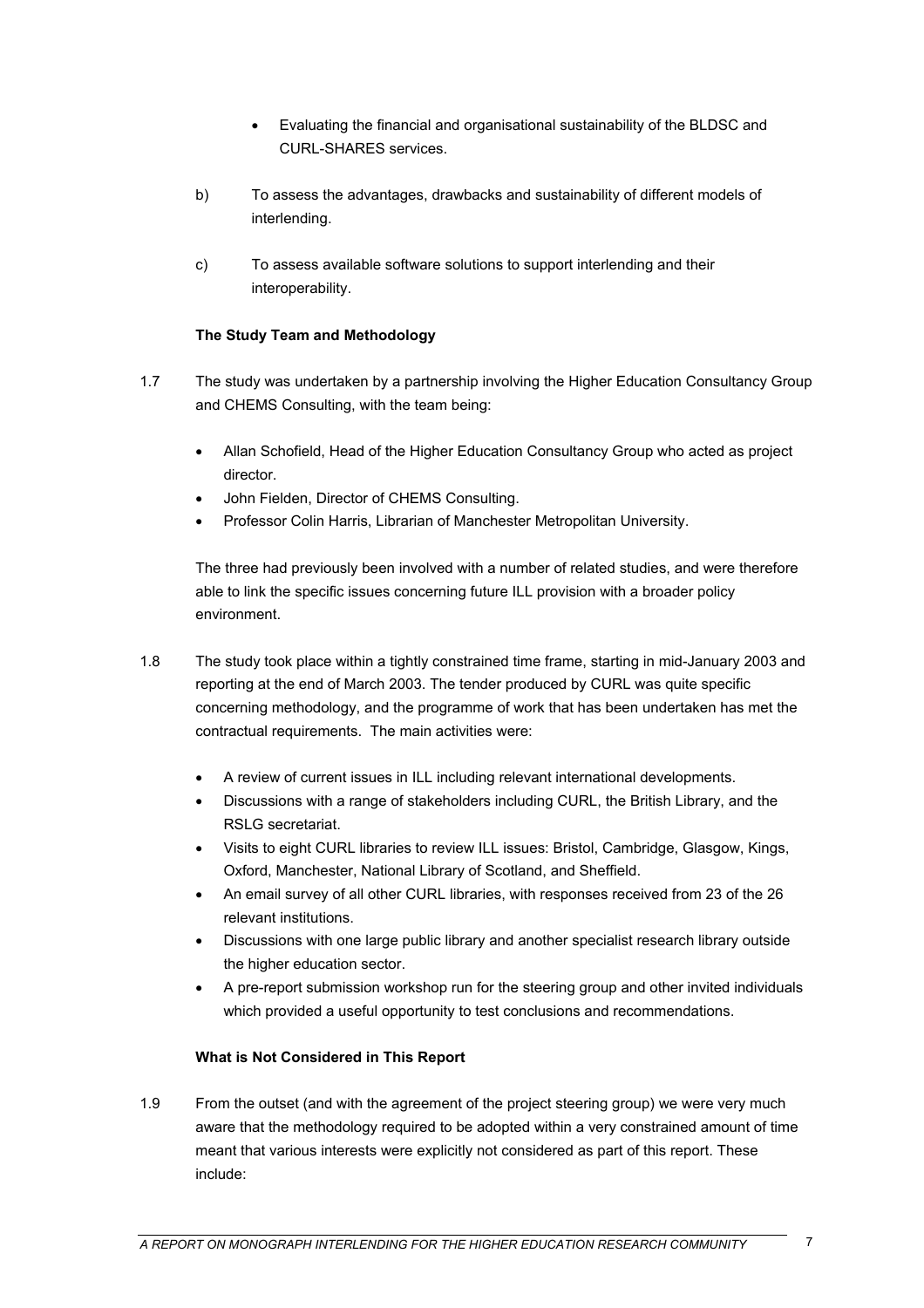- We were only asked to consider inter-library loans (ie returnable items) and not the whole of document supply (mainly photocopies of articles from journals and other serials). This was because the nature of article supply is changing rapidly as the availability of electronic journals increases, and the future models for journal supply are likely to be very different from those involving hard copy monographs. However, in practice this distinction is not always easy to make as many research libraries do not record ILL and photocopy requests separately, and therefore data - particularly trend data - is often weak.
- Our focus was primarily CURL libraries and not on collecting data covering the whole higher education library sector. However, we have been mindful of the needs of the latter in considering options for change in Chapter 8.
- Higher education is only one part of the customer base for the BLDSC (although based on BLDSC data it is the largest sector overall with 55% of all BLDSC loans for 2001-2002). Thus we have been concerned to ensure that the recommendations we make should be considered within the broader role of the BLDSC, and should not have any unintended consequences for other users of the services of Boston Spa.
- It cannot be assumed that the needs of the higher education libraries are compatible with those of the rest of the library sector. For example, one reason why the British Library Conference in 2000 on 'Improving the ILL System' recommended the need for a review of national interlending was "to respond effectively to government agendas on social inclusion, lifelong learning and equitable access to the nation's resources"<sup>[3](#page-8-0)</sup>. In general (and despite pressure to widen participation) these do not appear to be the concerns of all CURL libraries, and some retain restrictive policies concerning public access although this is slowly changing.
- 1.10 Therefore in Chapter 9 we have been careful to present our recommendations as needing wide consultation with all interested parties. Certainly we have no wish to encourage proposals which would have a negative impact on UK library provision overall.

# **The Structure of the Report**

- 1.11 In this context the report sets out to chart the key factors involving ILL and the options available for changing the current system of interlending. First, in Chapter 2 the current system is reviewed, its development summarised, and a note provided on relevant international comparisons.
- 1.12 Chapter 3 then sets out our estimate of the volume and pattern of ILL for the higher education sector. No comprehensive data is available, but it is possible to provide reasonable estimates.
- 1.13 Chapter 4 then considers the main providers of ILL. There are substantial sections on two schemes (the BLDSC and CURL-SHARES), and shorter summaries on other providers.

<span id="page-8-0"></span>*3 Ibid*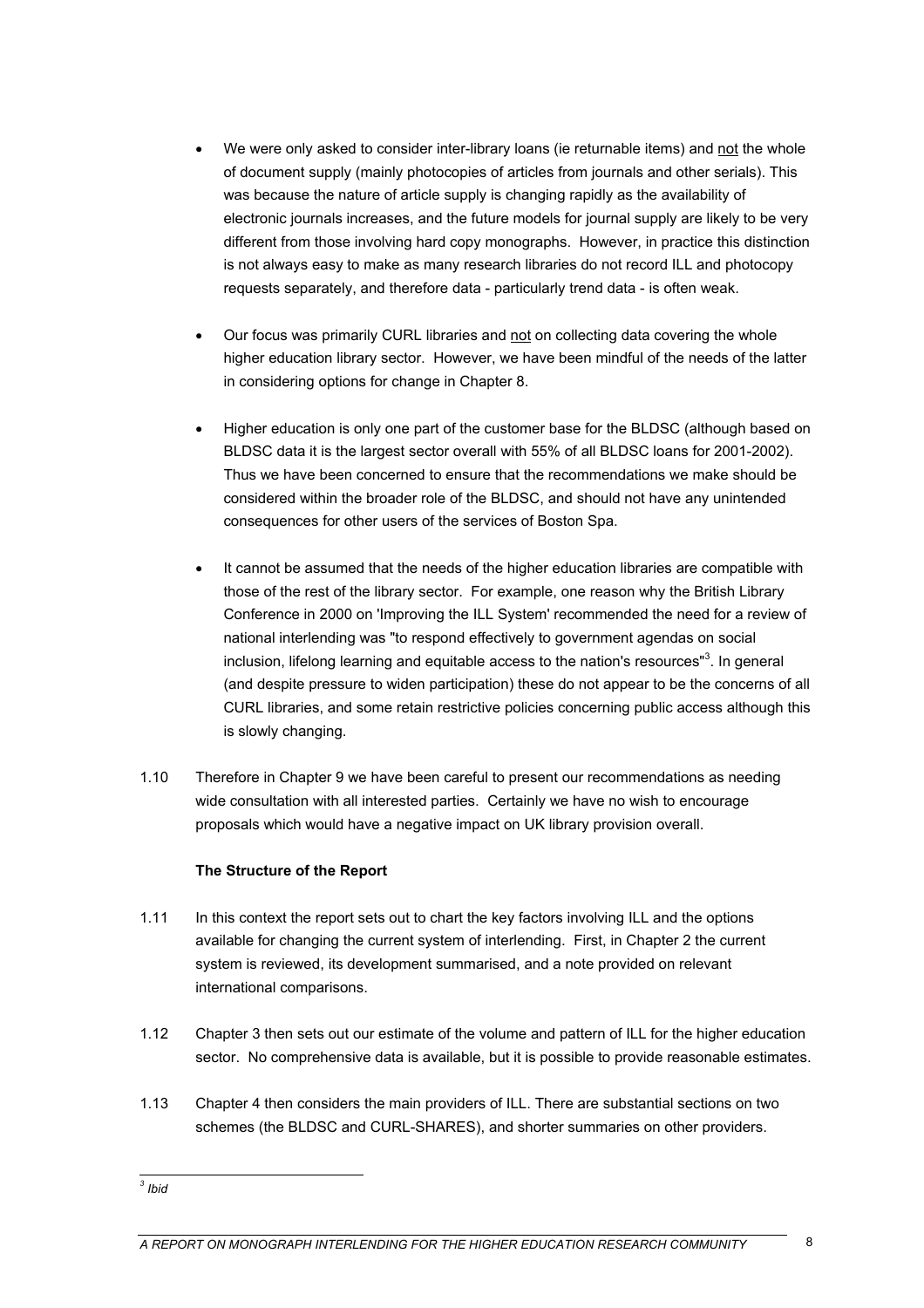- 1.14 This is followed in Chapter 5 by an analysis of current ILL activity within higher education institutions (HEIs), particularly those research libraries surveyed. The data suggests a wide range of practice, not all of which is easily interpreted without detailed analysis of the practices of the libraries concerned. A number of issues are raised which CURL may wish to consider in more detail.
- 1.15 In Chapter 6 we bring together the data in the previous chapters and undertake an overview of the strengths and weaknesses of current ILL provision both within university libraries and also so far as the end user is concerned. Put simply, this enables us to ask: is there a problem, and if so what is it?
- 1.16 We have noted above that the tender for this study asked us to adopt a ten year horizon a difficult task with the rapid pace of change in technology. Nonetheless in Chapter 7 we try and identify some of the main changes that are likely to influence ILL provision during this period, and that will therefore underpin any alterations to current operational arrangements. There may, of course, be substantial differences of view about the impact of such factors, but we have tried to be as transparent as possible about our assumptions which have been tested with the steering group for the study.
- 1.17 On this basis in Chapter 8 we identify the main options for a future interlending system as they appear to us, and select our preferred approach. There is one model which seems to us to have significant advantages over all others, and for this we set down in some detail the key business processes that will be involved, and try to build on the need for the enhanced collaboration between research libraries identified in the RSLG report. For the sake of completeness and of encouraging a broad debate we have also summarised other possible options, but these are not - in our view - desirable.
- 1.18 Finally, in Chapter 9 we make seven specific recommendations, and identify what action is required by the various parties involved: CURL, the British Library, the higher education funding bodies, and so on.
- 1.19 We have attempted to keep this report as short as possible in order to encourage as wide a readership as possible amongst relevant librarians, including ILL staff. We have, therefore, deliberately not included a large amount of contextual information (see Appendix B for references), some of which is in any case in the RSLG report. Although we have approached our study entirely independently from the RSLG (and indeed only had access to its report towards the end of our work), our general conclusions are similar: to encourage greater collaboration and more transparent ways of working in order to maximise both effectiveness and efficiency in the use of library and information resources.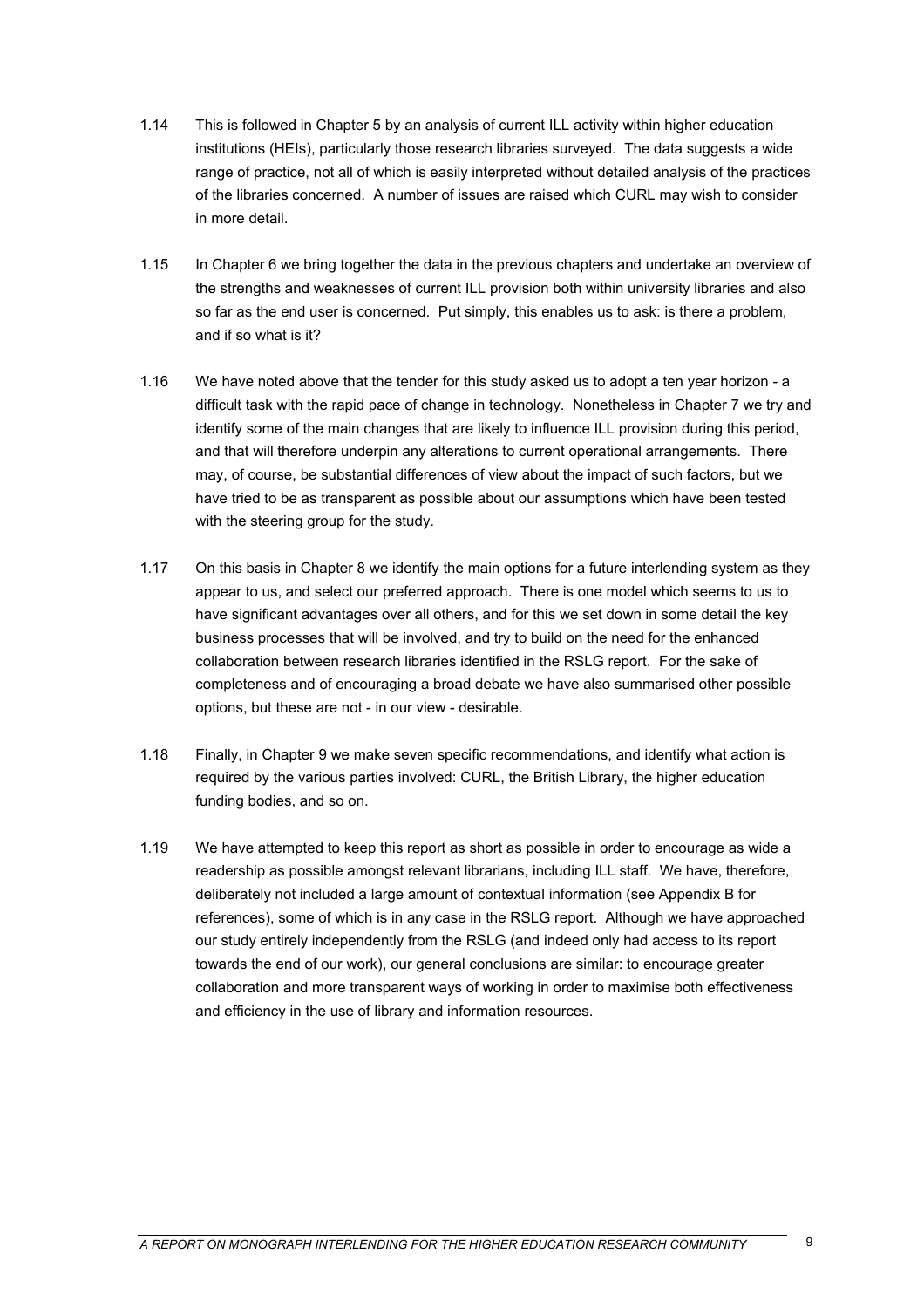# **2 An Overview of the Development of the UK ILL System and International Comparisons**

- 2.1 The national monograph ILL system is dominated by the BLDSC which was formed from two previously existing institutions that came together under the auspices of the newly created British Library in 1973. They were the National Lending Library for Science and Technology (NLLST) and the National Central Library (NCL). The two organisations represented the centralised and decentralised models of document supply respectively<sup>[4](#page-10-0)</sup>.
- 2.2 The NLLST was founded just after the war in response to scientific and political demand to promote science and technology. The concept behind it was that a central stock, subject to minimal cataloguing, would allow material to be rapidly supplied to researchers. The NLLST operation was deliberately simple. Books and serials were shelved alphabetically by title, enabling staff to find most items requested without the need to consult any records. NLLST only accepted requests from registered libraries using pre-paid forms, purchased in advance in boxes of 50. The NLLST grew rapidly to play a significant part in library provision: in 1962 117,486 requests were received and by 1972 this had grown to more than one million.
- 2.3 In response to a recommendation of a Royal Commission on Museums and Galleries, the NCL was established in 1930, taking over the function of the Central Library for Students which had itself been founded in 1916. The concept upon which the NCL was based was that union catalogues would allow much material for researchers' use to be supplied locally and that the NCL would act only when institutions holding the regional resources could not supply items. Thus it was very similar to the current concept of a distributed national collection. Regional library systems came into being in the first six years of the NCL's existence, although Yorkshire rejected both the notion of a national union catalogue and the creation of one for the county. The NCL functions as described in the Royal Charter of 1931 were (a) to supply on loan to libraries books for study which could not conveniently be obtained in any other way, (b) to supply books on loan to groups of adult students, (c) to act as an exchange or clearing house for mutual loans of such books between other libraries, (d) to act as a centre for bibliographical information, and (e) to facilitate access to books and information about books. Regional systems still exist, and although university libraries are generally members they do not use them greatly for borrowing; the systems are much more important to public libraries.
- 2.4 In 1973, following the recommendations of the National Libraries Committee (chaired by Frederick Dainton), NCL operations were moved to Boston Spa and merged with NLLST to form the British Library Lending Division (BLLD). In its report the Dainton Committee described NLLST as "highly successful", but regarded the NCL operations, which dominated the system of interlibrary lending in the humanities, less favourably. The Committee identified three key weaknesses, namely the incompleteness of union catalogues, the unwillingness of cooperating libraries to lend items in heavy demand, and the failure of the system as a whole to cover a sufficiently high proportion of material requested. The BLLD subsequently became the BLDSC.

<span id="page-10-0"></span>*4 The initial part of this section which summarises the history and operation of the British Library/BLDSC is based on a paper produced for the RSLG, and is used with permission.*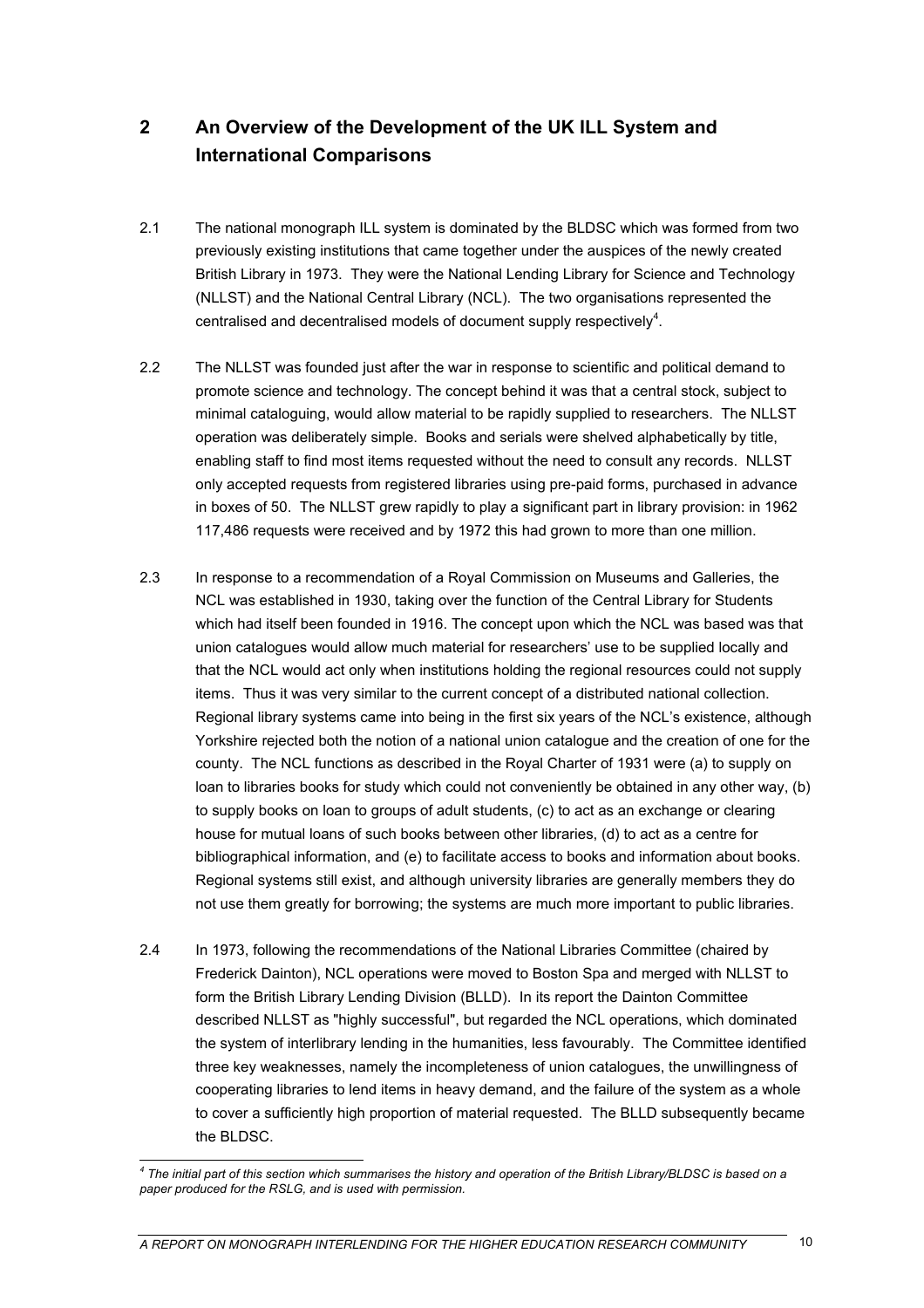- 2.5 So far as higher education lending is concerned, several other initiatives are reported in varying degrees of detail in Chapter 4. The most significant has been operated in the last two years by CURL as part of the SHARES programme in the USA. CURL was established in 1983 by the seven largest university libraries in the UK, and over twenty years has grown both in numbers (there are now 26 members, including the three UK national libraries in full or part membership) and in function. It has twice mounted pilot projects in monograph interlending. In addition, interlending can and does take place between any academic, public or other library in the UK.
- 2.6 Although a considerable amount has been written about interlending<sup>[5](#page-11-0)</sup>, most of the literature is descriptive and mainly concerns details of library processes. In fact at a policy level the most useful conceptualisation of interlending is probably still that produced in 1979 by Maurice Line $^6$  $^6$ , who identified four possible national approaches: a centralised model concentrating on a single library; concentration on a few libraries; planned decentralisation; and unplanned decentralisation. Line acknowledged that none of these models existed anywhere in a pure form, and suggested that the UK had a mixture of concentration on the British Library, accompanied by both planned and unplanned decentralisation.
- 2.7 The importance of the British Library to the national interlending system is self-evident, and has been reinforced by our findings on the volume and sources of lending (see below) and, in terms of future policy and strategy, by the report of the RSLG. However, the role of the British Library in handling the lion's share of UK interlending has not been without problems. In Chapter 4 we note that pressure on acquisition funds has required the Library progressively to reduce the proportion of published output that it acquires. This has implications, not only for the national published archive, but also for its ability to fill requests made by university libraries. On the other hand, the British Library did, in the 1990s, combine the London and Boston Spa collections, to make both available to all users, which extended the scope of the BLDSC substantially. In addition, while a flat-rate charge for monograph interlending and document supply has obtained since the creation of the NLLST in 1957, in 1999 the Library introduced a price differentiation, such that the cost of a monograph loan increased significantly causing some librarians to complain about price in the absence of detailed cost information.
- 2.8 The planned decentralisation element identified by Line is provided by the system of regional libraries, which have not only acted in concert in the determination of charges, but have also attempted schemes of collaborative acquisition. However, the regional library systems are in a state of rapid change, and government policy on the regions and the requirement to form regional bodies to operate across the domains of libraries, archives, museums and galleries have caused systems to reinvent themselves as part of the move to 'regional Re:sources' (some of which are already in place). In some cases, the regional interlending function has been transferred to new, purpose-built organisations, in others it has disappeared. The effects of this upon higher education libraries will be limited. They have always been net lenders within regional systems and, as public libraries collection development profiles change

<span id="page-11-0"></span>*5 Useful annual summaries of developments in interlending have been produced in recent years by Stephen Prowse. For*  example, see Prowse S, Trends and Developments in Interlending and Document Delivery in the UK in 1997, Interlending and Document Supply, Vol 26, No 2, 1998, and subsequent issues.<br><sup>6</sup> Line M, National Interlending Systems: Existing Systems and Possible Models, Interlending Review 7 (2), 1979

<span id="page-11-1"></span>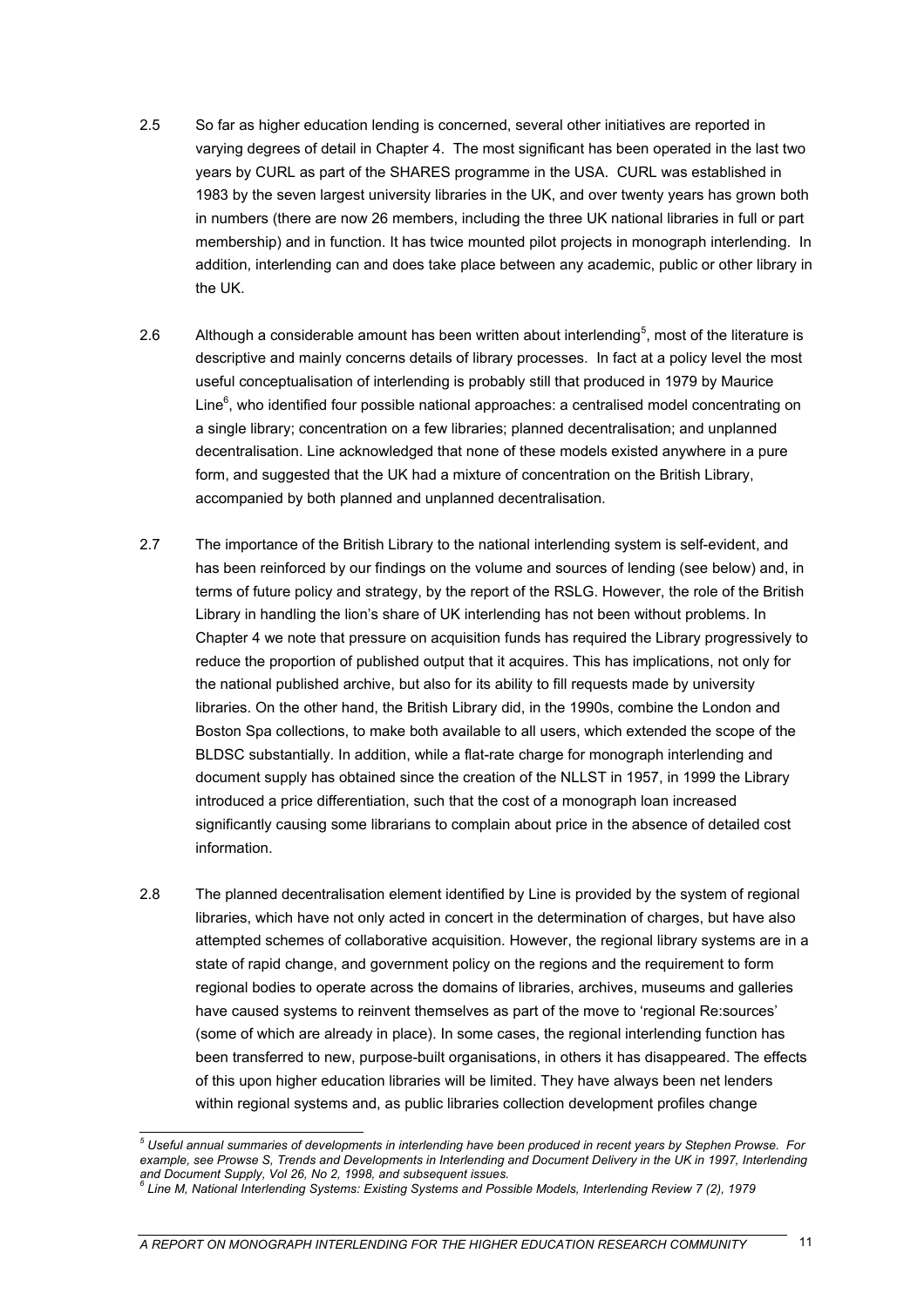towards more popular material, their collections will become less relevant and useful to university users. Some of the big city libraries do, of course, have substantial special collections of research value, but they tend not to grow. In addition to the regional library systems, there are many other local, sectoral, and subject schemes of collaboration<sup>[7](#page-12-0)</sup>, but these are principally to do with access, staff training and procurement, rather than interlending.

2.9 The unplanned decentralisation element is the interlending that goes on between individual libraries. This has, of course, become easier with the increasing availability of library catalogues on the web. Nevertheless, searching for a particular item can be cumbersome and time-consuming, although the situation has greatly improved with the development of COPAC, and particularly with its increased functionality. This study was not tasked with analysing the case for, or making recommendations on, the development of a UK National Union Catalogue (UKNUC), although without one our proposals in Chapters 8 and 9 will be much more difficult to achieve. However, our understanding is that an UKNUC will be developed in the near to medium future, and we support this initiative. One of its benefits will be making the location of uncommon items easier (a process also supported by full disclosure requirements), and this in turn - will facilitate interlending (although the lack of ISO-compliant software may be an obstacle to broader use).

#### **International Comparisons**

2.10 We summarise briefly the position concerning monograph ILL in other relevant international settings.

#### *USA*

- 2.11 The USA does not have a national interlending system, rather it has a large number and variety of formal and informal consortia which, like those in the UK, facilitate access to libraries and, perhaps, staff training and procurement of goods and services. Unlike consortia in the UK, they also generally facilitate interlending and document supply. Many libraries will belong to a number of consortia, frequently for the express purpose of widening the resources to which they have access through interlending.
- 2.12 Having a completely distributed interlending system, involving a very large number of lending libraries, has made facilitating library-to-library transactions a priority concern for the American library community. There have been four key initiatives:
	- a) The Association of Research Libraries  $(ARL)^8$  $(ARL)^8$  has taken the lead in facilitating use of the ILO ILL standard (ISO 10160 and 10161). In 1993 it established the North American Interlibrary Loan and Document Delivery (NAILLD) project to foster practical technical developments enabling libraries to work effectively in a networked ILL

<span id="page-12-0"></span>*7* <sup>7</sup> See the recent study that we undertook for RSLP on library collaboration: Schofield A et al, Barriers to Resource Sharing *Among Higher Education Libraries: a Report to the Research Support Libraries Programme, The New Review of*  Academic Librarianship, Vol 7, 2001

<span id="page-12-1"></span>*www.arl.org*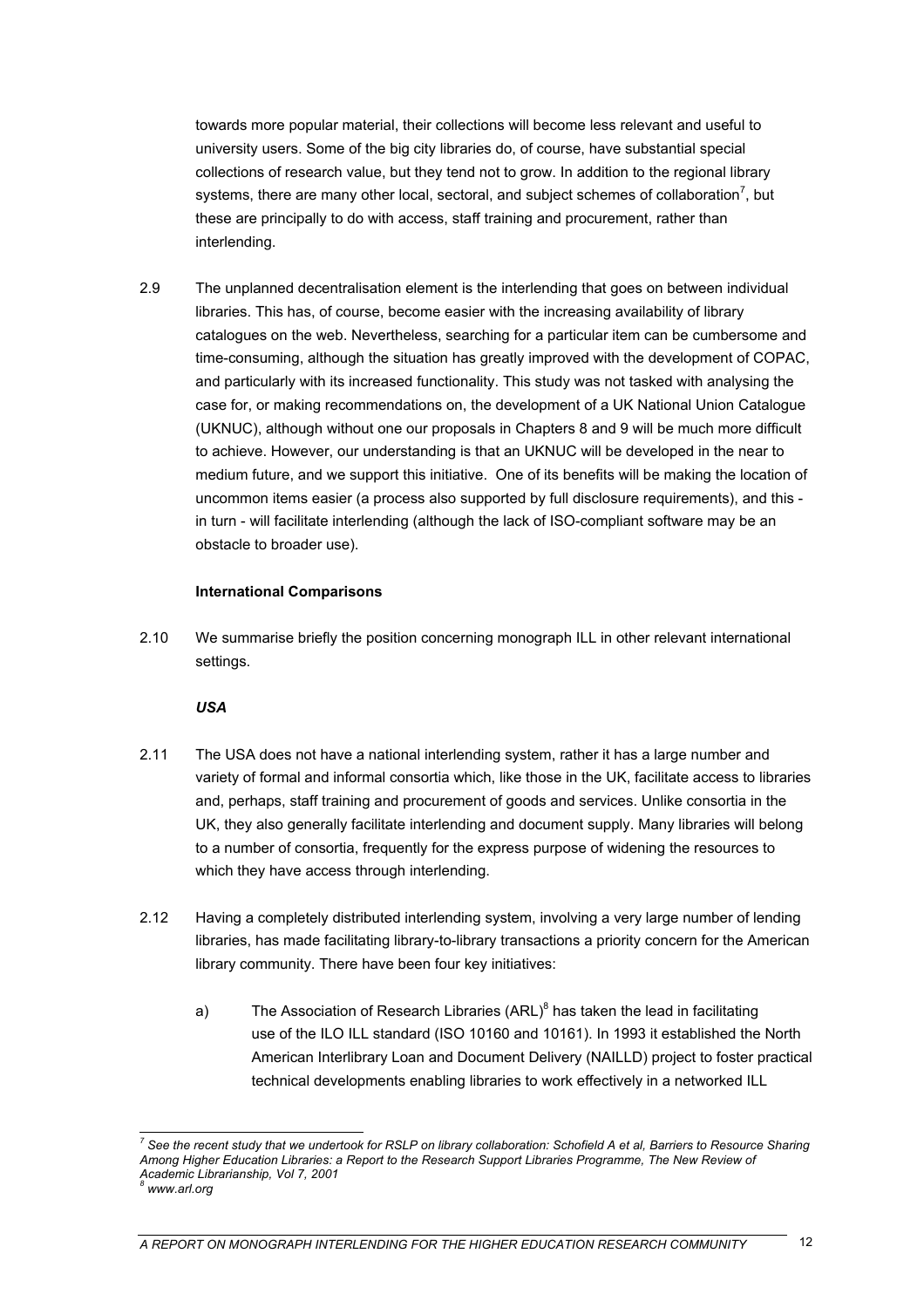environment. Its ILL Protocol Implementors Group (IPIG) has influenced the development of the ISO Protocol.

- b) The Reference and User Services Association (RUSA) $9$ , a division of the American Library Association, has devised an Interlibrary Loan Code for the United States. This is a voluntary code that seeks to establish the responsibilities of requesting and supplying libraries.
- c) The Research Libraries Group (RLG) is a not-for-profit membership organisation of 160 universities, independent research libraries, archives, historical societies, museums and other institutions devoted to improving access to information that supports research and learning. Since its foundation in 1974, RLG has been a pioneer in developing cooperative solutions to the acquisition, access, delivery and preservation challenges that those institutions face. All CURL members are members of RLG.

One of RLG's major achievements has been the creation of RLIN, the Research Libraries Information Network, which is a union catalogue of over 100 million bibliographic records, including books, journal articles, dissertations and rare materials in over 365 languages. Collaborative activities have included shared cataloguing, resource sharing agreements, staff exchanges, preservation microfilming, digitisation and, importantly, interlending. There have been two key developments in interlending: SHARES and ILL Manager.

SHARES<sup>10</sup> is a resource sharing partnership arrangement, optional to RLG members, in which members agree to supply other members with loans. Its operation is summarised in Chapter 4. RLG's ILL Manager is a standards-based software system that handles borrowing and lending transactions with other interlibrary loan systems. It complies with the ISO ILL protocol and IPIG Profile, Z39.50 and the forthcoming NISO Circulation Interchange Protocol, and is interoperable with RLIN ILL, OCLC ILL, DOCLINE and the British Library. It has considerable functionality<sup>[11](#page-13-2)</sup> developed on the basis of feedback from partners, but lacks functionality viewed as essential by some CURL librarians for example the ability to include automatically status reports from the BLDSC.

- d) OCLC Worldcat is a union catalogue of the holdings of over 7,000 libraries around the world that contains 48 million bibliographic records. Its activities are also summarised in Chapter 4.
- 2.13 Of the many other developments in the USA perhaps the most interesting is OhioLINK<sup>12</sup>. which consists of all the academic libraries in the state of Ohio, in both public and private colleges and universities. It serves over 500,000 staff and students at eighty institutions, and is

*9*

<span id="page-13-1"></span>

<span id="page-13-3"></span><span id="page-13-2"></span>

<span id="page-13-0"></span><sup>&</sup>lt;sup>9</sup> For details see [\(http://www.ala.org/rusa/stnd\\_Inc.htm](http://www.ala.org/rusa/stnd_Inc.html)[l](http://www.rlg.org/shares/agree.html))<br><sup>10</sup> For details see (http://www.rlg.org/shares/agree.html)<br><sup>11</sup> For details see http://www.rlg.org/illman/illmanfeat.html<br><sup>12</sup> Kohl, D F, Farewell to all that… T *experience. In: Schwartz, C. A. (ed) Restructuring academic libraries: organizational development in the wake of technological change. Chicago: Association of College and Research Libraries, 1997.108-120.*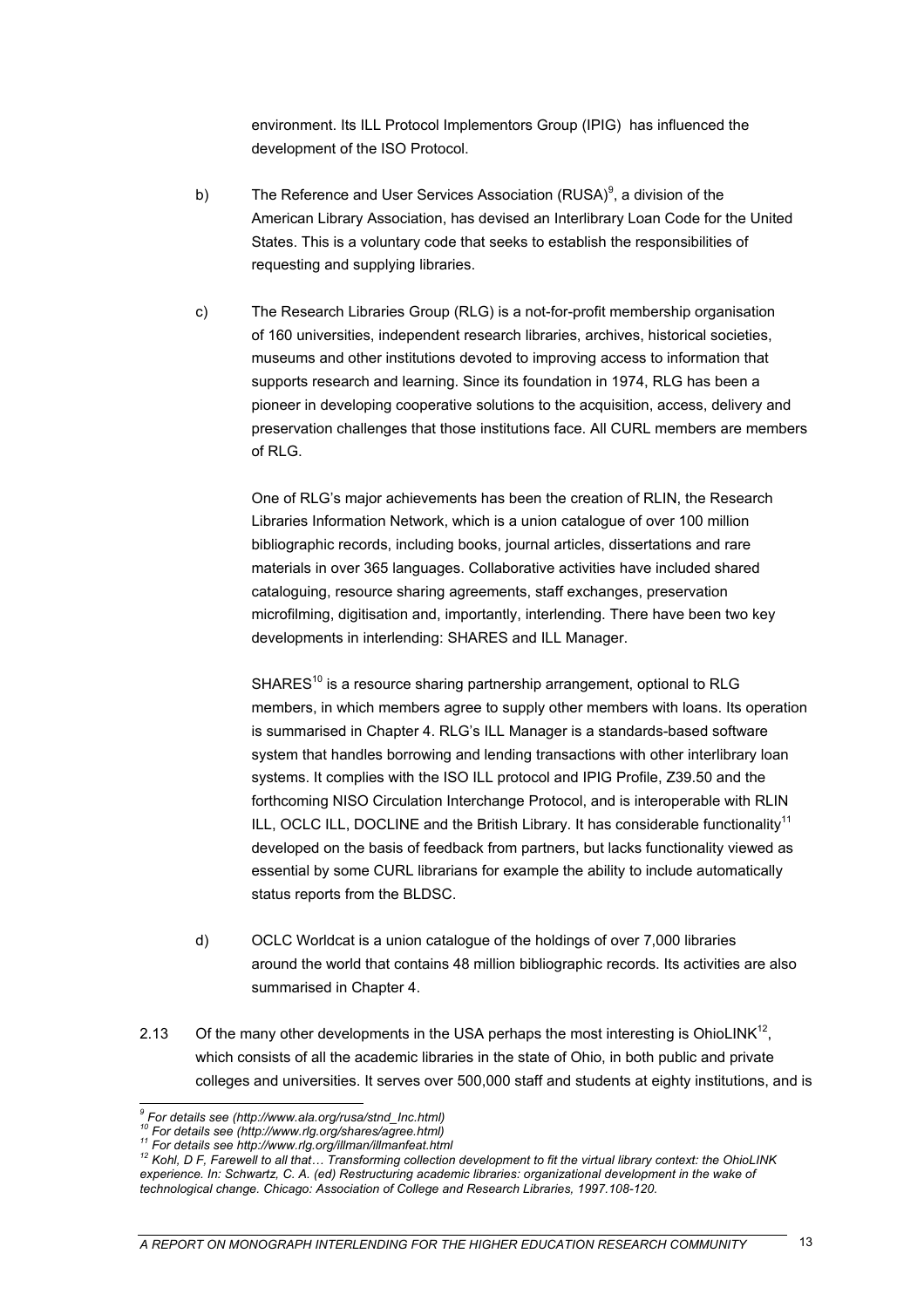run as a state-wide function initiated by the desire of the state legislature. By using common hardware and software, the OhioLINK system allows each member library to offer its users not just a theoretical union list of other library holdings which are only available through a traditional (library mediated) ILL process, but a directly accessible, operational collection of some 30 million books.

2.14 If a user is unable to find an item in their local collection, a single keystroke allows them to replicate the search on the entire OhioLINK database. The service is not thought of as ILL, but simply as an extension of the normal circulation function. Many factors peculiar to the OhioLINK environment mean that such a system is not easily transferable to the UK, but there are some lessons to be learned, and we have tried to incorporate some of these into our analysis in Chapter 8.

#### *Australia*

- 2.15 Although not interlending *per se*, it is helpful to remember that the Council of Australian University Libraries runs a scheme, University Library Australia, in which students and staff of member universities of the Australian Vice-Chancellors' Committee are eligible to borrow from any other library in the scheme.
- 2.16 Australia has since 1981 compiled and maintained a National Bibliographic Database; it now records the collections of over 850 Australian libraries and is accessible over KiNETICA, formerly the Australian Bibliographic Network. The NBD is maintained by the national Library of Australia, and underpins the distributed inter-library lending system. There are also many other union catalogues, by region, sector, etc. The Australian Interlibrary Resource Sharing (ILRS) Code "is designed to support a multifaceted approach to resource sharing based on cooperation and fairness between libraries and respect for the moral and intellectual rights of creators and publishers". Participation is voluntary, libraries participating under this ILRS Code agree to observe specific operating principles<sup>13</sup>.
- 2.17 Partly because of the huge distances between population centres, Australian libraries (with the help of the AVCC and the National Library) have been keen to develop electronic requesting and delivery. Over 75% of requests sent to the National Library are received electronically and over 50% of documents are delivered electronically. Items sent by mail are usually delivered within three days, or within 24 hours at a premium price. A performance review of the national ILL system has recently been undertaken<sup>14</sup>, and the results and how they might improve the system are being examined by the National Resource Sharing Working Group<sup>15</sup>.
- 2.18 In addition, a group of the eight largest university libraries in Australia are reported to be investigating a SHARES-style service in which they supply each other at an accelerated rate

<span id="page-14-1"></span><span id="page-14-0"></span>

*13 For detail see [\(http://www.nla.gov.au/initiatives/ilrscode/ilrscode.html](http://www.nla.gov.au/initiatives/ilrscode/ilrscode.html)) 14 (Ruthven T and Magnay S, Top Performing Interlending Operations: Results of the Australian Benchmarking Study. Interlending & Document Supply 30(2), 2002. 73-79)* 15 (http://www.nla.gov.au/initiatives/nrswg/)

<span id="page-14-2"></span>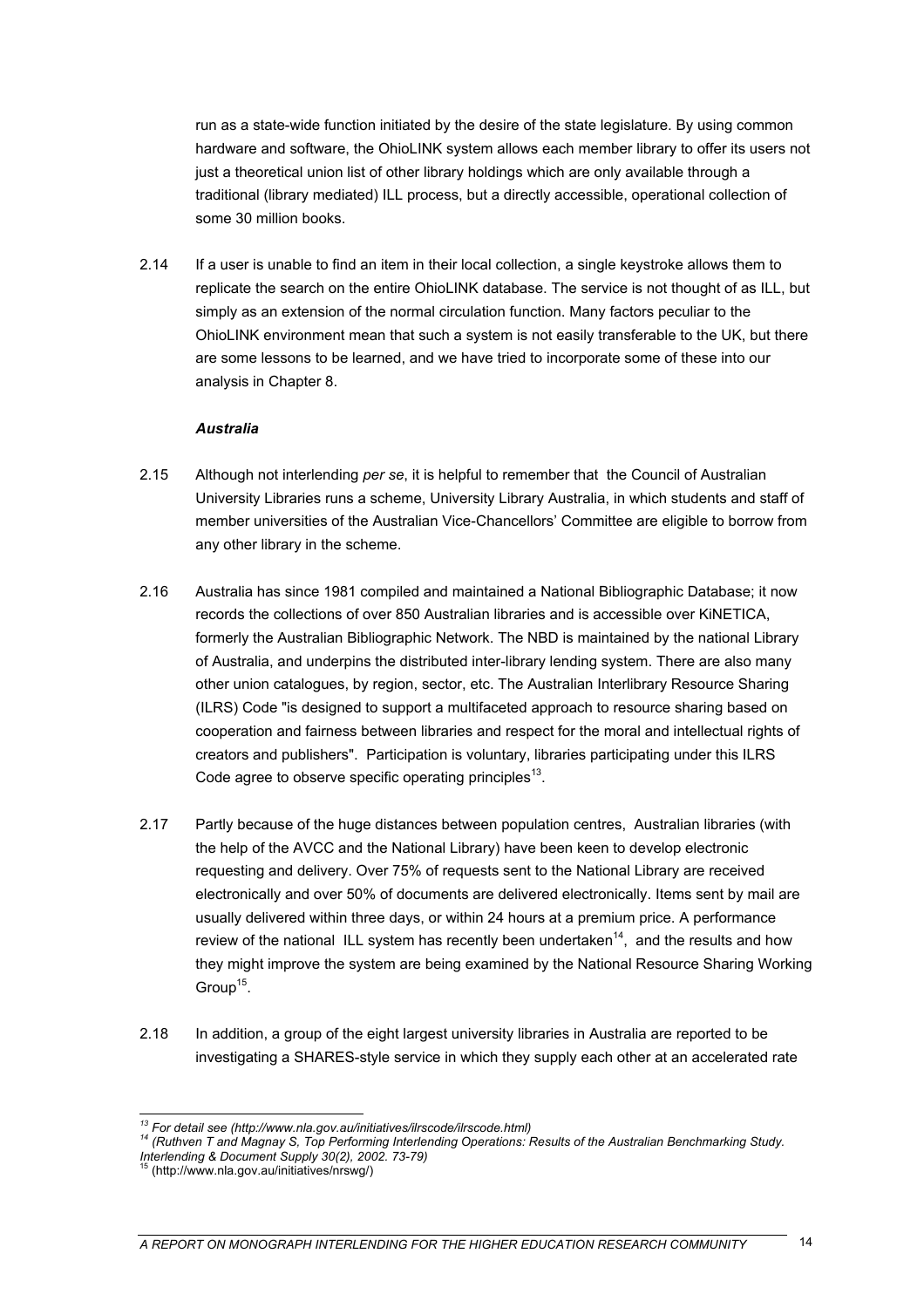and without charge. It is likely that there would be some opposition in the wider higher education community to the introduction of a two-tier service.

#### *Canada*

- 2.19 Like Australia, Canada has introduced a nationwide system of access and borrowing for staff, graduate students and undergraduates (with a small number of institutions making exceptions or restrictions in respect of some undergraduates). The province of Alberta has taken this principle a step further by introducing the Alberta Library, a provincially sponsored project that offers Alberta residents access to the collections of 240 different public, academic and special libraries through a single library card.
- 2.20 There is really no unified national interlibrary lending system in Canada. In general, most publicly funded libraries do participate in interlibrary loans, as do many corporate and special libraries; many charge for loans, but some do not; many are involved in cooperative networks or consortia which are based on their region and/or their type of library. Networks are particularly common among academic and public libraries, and may facilitate interlibrary loans among their members by such means as sharing a union catalogue, agreeing not to charge one another for loans, or by sharing a delivery service. Although there is a lot of cooperation in Canada with regard to ILL, there is not a lot of consistency with regard to methods of communication, loan periods or charges. A national ILL system may be evolving, but does not exist as yet.
- 2.21 The National Library of Canada (NLC) will lend to any other library in the world, free of charge, and also provides a locations service to help Canadian libraries find items that it does not hold, or to help non-Canadian libraries find Canadian material that is otherwise not available. The NLC also facilitate ILL activities in Canada by maintaining a national online union catalogue, AMICUS, which displays the holdings of over 1300 Canadian libraries and is free to search on the Web<sup>16</sup>. AMICUS includes an ILL request feature which any Canadian library can register to use, free of charge. It also maintains the online directory of Symbols and Interlibrary Loan Policies in Canada<sup>17</sup>, which displays ILL contact information and ILL policies for over 6,000 Canadian libraries. The NLC has been very active in the development of the ISO ILL protocol.

### *Europe*

2.22 There are, of course, many schemes and systems for monograph interlending in European countries, as is evidenced in the reviews undertaken periodically in Interlending & Document Supply. There are links at national library level, and overseas searches conducted by BLDSC no doubt rely heavily upon national libraries and national bibliographies, but there is no particular relevance of any schemes to the UK scene. Curiously, perhaps, LIBER (Ligue des Bibliothèques Européennes de Recherche), which has many UK members, makes no reference in its website to resource sharing or interlending.

<span id="page-15-0"></span>*16 For details see (http://amicus.nlc-bnc.ca/aaweb/amilogine.htm). 17 See http://www.nlc-bnc.ca/ill/s16-202-e.html*

<span id="page-15-1"></span>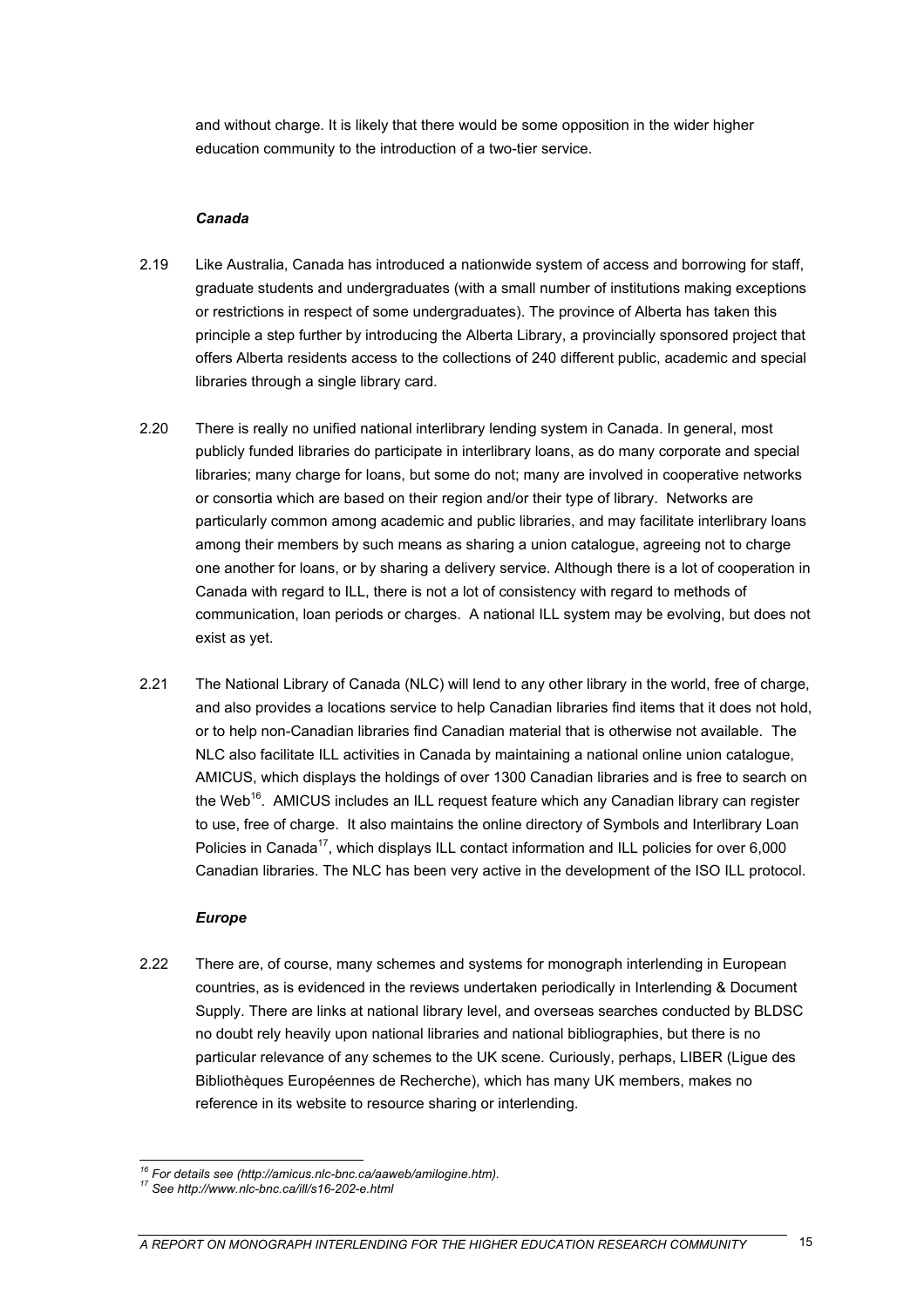# **3 The Volume of Monograph Interlending in UK Higher Education**

3.1 In this Chapter we identify the volume and nature of monograph ILL within UK higher education. In order to do this we have reviewed data from a number of data sources including: statistics obtained in our survey of CURL libraries; statistics produced by the British Library; and annual SCONUL statistics. However, data at the institutional level often appears to be poor, and few CURL libraries were able to provide three year trend data which distinguished between monograph ILL and other forms of document supply. Therefore in order to obtain a system wide estimate of the volume of ILL we have had to make some assumptions, although we think they are realistic.

### **ILL Within CURL Libraries**

3.2 From the CURL libraries either surveyed or visited we have obtained data from 19 on the number of loans successfully obtained for their own readers, although only approximately half of these were able to supply data on the number of loans requested (thereby enabling the fill rate to be calculated). Of these 19 all but one were also able to provide data on the total number of items supplied to other libraries. Table 3.1 summarises these results.

| <b>University Library</b>    | <b>ILLs Filled For</b> | <b>ILLs Supplied to</b> |
|------------------------------|------------------------|-------------------------|
|                              | <b>Own Readers</b>     | <b>Other Libraries</b>  |
| Warwick                      | 2816                   | 1153                    |
| UCL [a]                      | 830                    | 795                     |
| Manchester                   | 6379                   | 4494                    |
| Nottingham                   | 7382                   | 1662                    |
| Aberdeen                     | 1637                   | 1757                    |
| Leeds                        | 4056                   | 3802                    |
| Sheffield                    | 7116                   | 2313                    |
| Imperial [a]                 | 1411                   | 352                     |
| <b>LSE</b>                   | 1681                   | 887                     |
| Glasgow                      | 4999                   | 2965                    |
| <b>Bristol</b>               | 2767                   | 1750                    |
| Durham                       | 3243                   | 2386                    |
| Birmingham                   | 820                    | 3364                    |
| University of London Library | 60 [b]                 | 1,439                   |
| Oxford                       | 4850 [b]               | 1861                    |
| Newcastle                    | 3964                   | 1087                    |
| Southampton                  | 6645                   |                         |
| Liverpool                    | 2662                   | 2002                    |
| Kings, London                | 1179                   | 76                      |
| Total                        | 59587                  | 34145                   |
| Average                      | 3136                   | 1897                    |

#### **Table 3.1: ILL Requests Filled and Supplied by CURL Libraries 2001- 2002**

*[Notes: a = main university library only; b = estimates. Data source is the libraries concerned]*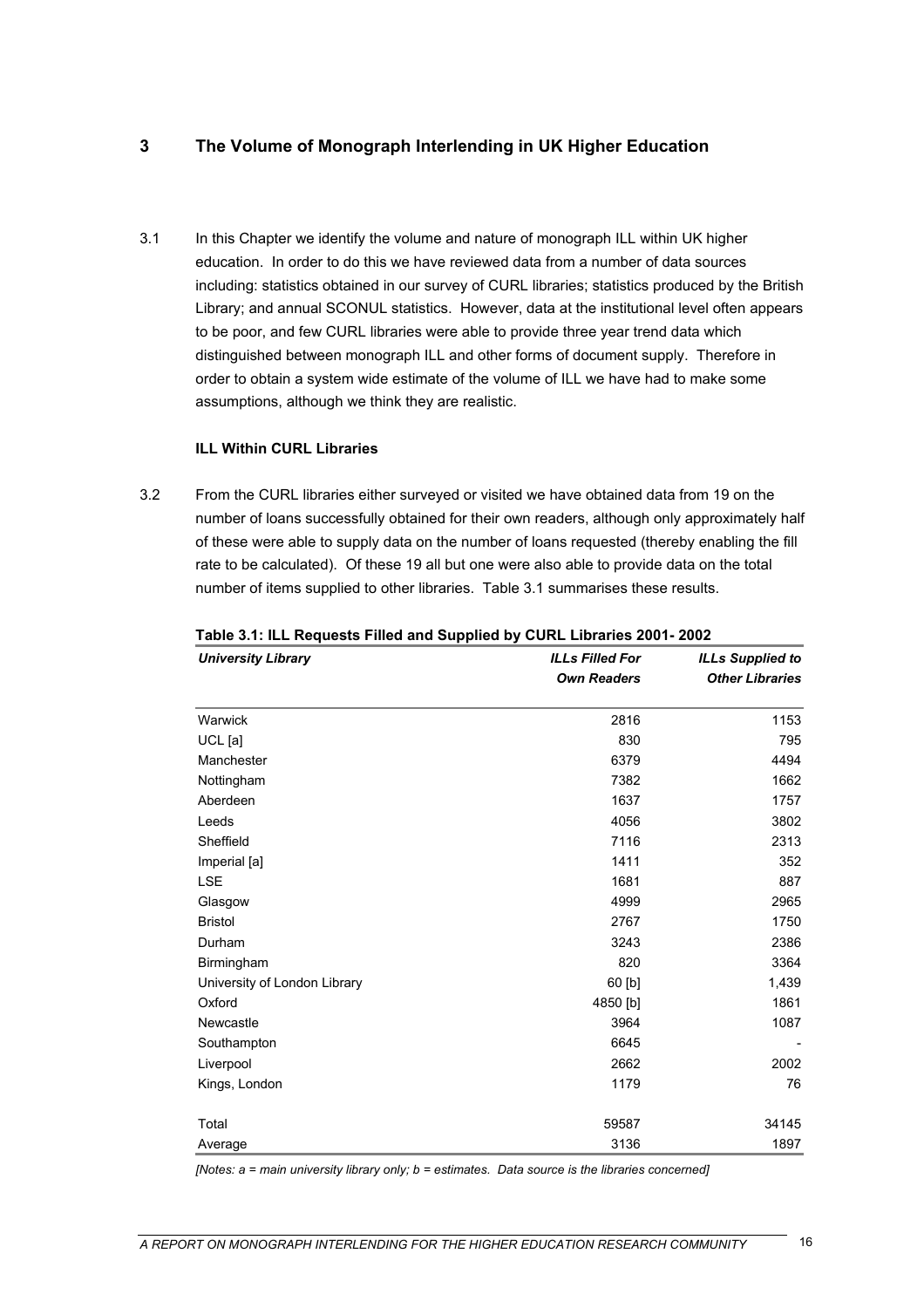- 3.3 As can be seen, a very wide range in ILL volume is reported for both requesting and supplying. For the former, four universities (Manchester, Nottingham, Sheffield, and Southampton) have a significantly larger volume than the others, while some have a lower volume than might be expected. The tight timescale associated with the study has meant that we have been unable to explore the reasons for this variation in detail, although the low volumes for UCL, Imperial and Kings might suggest a London factor with personal use by researchers of other metropolitan libraries. Taken overall, the 19 universities had an average of 3,136 filled requests a year. In view of the large number of active researchers in these institutions (including research postgraduates) this figure appears to be low, and averages around one request per researcher per year. This clearly suggests that the overwhelming majority of information needs are being met from other sources. For supplying ILL to other libraries a similar variation occurs, although volumes are lower with an overall average of 1,897.
- 3.4 Eight universities were able to provide data on the number of ILL items requested, and for these fill rates can be calculated. They varied between 75% and 95% with an average fill rate of 90%. In practice, fill rates depend on a number of factors, and the libraries we visited reported some difficulties with international and some foreign language material. This average fill rate enables an estimate to be made of actual volume (see below), as we know that the average fill rate for the BLDSC was 73%.
- 3.5 The total volume of monograph ILL transactions (both requested and supplied) of CURL libraries can therefore be assessed with reasonable accuracy, with an average of 5,346 transactions per library. This is made up of an average of 3,136 completed loans, plus 10% unfilled requests (313), and an average of 1,897 supplied to others.
- 3.6 In our survey CURL libraries were asked about the sources from which they obtained loan items, and 15 were able to provide this information which is reported in Table 3.2.

| Source of ILLs Obtained                    | <b>Numbers</b> |       |
|--------------------------------------------|----------------|-------|
| <b>BLDSC</b>                               | 42,311         | 79%   |
| <b>CURL-SHARES</b>                         | 3,680          | 7%    |
| Other CURL libraries                       | 1,499          | 3%    |
| Local collaborative library schemes        | 1,252          | 2%    |
| National libraries of Scotland/Wales       | 16             |       |
| Other UK HE libraries and non-HE libraries | 3,537          | 7%    |
| Overseas sources                           | 528            | $1\%$ |
| Other                                      | 771            | $1\%$ |
| Total                                      | 53.584         |       |

**Table 3.2: Sources of Loans Obtained by CURL Libraries 2001- 2002**

*[Source: survey of CURL libraries]* 

3.7 The data in Table 3.2 clearly demonstrates the dominant position of the BLDSC in monograph supply, and all our discussions in the libraries visited confirmed this. CURL-SHARES supplied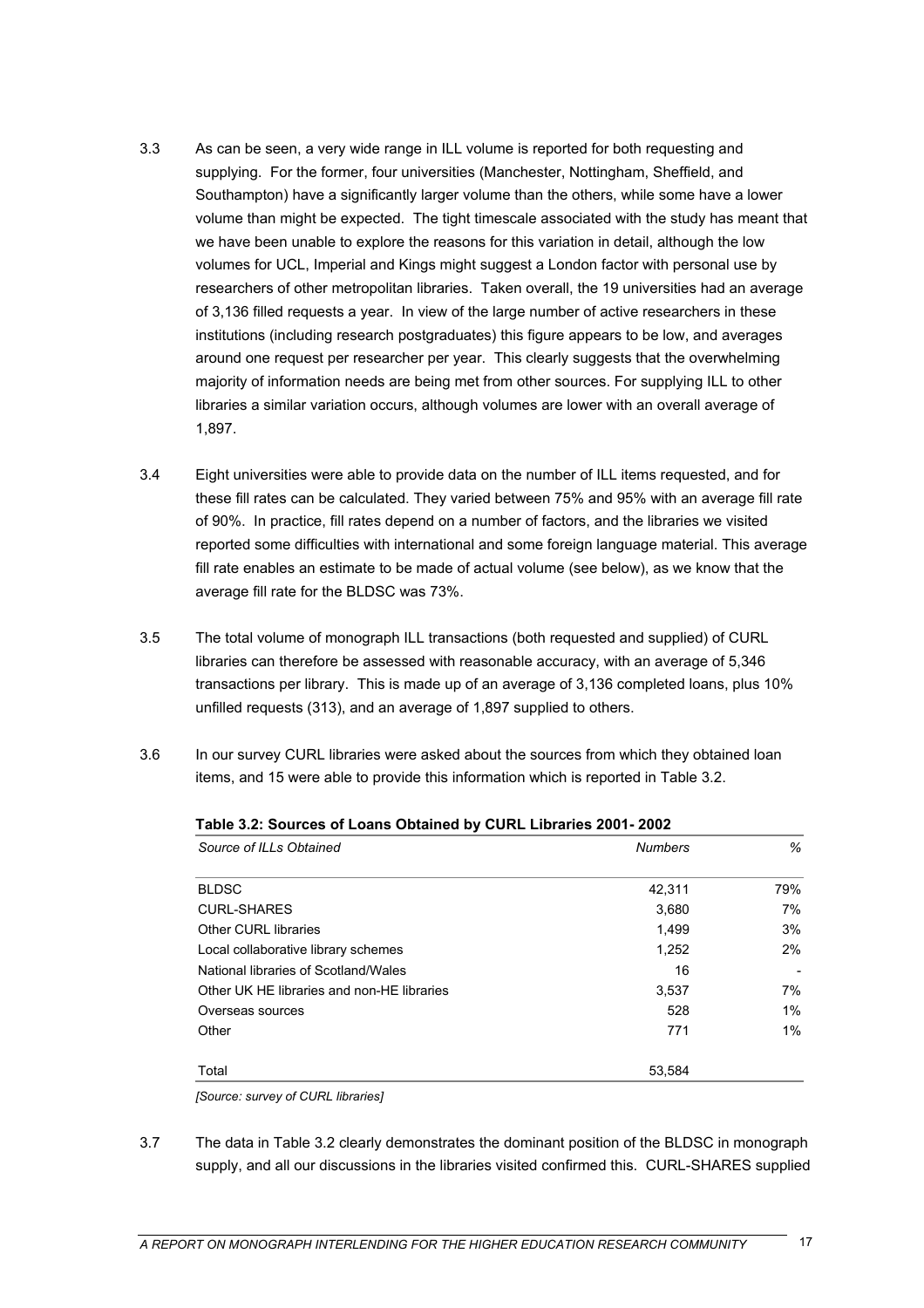a similar number of loans to other UK libraries (probably mainly Cambridge), and few items were obtained from overseas sources. The only significant variation between libraries concerned obtaining items from local collaborative library schemes. While in most cases this provided a very small number of loans, for two libraries it constituted 10% and 15% of volume - in the latter case 847 items. This suggests that a well established and effective local scheme can be a useful source of supply given relevant local collections.

3.8 So far as supplying loans to others is concerned, Table 3.3 reports on the main types of libraries to which loans were made.

| Source of ILLs Supplied                                         | <b>Numbers</b> | %     |
|-----------------------------------------------------------------|----------------|-------|
| <b>BLDSC</b>                                                    | 887            | 3%    |
| <b>CURL-SHARES</b>                                              | 2,005          | 9%    |
| Other CURL libraries                                            | 152            | $1\%$ |
| Local collaborative library schemes                             | 3,974          | 18%   |
| Other UK libraries (in public libraries, museums, business etc) | 13,199         | 59%   |
| Overseas sources                                                | 368            | 2%    |
| Other                                                           | 1,905          | 8%    |
| Total                                                           | 22,490         |       |

#### **Table 3.3: Types of Libraries Supplied by CURL Libraries 2001-2002**

*[Source: survey of CURL libraries]*

- 3.9 Although our survey sought to disaggregate data in the 'other UK category' into sub-sets such as public libraries, most libraries were not able to supply such information. However, several things are clear: first, that the volume of material supplied to local consortia is relatively low<sup>18</sup>: second, that the substantial majority of items supplied go to other (non CURL) UK libraries (including public libraries); and third that few items are sent overseas.
- 3.10 No reliable data exist on the nature of ILL requesting or lending by subject or academic discipline. However, most CURL libraries visited during this study noted the particular importance of interlending for arts, humanities, social science and related disciplines, and in Chapter 7 some confirming data are cited from the RSLG report indicating the importance to researchers in these subjects of access to original sources and hard copy materials.
- 3.11 So far as trend data is concerned, only a few libraries could supply it for a three year period. In a majority of these the number of loans made had fallen although in two cases only slightly. We would, however, not wish to draw conclusions from such a small sample, for as we note in Chapter 5 there are a number of institutional factors (particularly charging) which significantly influence demand. Therefore we cannot be sure that the decline in these cases was due to common factors.

<span id="page-18-0"></span>*18 For a discussion of the issues here see our recent study on library collaboration for the RSLP: Barriers to Resource Sharing Among Higher Education Libraries, 2001, www.rslp.ac.uk*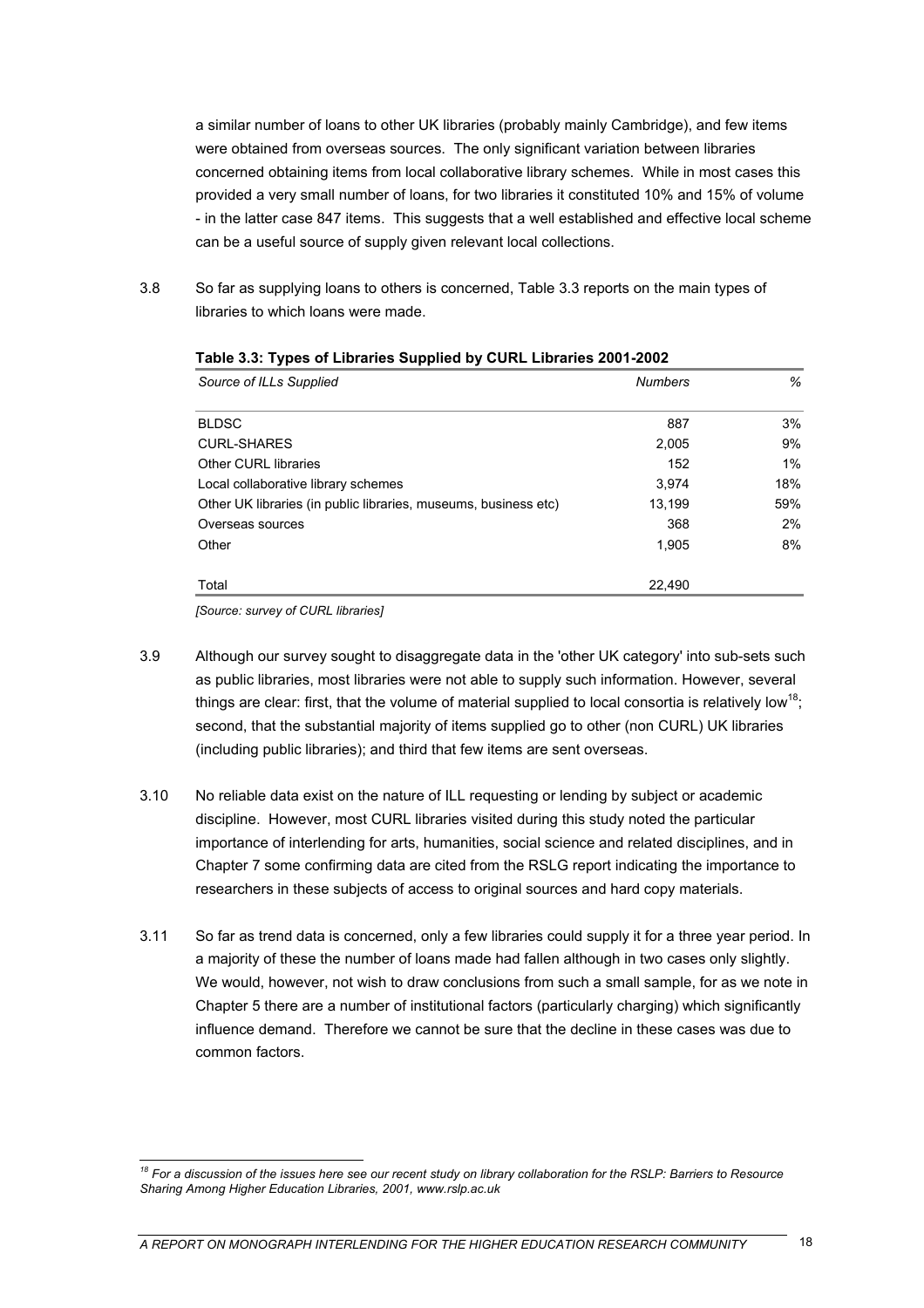#### **ILL: The National Picture**

- 3.12 Nationally the main source of available data is the British Library. Up to 2000, SCONUL Annual Library Statistics provided details of interlibrary transactions, but these are no longer produced and in any case the previous statistics did not distinguish between monograph lending and other forms of document supply. Data provided for us for 2001-2002 by the British Library is reported in Table 4.1 in Chapter 4, and records that a total of 230,696 UK loans were made in the year (including 11,041 renewals).
- 3.13 Using the British Library data and that from our own survey, an estimate of the volume of national monograph ILL can be made. It is known that the British Library supplies 79% the total volume for CURL libraries with 21% coming from other sources. If these ratios are assumed to apply to monograph ILL for all HEIs then a total estimate of approximately 295,000 successful loans is obtained, with 230,696 coming from the BLDSC and approximately 65,000 from elsewhere. Although the assumption that the pattern for obtaining loans in all HEIs is similar to that in CURL libraries can be challenged, we think that it is not unreasonable. We know from our visit to Boston Spa that the BLDSC is the first lending resort for many HEIs (not just CURL members), and although other institutions may have fewer active researchers they may also have less comprehensive libraries. Applying the average 10% fill failure rate to the figure of 295,000 for successful loans suggests an overall total of ILL requests initiated by the UK higher education sector of approximately 325,000.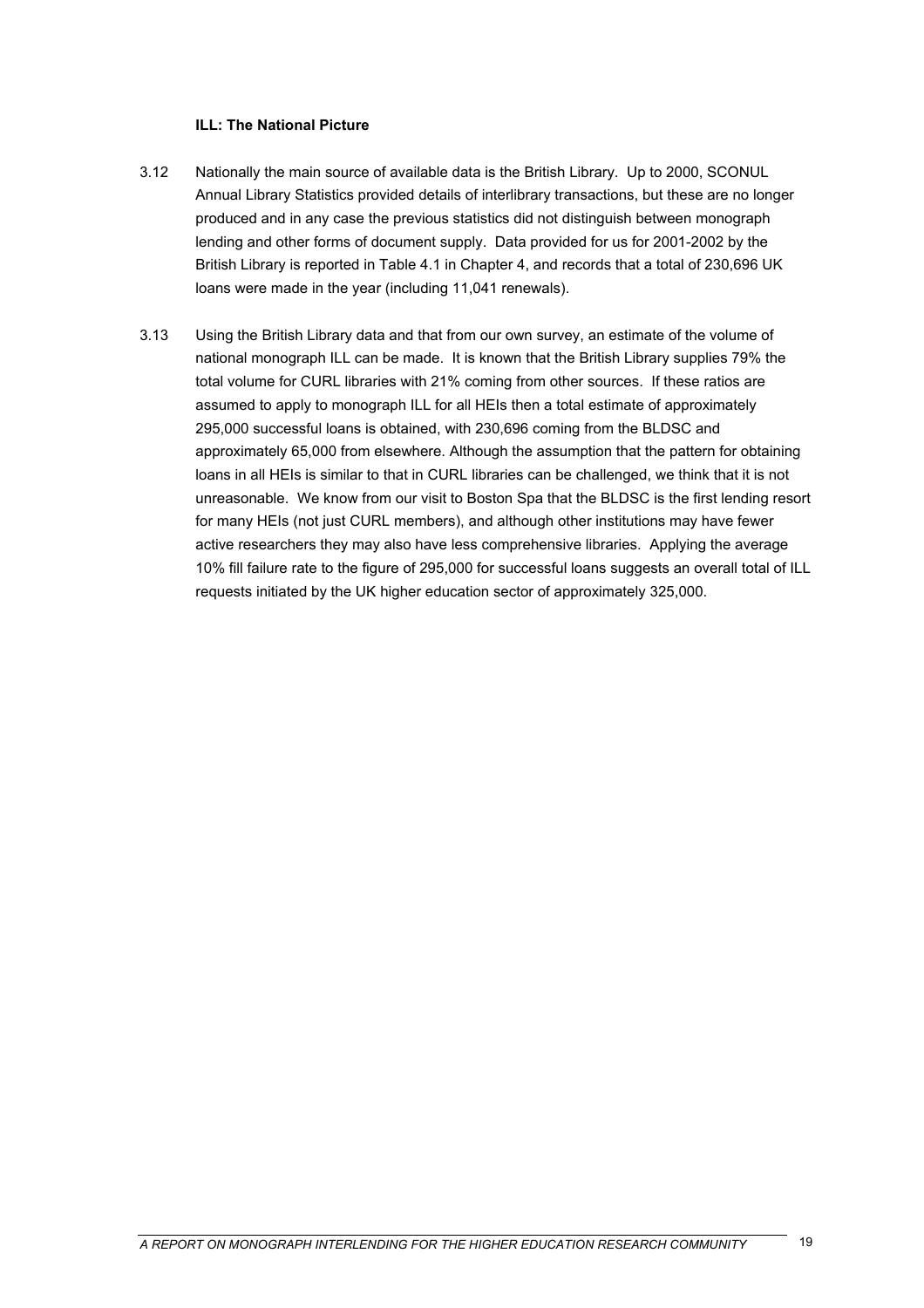# **4 The Main Providers of Monograph Interlending for Higher Education**

- 4.1 As required by the terms of reference for the study, in this Chapter we identify the main providers of monograph ILL, review the key operational and business processes used, and consider resulting issues. The providers of monographs by interlibrary loan are libraries, ranging from the British Library at one extreme to the smallest library at the other. Most libraries that engage in interlending do so within frameworks of policy or practice that may involve service level agreements, pricing policies, charging, technology and other aspects of service. However, some lend to other libraries without any contractual or quasi-contractual agreements, relying instead upon a tacit 'gentleman's' agreement that items will be returned. It is not simple, therefore, to categorise schemes, there being much overlap. In the descriptions that follow, some schemes fall partly into the category of software supplier<sup>19</sup>.
- 4.2 As noted in Chapter 3 the most important provider by far is the BLDSC (78% of ILL obtained by CURL libraries, followed by CURL-SHARES at just 7%). However, for the sake of completeness in considering the future options set out in Chapter 8, a number of other ILL providers are summarised: Cambridge, RLG-SHARES, OCLC Worldcat, Unityweb, V3Online, CONARLS, and SILLR.
- 4.3 An important contextual note about charging arrangements by different providers needs to be made. All the schemes reviewed below operate in different ways and levy different charges. In some cases there is little published information on how the charges made by schemes are calculated. Some schemes with low charges must operate at a considerable loss, but presumably choose to do so either because it is in their strategic interest, or because they have little idea of (and perhaps interest in) the actual costs involved. Accordingly it is important *not* to assume that because a particular provider operates with modest charges such a scheme is capable of providing a model which is scalable to the whole of the UK higher education sector.

### **The British Library/British Library Document Supply Centre**

4.4 Including all forms of document supply the BLDSC currently serves 20,584 customers in 133 countries world-wide. In the UK it serves 100% of university libraries, 100% of public libraries, and 92% of the top 100 UK companies based on research expenditure. UK use for all document supply divides into 51% academic, 24% industry and commerce, 16% government, 8% public libraries and 1% others (charities, consultants and private individuals). Use of the BLDSC rose from just over 1.8 million requests at the foundation of the British Library in 1973 to a peak of 4,281,004 requests in 1998/99. Since then demand for photocopies has fallen as libraries, especially in the UK, have acquired direct access to electronic information. Since the BLDSC serves its users predominantly via intermediaries it is not possible to give a percentage of UK use which is generated by researchers, however, the nature of the stock is not generalist so it might be argued that all use is research level.

<span id="page-20-0"></span>*<sup>19</sup> We have not attempted an exclusive analysis of ILL management software systems, whether as part of an overall library management system or not. The BLDSC has a factsheet on ILL software suppliers that could form the basis of a comprehensive comparison, if required at [http://www.bl.uk/services/document/pdf\\_files/Factsheet-D5.pdf\)](http://www.bl.uk/services/document/pdf_files/Factsheet-D5.pdf)*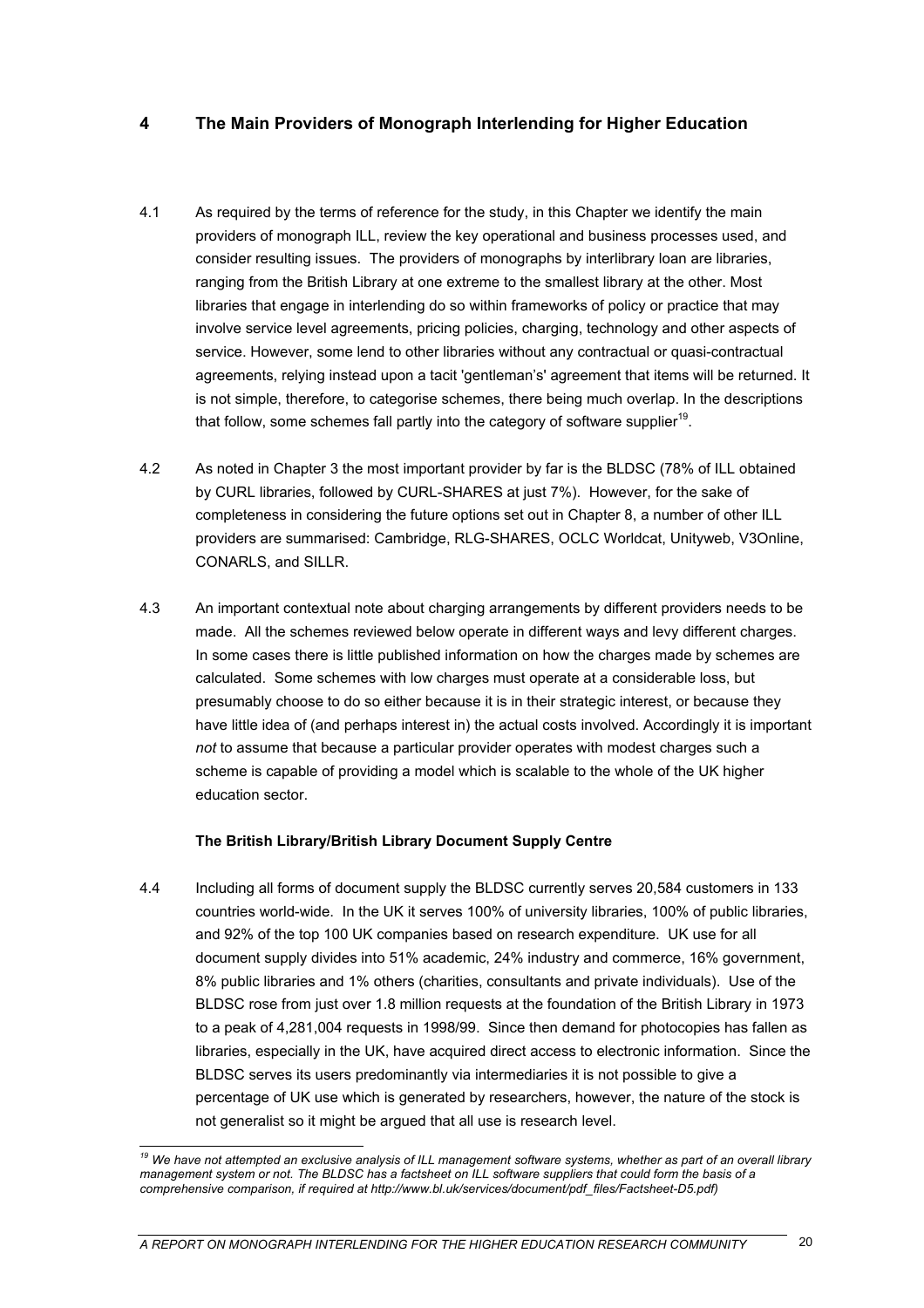- 4.5 For the whole of document supply the use of the BLDSC varies greatly across the UK university sector. For 2000-2001 the largest use was just over 38,000 requests a year by one HEI while the bottom, represented by research institutes, was fewer than 100 requests. The smallest university library request was about 1,500 items a year. CURL members' use accounted for 335,700 requests at an average of 16,000 per institution or 8.6% of total requests or 13% of UK use.
- 4.6 So far as monograph ILL is concerned, Table 4.1 identifies BLDSC lending in the UK for 2001-  $2002^{20}$ . As can be seen a total of 230,696 items were lent (including renewals), representing 55% of the UK ILL total of 419,734. Based on an analysis of a 10% sample, the average fill rate for academic users was 73%. On average the BLDSC issued 1,679 loans per day. In addition the BLDSC supplies higher education overseas, but these figures are not included in the following data.

| Sector                  | Loans   | Loans from |        | Thesis I pans from | Renewals |         | <b>Total Total loans</b> | %    |
|-------------------------|---------|------------|--------|--------------------|----------|---------|--------------------------|------|
|                         | from BL | backup     | loan   | abroad             | granted  |         | loans + renewals         |      |
| Academic                | 206.699 | 2.610      | 9.079  | 1.267              | 11.041   | 219.655 | 230.696                  | 55%  |
| Government              | 51.889  | 137        | 307    | 46                 | 2.869    | 52,379  | 55.248                   | 13%  |
| Industry                | 40.682  | 142        | 281    | 54                 | 4.936    | 41.159  | 46.095                   | 11%  |
| <b>Public Libraries</b> | 79.139  | 954        | 405    | 69                 | 2.990    | 80.567  | 83.557                   | 19%  |
| Other                   | 2.865   | 15         | 22     | 7                  | 256      | 2.909   | 3.165                    | 2%   |
| Total UK                | 382.223 | 3,861      | 10.103 | 1,447              | 22,100   | 397.634 | 419.734                  | 100% |

#### **Table 4.1: BLDSC Monograph Lending in the UK 2001-2002**

 *[Source: BLDSC]*

4.7 The average internal processing times in 2002 of the BLDSC in dealing with requests for monographs is shown in Table 4.2. Figures for the last six months of 2002 were substantially improved over those for the first six months for a number of operational reasons. Actual response times including delivery are not recorded by the BLDSC, but in most cases should be no more than one additional day from the times shown in the Table. Using a 1 in 10 sample of UK requests, approximately 20% of all loans to academic institutions involved UK end users waiting because the monograph concerned was not available.

#### **Table 4.2: BLDSC Processing Times in Dealing with Requests for Monograph ILL**

|                         | Current    | Non-current |
|-------------------------|------------|-------------|
|                         | monographs | monographs  |
| Processed within 1 day  | 33%        | 39%         |
| Processed within 2 days | 64%        | 82%         |
| Processed within 3 days | 81%        | 94%         |
| Processed within 4 days | 89%        | 98%         |
| Processed within 5 days | 94%        | 99%         |

 *[Source: BLDSC]*

<span id="page-21-0"></span>*20 The BLDSC monograph lending data cited in this chapter excludes individual copies of articles and serials, but includes special collections of serials where a number of articles may be bound together in a single volume.*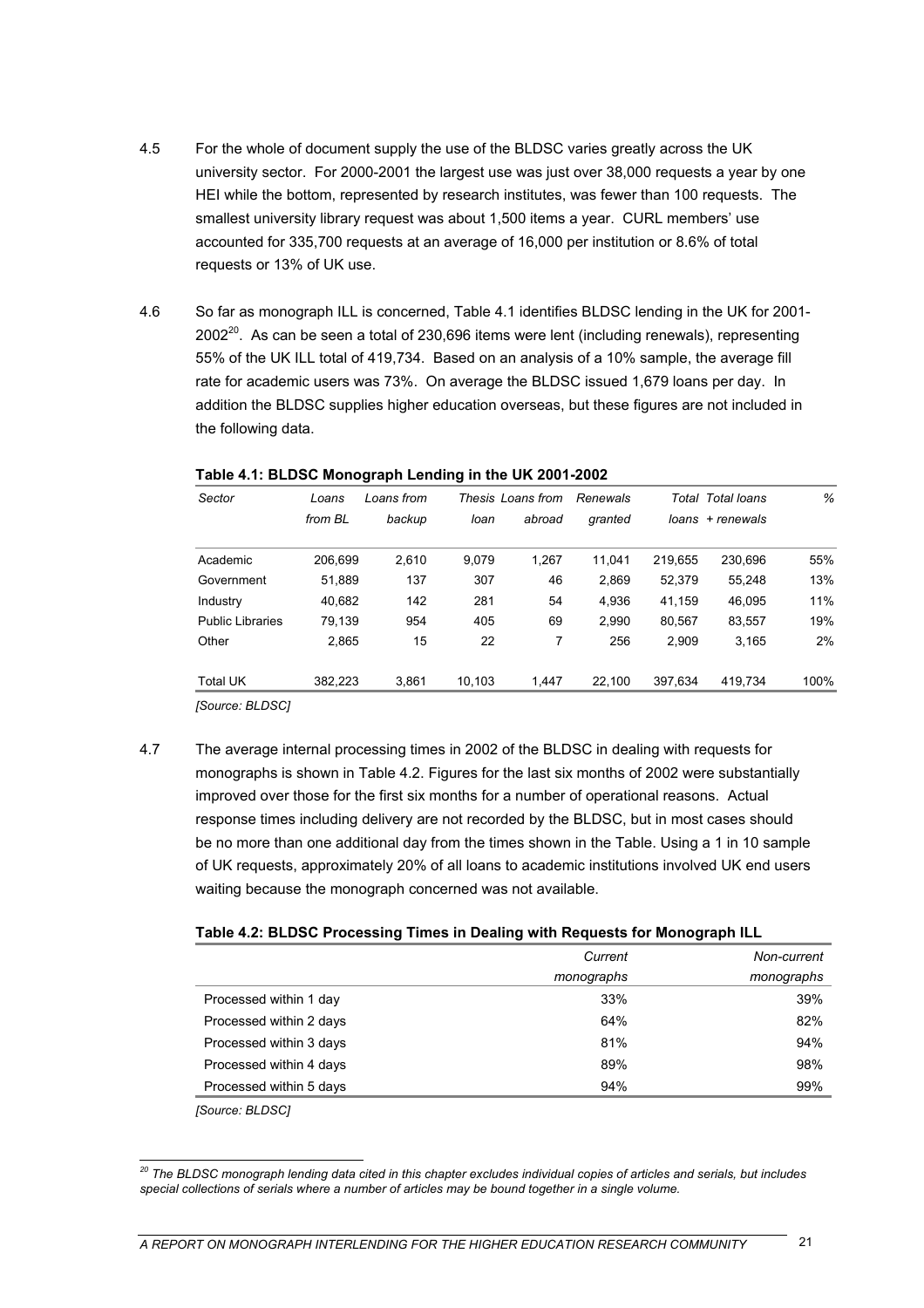4.8 Trend data produced by the BLDSC on monograph lending to UK higher education suggests that there has been a decline of just under 10% in the last three years, as is shown in Table 4.2. The reasons for this are not clear, but may be a reaction to the increase in ILL charges near the start of the trend period, the change in back-up arrangements (see paragraph 4.14), and also that the pressures set out in the RSLG report for greater cross-sector collaboration on materials acquisition have yet to take effect in some HEIs. The implications for the future volume of interlending are discussed in Chapter 7.





 *[Source: BLDSC]*

- 4.9 It was not possible for the British Library to provide figures for acquisitions obtained specifically for the BLDSC. Since the early 1990s the British Library has been moving towards becoming a single collection library, where possible relying on a single copy with each title (except legal deposit material) functioning both for reference and for remote supply. Since it does not lend legal deposit material this necessitates duplication and only those additional acquisitions can legitimately be described as BLDSC stock. However, it is estimated that a minimum of £500,000 was spent on monographs for the BLDSC in the last financial year. These acquisition costs are not included in the charges made by the BLDSC for loans (see below).
- 4.10 The main BLDSC facility at Boston Spa involves automated processes combined with manual stock retrieval capable of dealing with the high volumes of materials involved. Much of the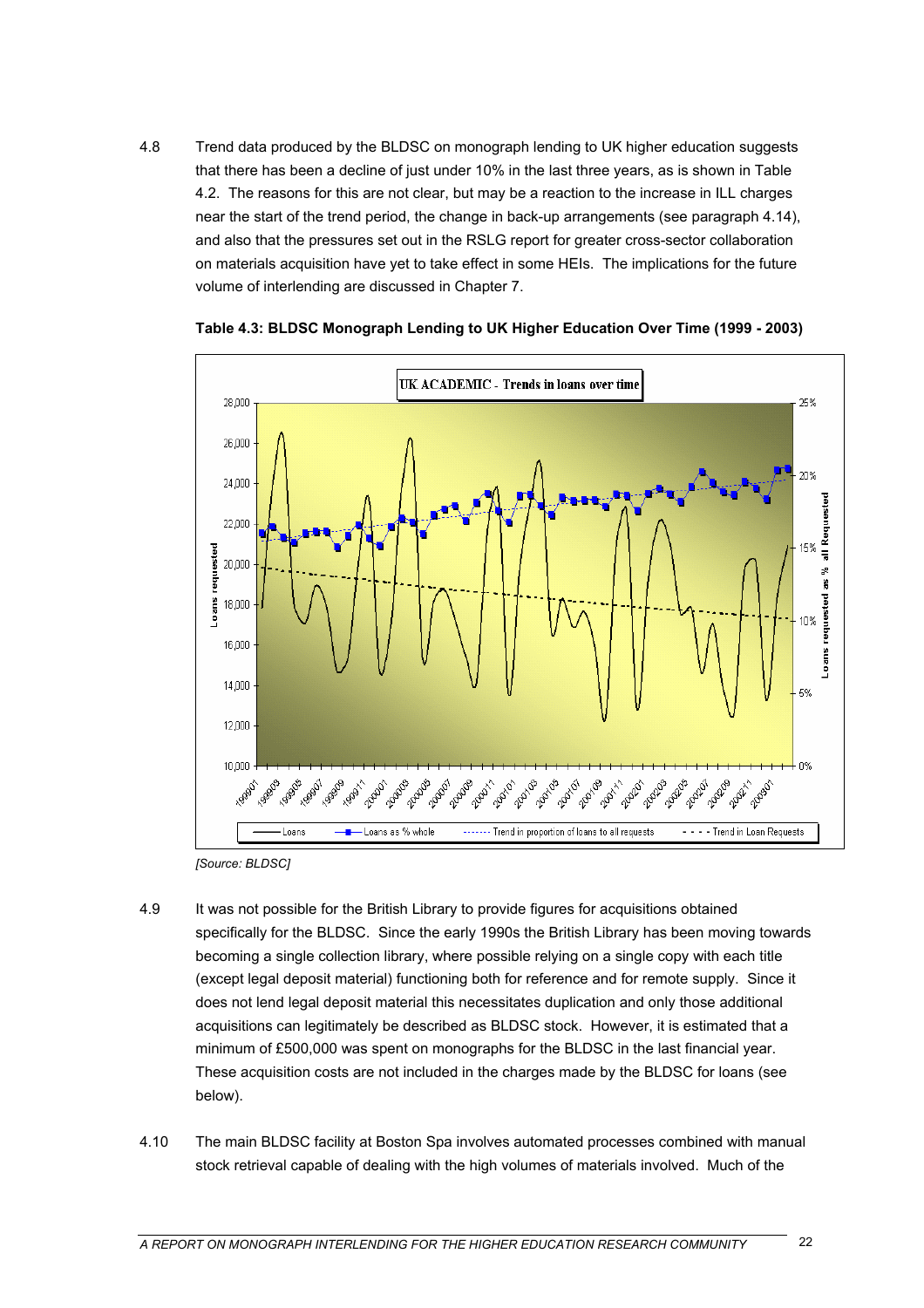BLDSC stock is now included in online catalogues (including COPAC), but some specialist collections are not. Accordingly although an increasing number of requests are now being made online or by email, those for items accessed by card catalogues still involve manual checking. Libraries wishing to use the BLDSC have to register and set up an account. Request records are created on the borrowing library's system (which may or may not be part of its library management system) and sent to Boston Spa. For items that the BLDSC cannot supply from stock, requesting libraries receive reports by email, which indicate if more information is needed to identify the item and, for example, if the item is on loan, if it has been ordered or if it is missing. If an item is not held, the BLDSC offers additional location searching with differential pricing. This can be requested with the original request or after receiving a report. If a wrong item is sent, there is a special helpline for reporting.

- 4.11 The BLDSC has an extensive published tariff of loan charges<sup>21</sup>, and is required by HM Treasury to charge for loans to UK libraries at not less than full cost, which it calculates to be £6.97 in the UK, although it is able to provide higher education with a small discount so that the actual current charge is £6.65. VAT is not charged (unlike for photocopy supply), and commercial and overseas borrowers are charged a higher rate which enables the Library's overall cost recovery requirements to be met. A range of other services is also provided. Lending libraries send a monthly spreadsheet to the BLDSC detailing all transactions with other libraries (apart from those to which no charge is made), with library code, details of request, prices, etc. The BLDSC issues cheques to net lenders and invoices to net borrowers. This 'banking' function is highly valued.
- 4.12 The overall pricing policy of the British Library requires all services to be costed consistently, and activities are categorised into one of three groups: those wholly or partly supported by grant-in-aid and therefore charged at less than full cost; those charged at full cost (including ILL); and those charged above full cost which include premium document supply services, publishing and bookselling, and information services. Services supplied overseas largely fall into the latter category. The application of so-called 'Treasury Rules' to lending costs inevitably impose some constraints on what the BLDSC can do in relation to its cost structure, but these are not dissimilar to similar constraints that apply to HEIs and other public sector bodies in terms of what public funds and grant-in-aid can be used for. In practice (as we show later in Chapter 5) the costs of BLDSC loans appear to be lower than the full costs incurred by CURL libraries when borrowing or lending, as indeed they should be given its huge advantage of high volume and centralisation.
- 4.13 The high volume of material sent out (including all forms of document supply) means that the BLDSC is well placed to achieve favourable transport costs, and various suppliers are used (including the Royal Mail) for different types and weight of items. The BLDSC also provides some flexibility in how materials are sent, which although normally bundled to the recipient library (to reduce transport costs) can also be sent singly to named individual end users. Libraries are responsible for returning all loan items using labels provided, and meet their own return transport costs, although some regional library systems have collaborative return transport arrangements.

<span id="page-23-0"></span>*21 See www.bl.uk/services/document/pricesuk.html*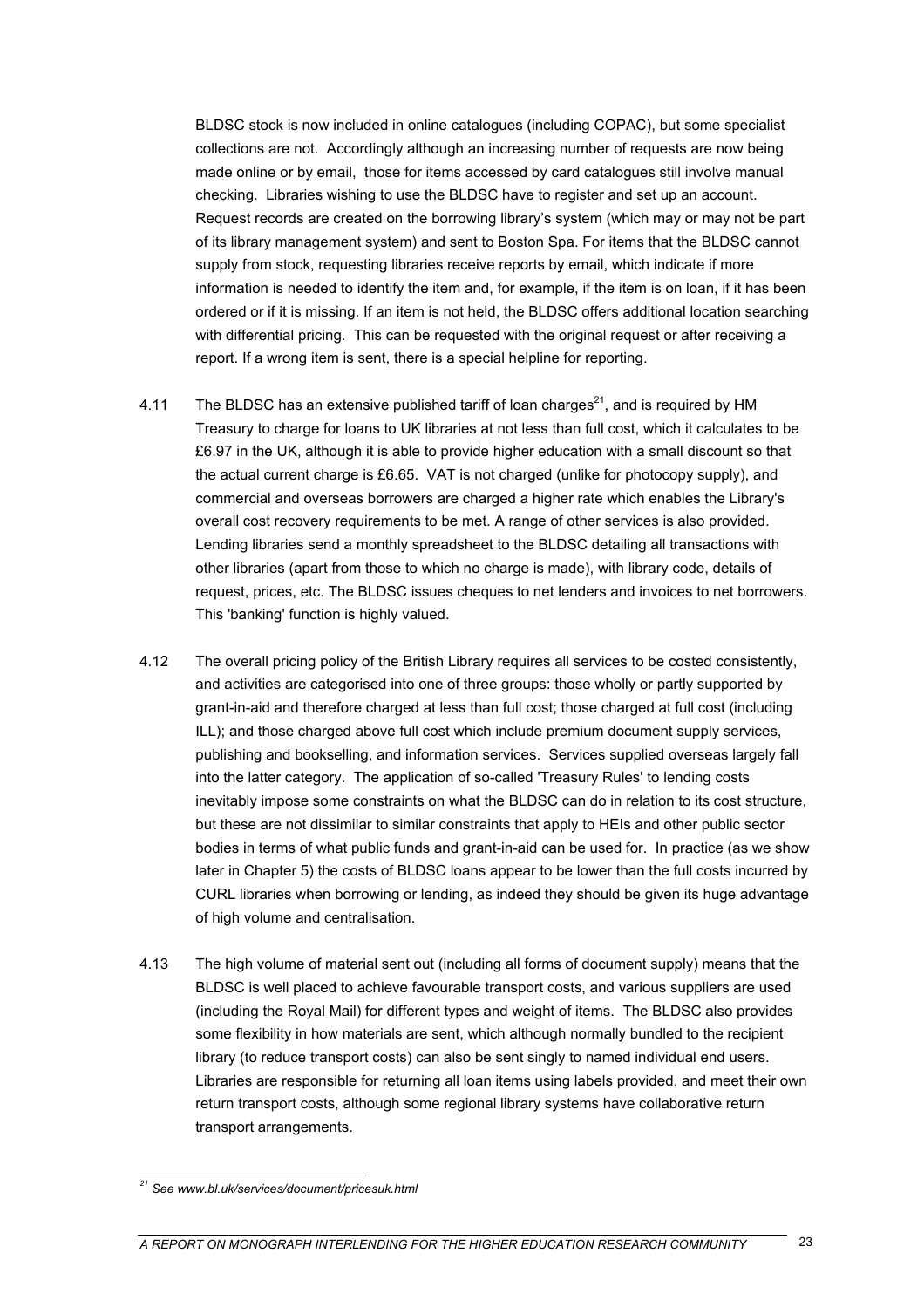- 4.14 Until 2001 the BLDSC had been supported by a number of designated 'back-up' libraries. At one stage these numbered more than 70, but over the years this was reduced to 18. There were also over 700 'location' libraries recorded in the Library directory of library codes who accepted requests direct from customers and to whom the BLDSC made no direct payment. In addition to the BLDSC sending requests and making payments to back-up libraries, many of the back-ups accepted requests directly and in some cases at a lower price than they received from the BLDSC. To this extent the BLDSC could be seen as subsidising the ILL operations of the back-up providers.
- 4.15 Under the arrangements applying at the time, the funding of the back-up system provided a problem for the BLDSC. On the one hand the service increased the borrowing sources available and therefore the fill rate achieved, on the other hand the Library lost money on all requests treated in this way as almost all the loan charge was passed on to the lending library without recognition of the intermediate handling costs (estimated to be equivalent to four staffing posts). Moreover, the operation of the back-up system lacked direct control by the BLDSC, with different back-up libraries operating to varying service standards and delivery times. Accordingly, the system was clearly in need of review, and the Library decided to cancel it. One consequence of this might be that this decision has contributed to the apparent decline in BLDSC lending volume (see Table 4.3), although in practice this may be illusory as items previously recorded as being supplied by the BLDSC might now appear in the other sources of supply cited in Table 3.2.
- 4.16 For the reasons considered in this report, the future remains somewhat uncertain for the whole of the BLDSC in catering for the new situation in document supply. The British Library Board endorsed a previous review of the BLDSC which stressed that it was a core part of the Library's function to researchers and that there were no low risk or low cost options. It proposed that costs (both operating and collection) be managed downwards with limited investment in IT taking place to enhance efficiency, with the intention being to maximise income while the situation regarding information provision is clarified. This will allow the Board to take decisions in the mid-term on an appropriate model of document supply and ILL, and will also allow an assessment as to what different services and service levels the BLDSC needs to deliver to continue meeting the needs of all its customers.
- 4.17 Our email survey and visits to CURL libraries demonstrated conclusively that the BLDSC service is widely valued. Respondents to the survey rated the performance of the BLDSC (and CURL-SHARES) on a five point scale  $(1 = \text{very poor to } 5 = \text{very good})$  on a number of key service criteria. Table 4.4 summarises the data provided by the 14 libraries responding:

|                                      | <b>BLDSC</b> | <b>CURL-SHARES</b> |
|--------------------------------------|--------------|--------------------|
| Cost of monograph ILL                | 3.5          | 4.3                |
| Speed of delivery                    | 4.6          | 3.6                |
| Overall efficiency of ILL operation  | 4.3          | 3.9                |
| Fill rate                            | 4.2          | 3.7                |
| Service quality (eg helpfulness etc) | 4.4          | 3.9                |

#### **Table 4.4: CURL Library Satisfaction Ratings of the BLDSC and CURL-SHARES**

*[Note: the number of CURL libraries reporting on other ILL providers was too low for data to be included. Data source is survey of CURL libraries]*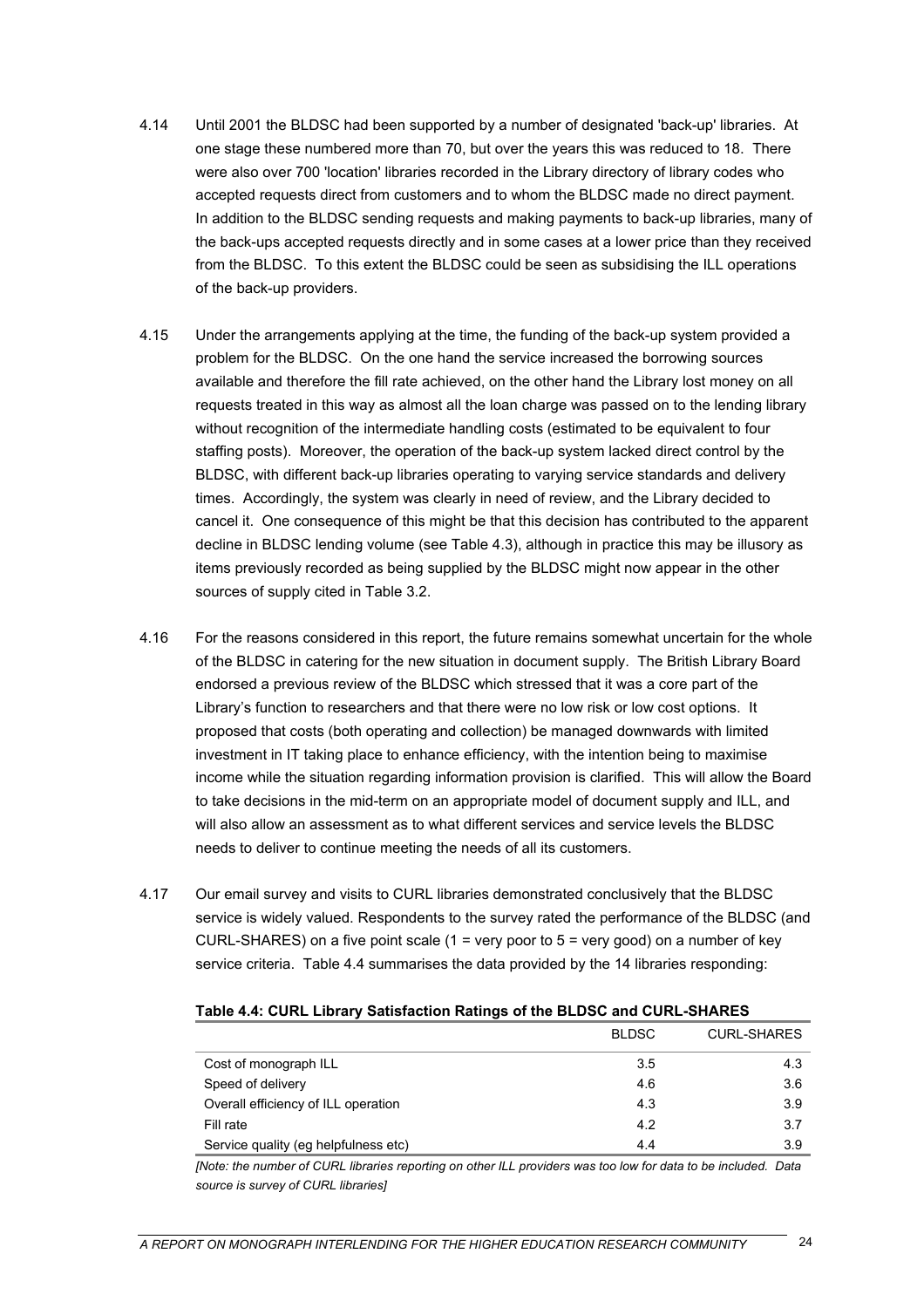As can be seen the satisfaction ratings for the BLDSC are high, and for all criteria except cost they are slightly higher than those achieved by CURL-SHARES (see below). Even the rating concerning cost is satisfactory, and no library reported concern at the value for money provided by the mainstream BLDSC loan service. It thus appears that previous concerns expressed at the increases in the costs of BLDSC loans have either disappeared (as librarians become more aware of the real costs involved), or were not representative in the first place. In our view these satisfaction ratings constitute a benchmark by which possible alternative methods of supply should be judged (see Chapter 8).

- 4.18 The comments we received from CURL libraries on the operation of the BLDSC were also generally highly favourable, for example "we value BLDSC enormously... and we hope it continues to play a major part in the national interlending scheme", "as a dedicated document supply service the BLDSC have always provided a very good service", and "libraries want an efficient and speedy service, which is what they get from the BLDSC".
- 4.19 Nonetheless some CURL libraries perceive that a number of operational problems have existed, including: some concerns about the Library's acquiring a progressively decreasing proportion of published output, thus progressively reducing the fill rate; some initial concerns about the introduction of differential pricing for document supply and monograph loans; some concerns about the waiting time when items are being purchased and an associated lack of information about delivery times from publishers; weaknesses in some foreign language material availability; different conditions of usage applying to materials from the London Document Supply Centre as opposed to those from Boston Spa; worries about the increased costs in charging for locations services where items are not in stock (leading to a number of libraries no longer using this facility); and some lack of consultation and information about changes to service arrangements, for example one respondent noted the that "the introduction of autorenewals gave us inadequate notification and has been difficult to plan for". Although these are important operational issues, none of the comments of this type that we received have a significant impact on the overall model of ILL delivery through the BLDSC.
- 4.20 In this context a weakness acknowledged by the British Library itself is the lack of a forum wherein the BLDSC (and the Library more generally) can discuss issues of mutual interest with higher education libraries. This is a significant omission as they account for a substantial proportion of users. The proposal for the development of the Research Libraries Network (RLN) made in the RSLG report may address this need in the longer term, but in the immediate future we see no reason why a mechanism should not be created to encourage discussion about service provision.
- 4.21 The relatively minor nature of the criticisms made by CURL libraries on the operation of the BLDSC suggests that the issues discussed at length in the RSLG report about the financial pressures on all libraries (and the consequent need for greater collaboration) have yet to make a significant impact. Nonetheless these issues are real, and the British Library is currently addressing a number of important questions concerning future collection development. These will, in turn, have implications for ILL, for example if the Library decides to adopt a more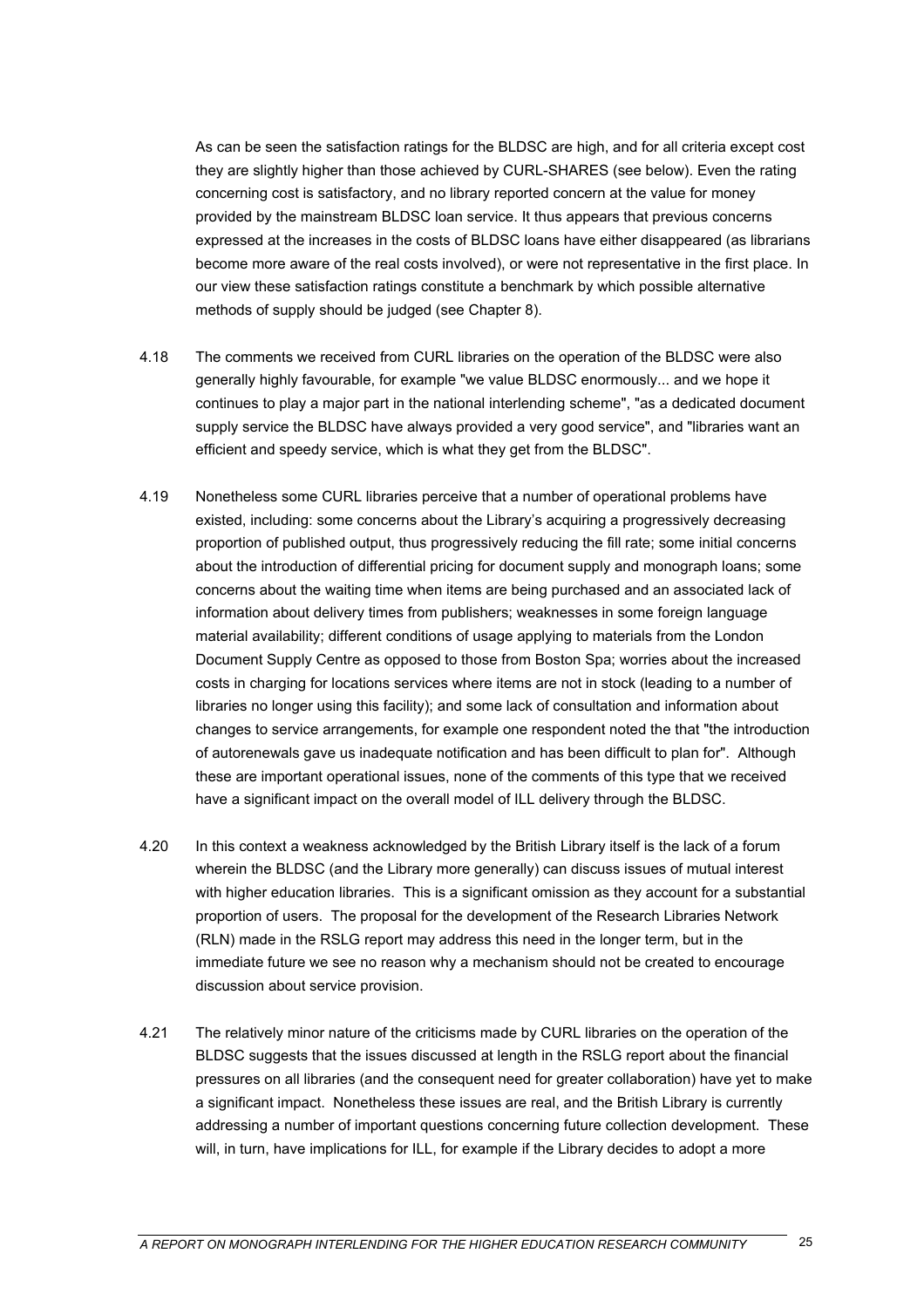distributed approach to specialist collections then the practice of ILL in those areas is likely to have to change as well. We consider these issues in more detail in Chapter 6.

4.22 In reviewing the appropriateness of the current monograph ILL system used in higher education, we are acutely aware of the potential impact of changes in this sector for the whole of the BLDSC operation. At the moment the other forms of ILL provision discussed in this Chapter make only marginal inroads into the operation of the BLDSC, and indeed are often used as sources when the BLDSC cannot obtain items. Should this situation change significantly then the whole cost structure of the BLDSC could alter with adverse consequences for other parts of its operation.

### **CURL-SHARES**

- 4.23 As noted in Chapter 2, SHARES is a resource sharing partnership open to any of the Research Libraries Group's 160 members (including CURL libraries), and the CURL-SHARES scheme is the UK application of the RLG model used in the USA. CURL has always appreciated the richness of its book collections and has for some years been committed to finding ways of sharing them. By way of preparation, it has spent a great deal of time and effort on the creation of its union catalogue (COPAC) supported by JISC funding in 1996. It now contains the records of 23 CURL libraries with others still being added, and is highly valued by libraries. CURL - and some of its members - have slowly been adopting a more collaborative position to sharing resources, perhaps encouraged by a perception that, in view of the British Library's decision to raise the price of monograph interlending, CURL libraries could apparently provide a service more cheaply, although only if direct transaction costs were the main element in the price.
- 4.24 There have been two pilot tests of monograph interlending within CURL. The first, conducted in 1997 $^{22}$ , was not considered very successful by those involved; there were few participants who were required to use CURL libraries as the lender of first resort; there was no common interface; and there were some operational problems such as a lack of central accounting and billing facilities.
- 4.25 A second, and more substantial, pilot CURL-SHARES started in November 2000. Libraries from the five institutions that had been using RLIN ILL (see Chapter 2) started making requests to each other during November 2000 to January 2001, and another six joined in February 2001. The pilot eventually involved 28 libraries from fourteen institutions. CURL-SHARES participants agreed to sign up to the SHARES service levels<sup>23</sup> with a few small differences, one to do with turnaround time, and the other concerning charging for multivolume works. The price charged by net lenders to net borrowers was the standard SHARES price of \$7(US) per loan. Requesting was done on RLIN ILL with SHARES acting as the financial 'clearinghouse', issuing invoices and cheques annually.
- 4.26 All participating libraries continued to use the BLDSC as the lender of first resort, thus CURL-SHARES had only to deal with a proportion of those requests not filled by the BLDSC. During

<span id="page-26-0"></span>*22 Thompson FM, [Access to Resources. A New Review](http://www.rlg.org/shares/agree.html) of Academic Librarianship, 5, 1999, 143-148 23 For details see (http://www.rlg.org/shares/agree.html)* 

<span id="page-26-1"></span>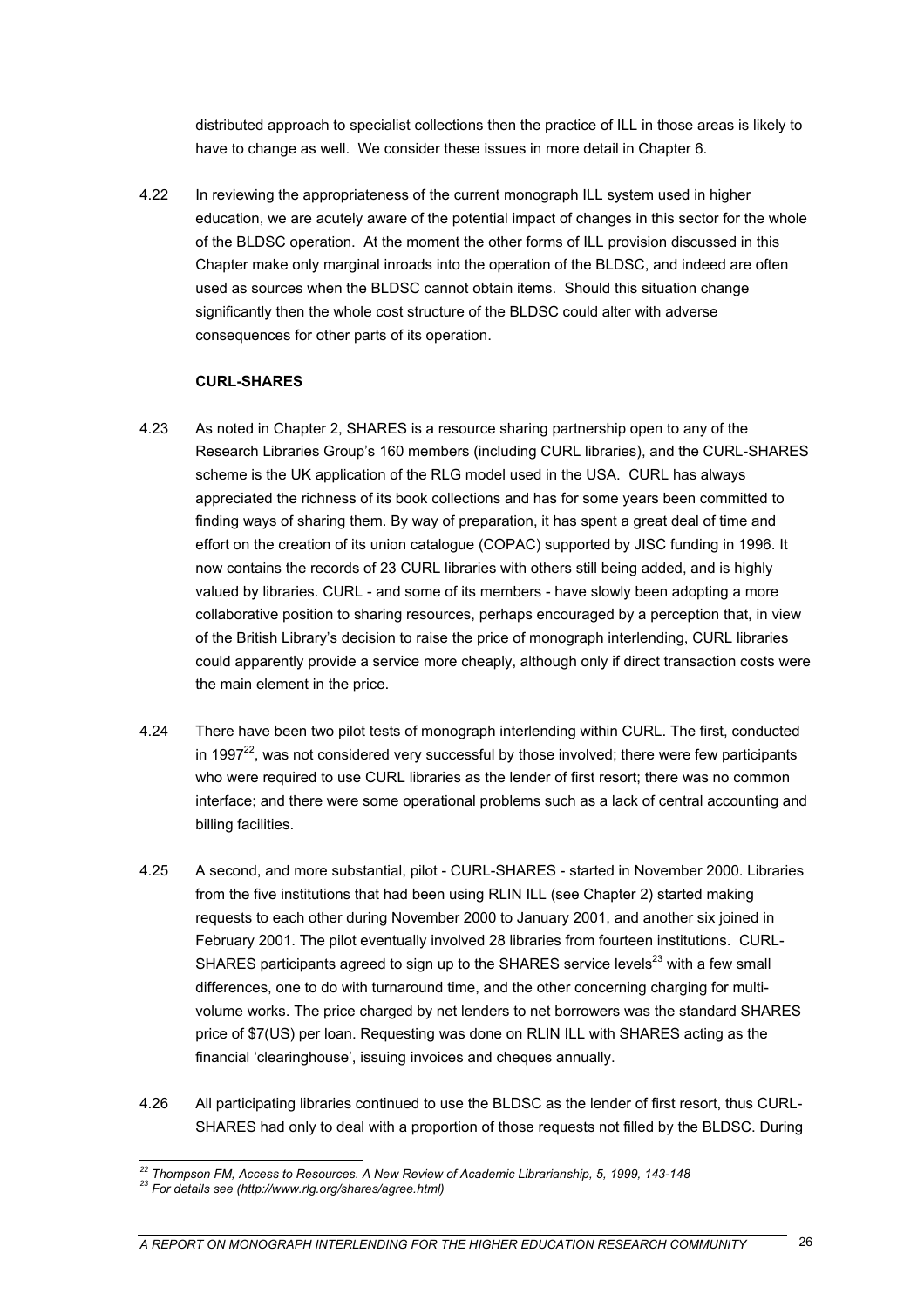the whole of the pilot (with varying levels of participation) the number of requests made within CURL-SHARES was 4,213; the number filled was 2972 (including 285 photocopies), or just over 70%. The pilot ended at the end of 2001, but the participating libraries continued as members of SHARES, with some additional libraries joining since then.

- 4.27 Approximately one third of CURL libraries did not participate in the SHARES pilot, and it was never intended that the national libraries would take part. (The British Library could not have done so, since it would have meant reducing their charges, which would not have been possible.) Cambridge runs its own rival service with a higher loan charge, and Oxford was keen to participate but only if they could use RLG's ILL Manager, which did not become available in time.
- 4.28 A number of issues have arisen from the pilot:
	- As Table 4.4 shows, there is general satisfaction from CURL libraries about the performance of the CURL-SHARES scheme, although with ratings slightly lower than for the BLDSC. Some inconsistency in operation was the most common criticism made with some libraries unable to meet the delivery targets required by the scheme.
	- Several libraries noted that the scheme placed considerable burdens on staff time (which is not included in SHARES costs), even when dealing with fairly low volumes of requests. Partly as a result of this, in most of the libraries for which we have data there was agreement that they could not sustain a distributed ILL system that used CURL-SHARES as the lender of first resort, and that was organised on current SHARES principles.
	- The SHARES 'knock for knock' arrangement, with only net borrowers paying any real money, conceals the actual costs of the operation, and as can be concluded from the data in Chapter 5 all CURL libraries considerably subsidised the operation of the CURL-SHARES scheme. As a result net lenders can be expected to have particular doubts about the wisdom of continued participation in SHARES.
	- If the CURL-SHARES scheme were to be expanded it is not clear how it could cater for the rest of higher education if operated on current principles. The RSLG report is not concerned with supporting research just in CURL universities, but with supporting research in the UK. Thus, whatever new mechanisms are put in place to provide information support will need to cater for institutions beyond CURL. The BLDSC is at the heart of the system, and caters for institutions across the board, but there are clearly many issues that would arise if CURL were expected to extend its services. Not least that the current SHARES scheme could not apply, since SHARES partners must be in membership of RLG.
- 4.29 There are also a number of issues within the CURL-SHARES scheme concerning computer based library management systems (LMS). In the past SHARES has required requests to be made using RLIN ILL, which can be used while in the RLIN database. The RLIN database gives access to a CURL union list that lacks some of the functionality (eg availability of information) of COPAC. So, a UK (or other) ILL librarian may start with a search of COPAC (or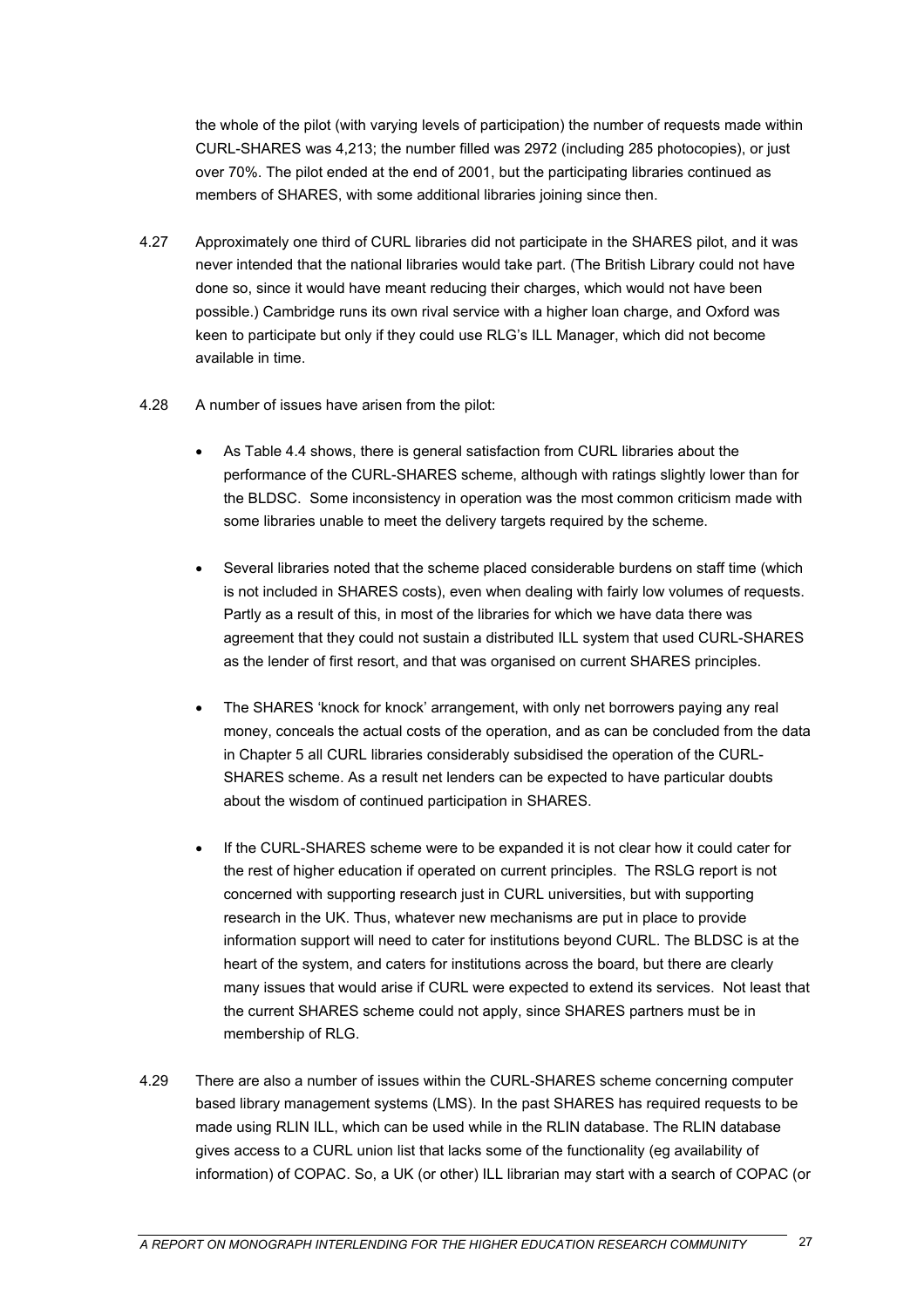RLIN then go to COPAC for more comprehensive information), then go to RLIN ILL to make the request, then go to the LMS or other ILL module to create a record of the transaction.

- 4.30 RLG has developed a successor to RLIN ILL, known as ILL Manager, which is ISO compliant. RLIN ILL will cease to function in the summer of 2003, and all requesting in SHARES must then be done using ILL Manager or another ISO and SHARES compliant system. Most LMS systems are not ISO ILL compliant, but it seems that American librarians are less concerned about that than UK librarians, and are happy to use a non-integrated ILL management system.
- 4.31 As of 6 March 2003, 86 of the 152 SHARES libraries (accounting for 87% of SHARES transactions) have chosen ILL Manager or OCLC ILLiad (also ISO compliant) as their ILL management system. Of the 51 that have not yet decided, 19 are in the UK. This is a major issue, and one that threatens the future participation of some CURL libraries. SHARES is in regular discussion with its partners about requirements for developments in functionality, and if CURL-SHARES is to be encouraged there is an urgent need for discussion about possible improvements that would make ILL management less cumbersome for UK librarians.
- 4.32 There is another LMS issue concerning cost. CURL libraries receive a copy of ILL Manager at no cost, but have to pay an annual maintenance fee. If they require additional copies, these are also free, yet the maintenance fee is charged for each copy acquired. A library that uses SHARES and ILL Manager to manage all (perhaps thousands) of its ILL transactions might feel that this is reasonable value for money. A UK library that uses a different system to send virtually all of its requests to the BLDSC and ILL Manager to handle maybe a few hundred requests (and perhaps only a handful at some sites) might feel that it is very poor value for money. However, a new arrangement has been agreed whereby CURL libraries will be charged at the lower rate of maintenance (ie \$500 rather than \$1,200pa) for each copy regardless of how many ILL requests they make or receive.

### **The University of Cambridge**

- 4.33 Since October 2001 Cambridge University Library has run its own ILL service, following the ending of the BLDSC back-up arrangement. In terms of volume Cambridge had previously been a principal back-up library, with numbers for all forms of document supply (mainly photocopies) reaching a maximum of 52,000 in 1979-1980 and then declining over time to approximately 30,000 a year. Eight staff were employed under the back-up arrangement, and on closure the Library took a decision to continue to employ the staff concerned and attempt to run an ILL service on a self-financing basis independent of the BLDSC.
- 4.34 In the year 2001-2002 they had 14,118 requests, approximately 12,000 coming from UK and Irish libraries and the rest from registered overseas libraries via the British Library. The fill rate was approximately 65%, and unfilled items were mainly for speculative requests which the Library did not hold. Exact figures for monograph ILL are unknown, but are estimated at approximately 40% of filled volume or about 3000 items. Volume is therefore in the same order as provided by CURL-SHARES. Future volumes will need to be increased considerably if self-financing status is to be achieved.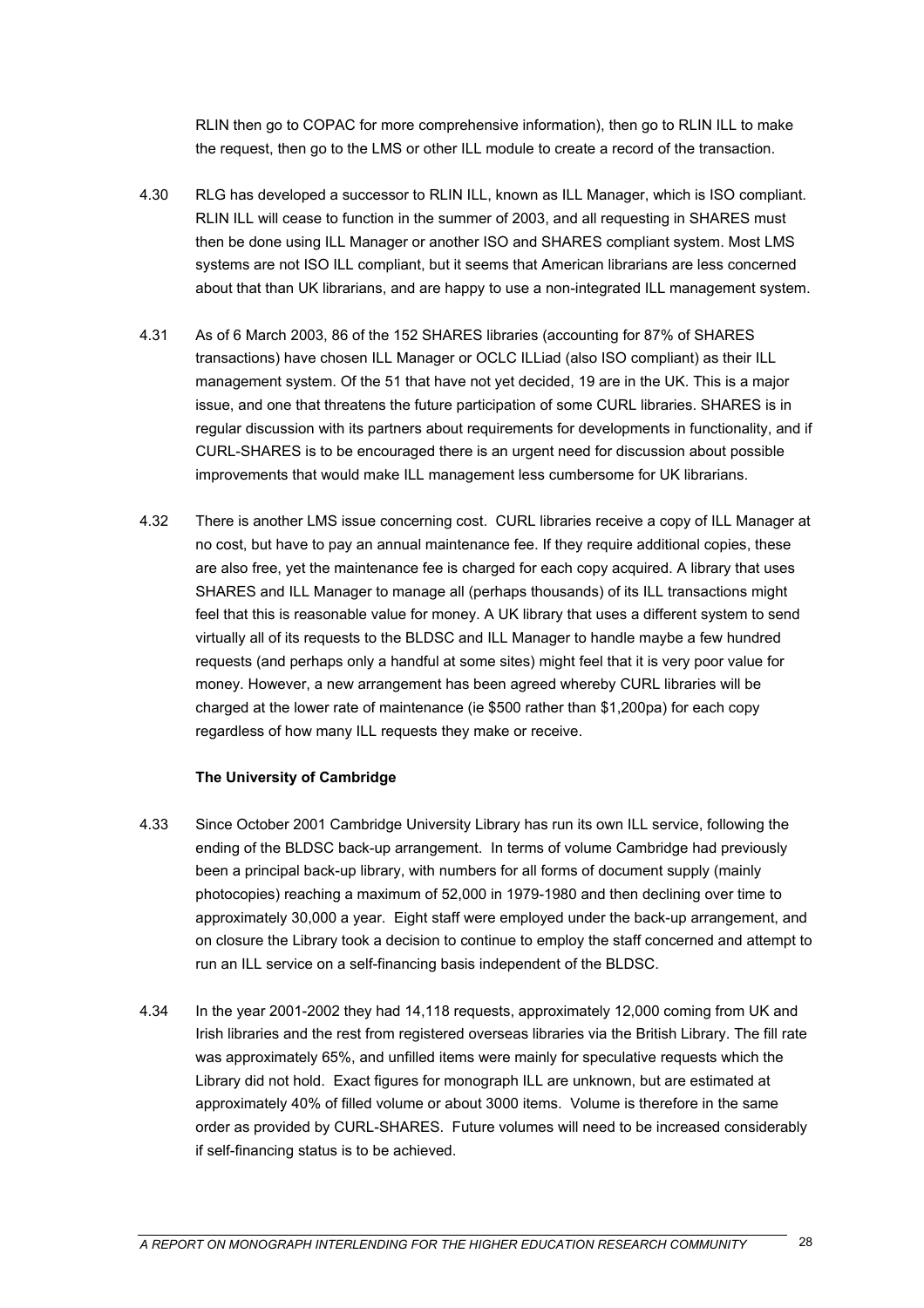- 4.35 The Library decided not to join the CURL-SHARES scheme as its self-financing status meant that it could not operate within the agreed charging regime. ILL charges are levied at rates slightly lower than for the British Library, currently £6 for a loan, £3.50 + VAT for a photocopy sent out by first class post or £4.50 when sent by fax. Special rates are sometimes charged for non-standard items. The service attempts to process all requests within three to four days, after which loans are dispatched by Royal Mail.
- 4.36 The Library accepts requests by email, fax, post, telephone, and on pre-paid British Library forms. In all cases libraries must quote their British Library billing account number and a request reference number. The Library has developed its own internally designed web-based request form, which it encourages requesting libraries to use.
- 4.37 Loans items are not available for home reading, and must be read in the requesting library. Some categories of material are excluded from the scheme including British books published in the last five years and received under legal deposit, all books published before 1850, and other special cases.

### **SUBITO**

- 4.38 SUBITO is a German document delivery service based upon the collections of 28 academic and specialised libraries, primarily in Germany, with two in Austria and one in Switzerland. SUBITO is mentioned here as an example of a different approach to document supply, but other than being a potential supplier of specialist material it is not thought to have particular relevance to the UK. Some member libraries supply only copies, some also lend books. Some lend overseas, some lend only within Germany. The balance of monograph lending and article supply is not known, but is thought to be heavily weighted towards the latter.
- 4.39 SUBITO offers two levels of service: standard with turnaround time of 72 hours maximum, and express with a turnaround time of 24 hours maximum. The loan period is four weeks. The charge for a loan of a book to another library is 7 euros. It is not clear whether orders are sent (by a web interface) to SUBITO in order to provide consolidated billing or to the supply library of choice. Payment may be made through SUBITO or to individual supply libraries.

### **OCLC WORLDCAT**

- 4.40 OCLC offers a variety of bibliographic and resource sharing services that are priced, usually on a subscription basis. Worldcat, a service of OCLC, is a union catalogue of the holdings of over 7,000 libraries around the world that contains 48 million bibliographic records. Based upon this union catalogue, OCLC offers an interlibrary loan service. Requesting is via a web interface (or other means). There are no standard charges; requesting libraries indicate the maximum that they wish to pay and if a supply library's charges exceed that amount the request will not be filled. Fee management is done by OCLC, which bills requesting libraries.
- 4.41 OCLC also offer an ILL management system ILLiad that automates routine ILL functions. The price of ILLiad varies with the size of the institution. Although ILLiad is not thought to be especially relevant to the UK situation (because few UK libraries use OCLC management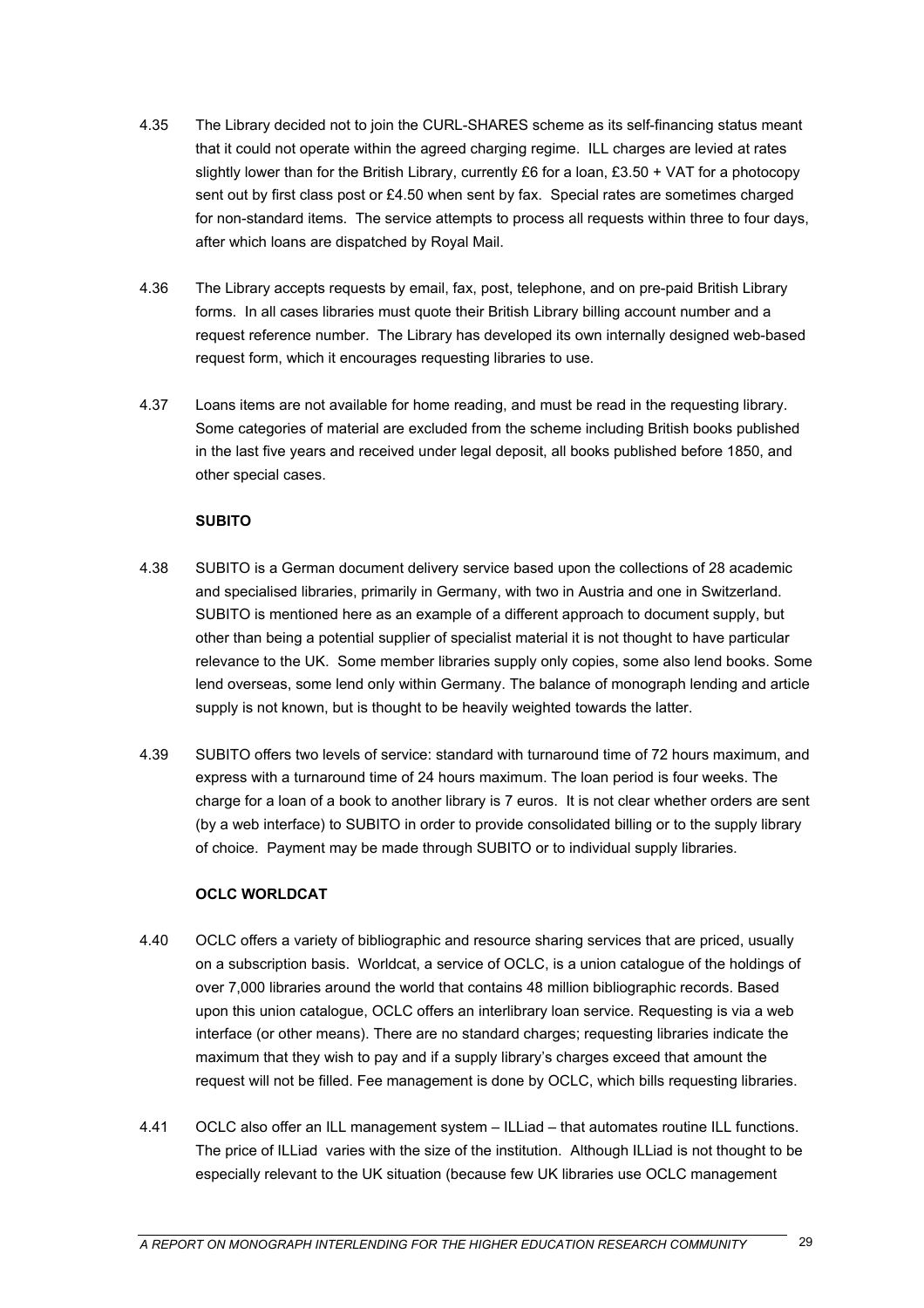packages), it is possible that OCLC could be thought of as a potential partner in systems development or acquisition.

## **THE BRITISH MEDICAL ASSOCIATION**

- 4.42 The BMA has an excellent medical library, principally to serve the needs of its members. Institutions such as university libraries can become institutional members for £67 (+VAT) pa. Institutional members pay £2.20 plus VAT for each loan, plus return postage. Members may borrow ten books at one time for up to three months. Requesting can done while in the catalogue.
- 4.43 Although borrowing by most CURL libraries is low in volume the BMA service is valued because of the particular nature of its collection, and is a good example of a the kind of specialist research collection that - circumstances permitting - might be brought within our proposed revisions of the national ILL system (see Chapter 8).

### **UnityWeb**

- 4.44 Unity, now known as UnityWeb, is provided by Talis Information in conjunction with the Combined Regions<sup>24</sup>. It is a union catalogue providing bibliographic and location information covering the holdings of over 450 libraries across the UK and Ireland, including the British Library. The database has over 10 million bibliographic records and more than 35 million locations. Electronic requesting facilities are provided for library staff, including the ability to build rotas into requests. However, limited interloan requesting functionality of the kind required in higher education appear to be available.
- 4.45 UnityWeb can be made available directly to end-users. Powerful but easy-to-use search facilities enable users to discover and locate materials in library collections nationwide. Access is via a web interface. Licences are available to any library or information service for one or more staff users and for public users. UnityWeb has over a hundred subscribing institutions. However, it is principally of interest to the public library sector, and has little relevance to the research library community as a source for obtaining materials.

### **V3.Online**

- 4.46 V3.Online is a union catalogue previously known as Viscount, and developed by LASER (the London and South East Regional library system). V3.Online consists of: a bibliographic database of four and a half million titles; locations of over 40 million library holdings; transaction management facilities for lending and borrowing; management information and accounting for use; a web interface. It claims ISO ILL compliance.
- 4.47 V3.Online has limited ILL management functionality, and is principally of interest to the public library sector. It appears to be of little relevance to the HE research library community as a source for obtaining materials.

<span id="page-30-0"></span>*<sup>24</sup> See [http://thecombinedregions.com.](http://thecombinedregions.com/)*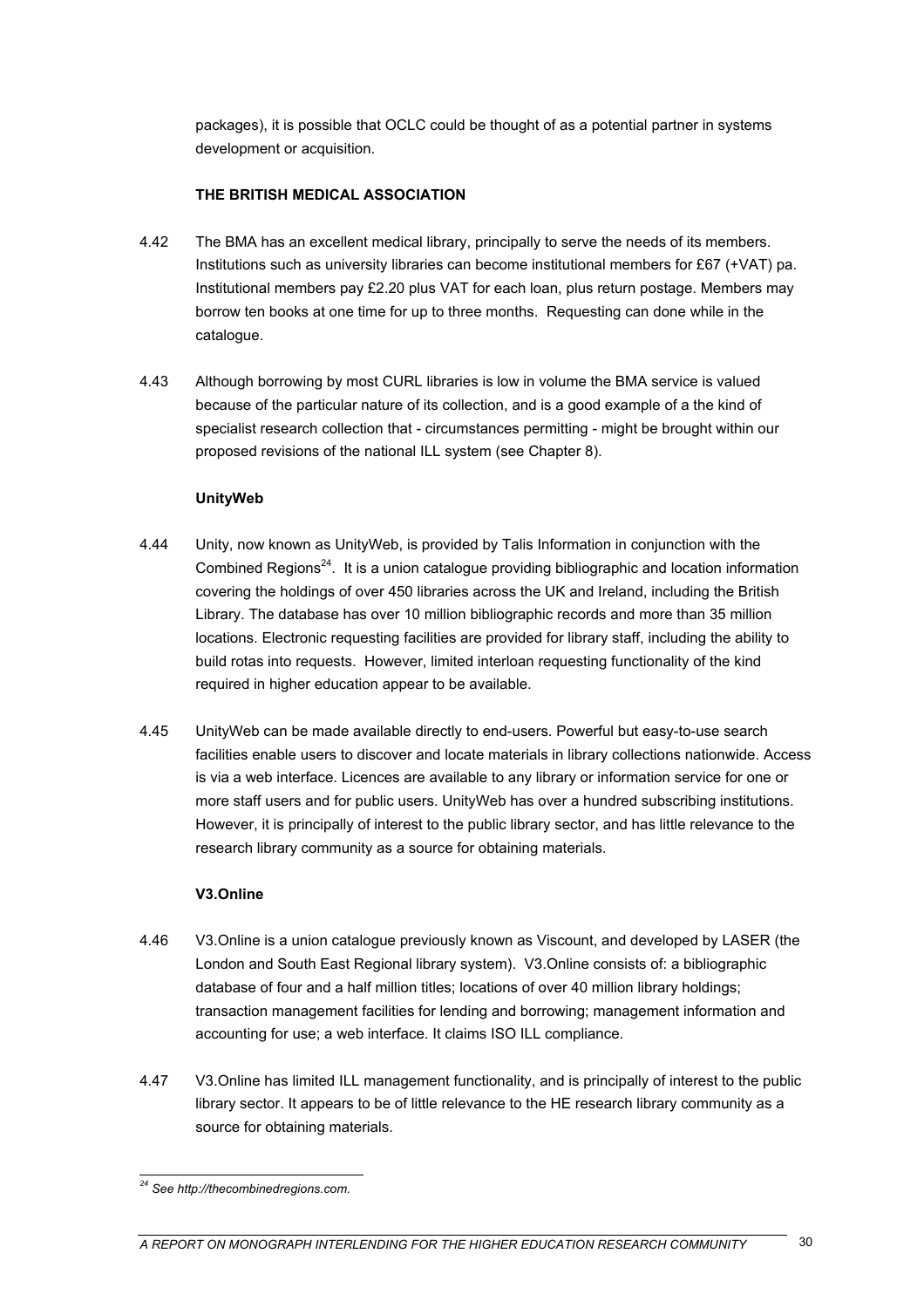### **CONARLS**

- 4.48 CONARLS is the Circle of Officers of National and Regional Library Systems. It has issued a Code of Practice to guide systems and their member libraries in their provision and use of ILL lending services.<sup>25</sup> although some of this is at a very simplified and routine level. The CONARLS scheme has a standard charge of £5, and is reported to be increasingly used by public libraries as an alternative to the British Library.
- 4.49 The CONARLS scheme is well-established and appreciated by the public library community and is likely to be of enduring relevance to that sector. It is of little relevance to the research library community, except to the extent that it continues to supply public libraries as net lender and at a subsidised price to them.

### **The Scottish ILL Rate Scheme**

4.50 The SILLR scheme enables 163 participating Scottish libraries to lend at a lower cost than in other schemes, and for 2003-2004 this is £4.50 an item. The scheme is administered by the Inter-Library Services Division of the National Library of Scotland is open to any Scottish library involved in ILL and having a BLDSC customer account. In our survey, although the Scottish CURL libraries emphasised the value of links with the National Library (including for location services for which no fee is charged), the actual volume of research loans using this source is low.

<span id="page-31-0"></span>*<sup>25</sup> See ([http://thenortheast.com/conarls/ILLstand.pdf\)](http://thenortheast.com/conarls/ILLstand.pdf).*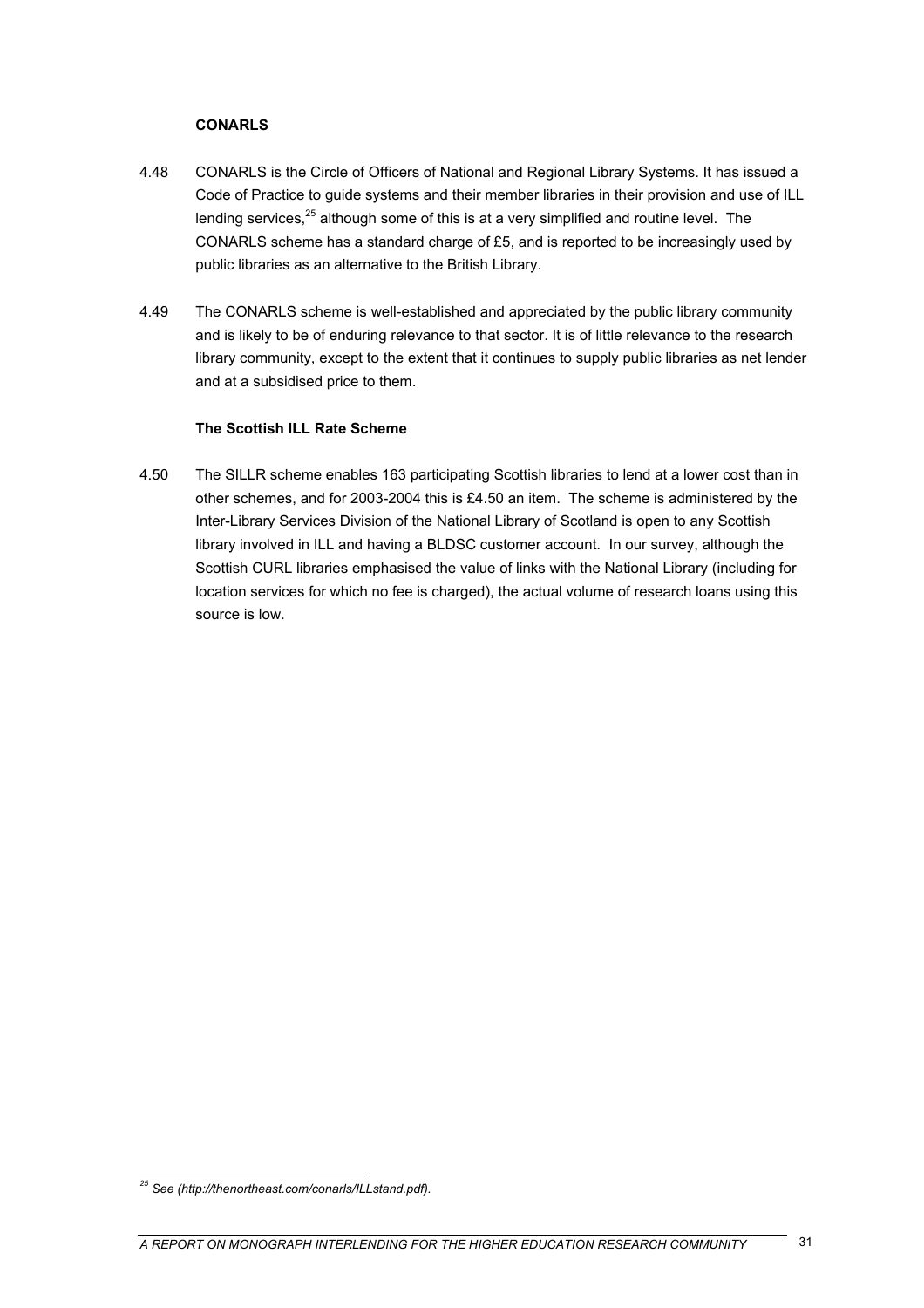# **5 An Analysis of Current Interlending Activity in CURL Libraries**

- 5.1 In this Chapter we comment on the institutional usage of monograph ILL and the issues arising, with much of the data being drawn from our email-based survey and institutional visits.
- 5.2 In Chapter 2 we have already noted the substantial variation in the volume of ILL monographs requested by CURL libraries. However, explaining such variations is not easy, and they may depend upon unique institutional factors, for example the culture of requesting ILL; disciplinary differences; the proximity to other local research libraries; and the existence of local special collections. However, we were also interested in obtaining data on internal charging arrangements, in order to investigate the extent to which charging had the effect of dampening demand.
- 5.3 The data from our survey are inconclusive but suggest that charging may have some effect. Certainly several libraries told us in our visits that demand for ILL had fallen when charging against departmental budgets was introduced, with loans for students being particularly reduced. Of the 17 libraries providing information a wide range of charges were levied: four made no charges for either staff or students; five made charges of between £1 - £2; four charged between £3-£3.50; and a further four levied charges of between £5 - £6.65. Two of the libraries with the largest volume of ILL made no charges. Of those charging, almost all charged the same rate to staff and students, with some charging an additional amount for urgent items, or to externally registered readers. Where charging arrangements were devolved to academic departments, few libraries appeared to have data on the implications for ILL volume of different departmental practices and allocation systems.
- 5.4 Charges are reported as being made for three main reasons: first, as an explicit attempt at direct cost recovery (although no library charged at rates likely to cover full costs); second, to act as a check on frivolous requesting; and third, as a specific response to cuts in library resources. Conversely, those not charging saw ILL provision as part of a high quality research-oriented library service, and took the view that as users were not charged for books borrowed from the host library there was no reason that they should be charged for ILL borrowing despite the additional costs incurred.
- 5.5 These results are broadly consistent with a study by Clinton<sup>26</sup> on UK higher education libraries as a whole which found that in 1999 approximately 35% of libraries did not charge for ILL and approximately 65% did, but that there was a trend for charging to be introduced.
- 5.6 If charges do have a tendency to dampen demand, then a number of interesting questions follow: first, is this necessarily undesirable? After all charging is recognised in most areas of life as an appropriate way of mediating demand. Second, is any dampening felt more by certain groups of readers? For example, common sense suggests that students and those

<span id="page-32-0"></span>*26 Clinton P, Charging Users for Interlibrary Loans in UK University Libraries, Interlending and Document Supply, Vol 27, No 1, 1999*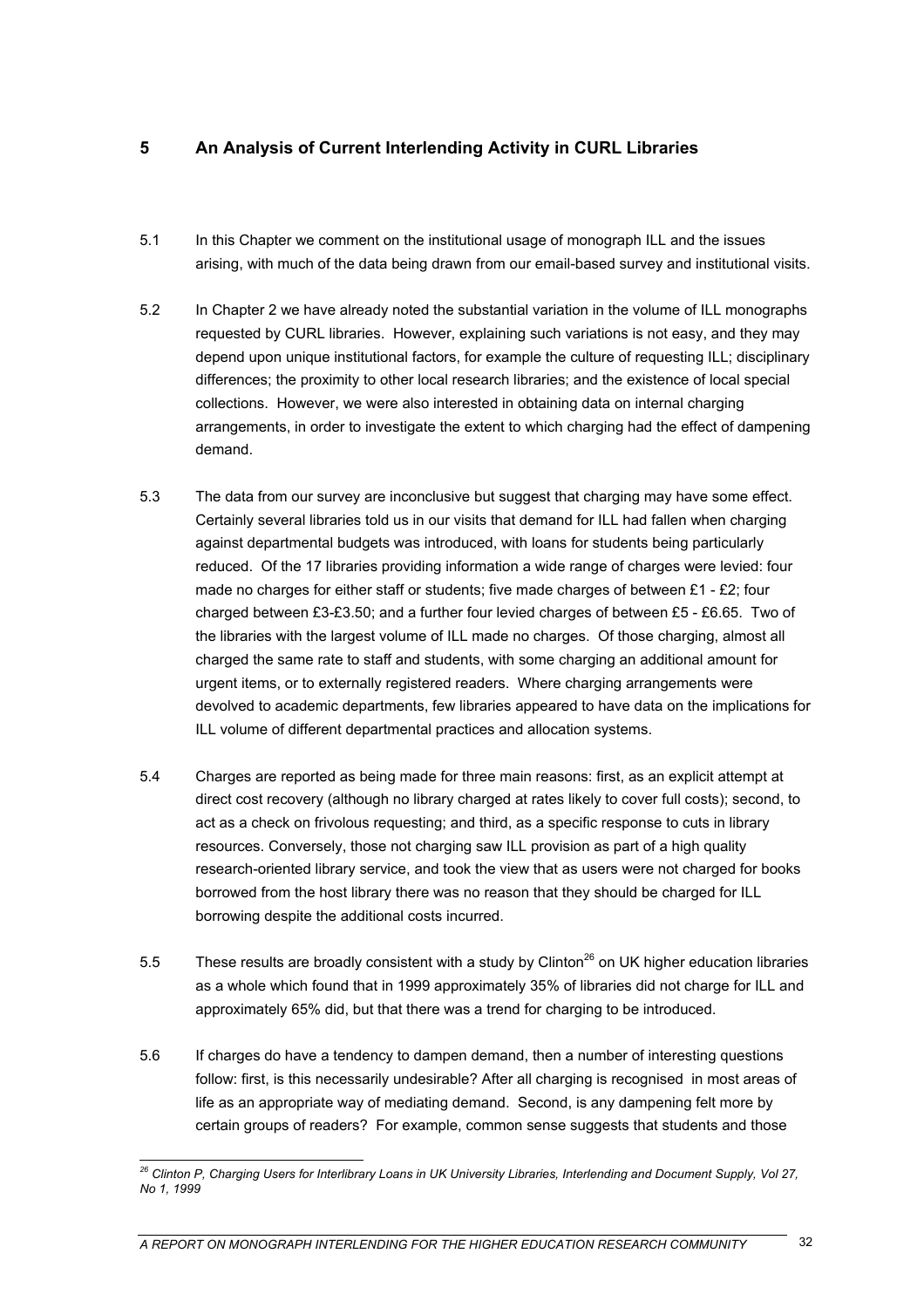researchers without access to research grants might be particularly affected. As CURL libraries tend to report higher usage of ILL by arts and humanities researchers (who tend to be those with least research funding) there may also be issues of disciplinary equity arising here. Third, do researchers obtain material from others sources where charges are lower or nonexistent or do they simply not bother? Fourth, what is the effect on research output - if any - of decisions by researchers not to pursue material (particularly 'marginal' material) through ILL? The nature of this study did not permit answers to these questions to be obtained, but they are nonetheless important issues at the institutional level which CURL librarians will need to pursue.

5.7 A possible source of material other than ILL is, of course, by physically using other libraries, and our data suggests the existence of a probable London factor as all CURL libraries in London reported low volumes of ILL requests. In addition, local library consortia may be used, particularly by students. However, other data exists which suggests that outside of the main metropolitan areas academic staff are reluctant to travel to use other libraries even where collaborative schemes have been established $^{27}$ . In this context it will be interesting to see if the SCONUL Research Extra scheme (which allows borrowing between participating libraries) manages to enhance existing local collaborative arrangements.

#### **The ILL Needs of CURL Libraries**

- 5.8 We asked all CURL libraries about their future needs and priorities in relation to monograph ILL, and there was considerable unanimity of view. The main needs identified by a majority of libraries were:
	- A widespread need for an efficient, speedy and user-friendly ILL service. These needs included efficient payment systems that avoided individual transaction costs. In this context some libraries noted the desirability of ensuring a single point of contact for all ILL requests to maximise efficiency and minimise staff time. We have already noted that the BLDSC is held in high regard, and there is a general view that future loan operations should not fall below current BLDSC benchmarks.
	- The need for what three respondents called "reasonably priced services". Some libraries recognised that such calculations should include internal staff time (see below) whereas others were more narrowly concerned about actual loan charges.
	- The need for ILL systems to reflect collection development policies, particularly so far as the BLDSC are concerned. Thus any move towards distributed collection development by the British Library will need to ensure that the libraries hosting specific collections had both permit borrowing and also participate in a national ILL scheme.
	- The need for a comprehensive online catalogue suitably updated and maintained as the prime discovery tool for determining the availability of material. This need has two parts: first, the need for a union catalogue (UKNUC) to incorporate the contents of existing

<span id="page-33-0"></span>*27 See, for example, the experience of the CORSALL scheme in the East Midlands, Bloor I, CORSALL, Collaboration in Research Support by Academic Libraries in Leicestershire, 2001, de Montfort University*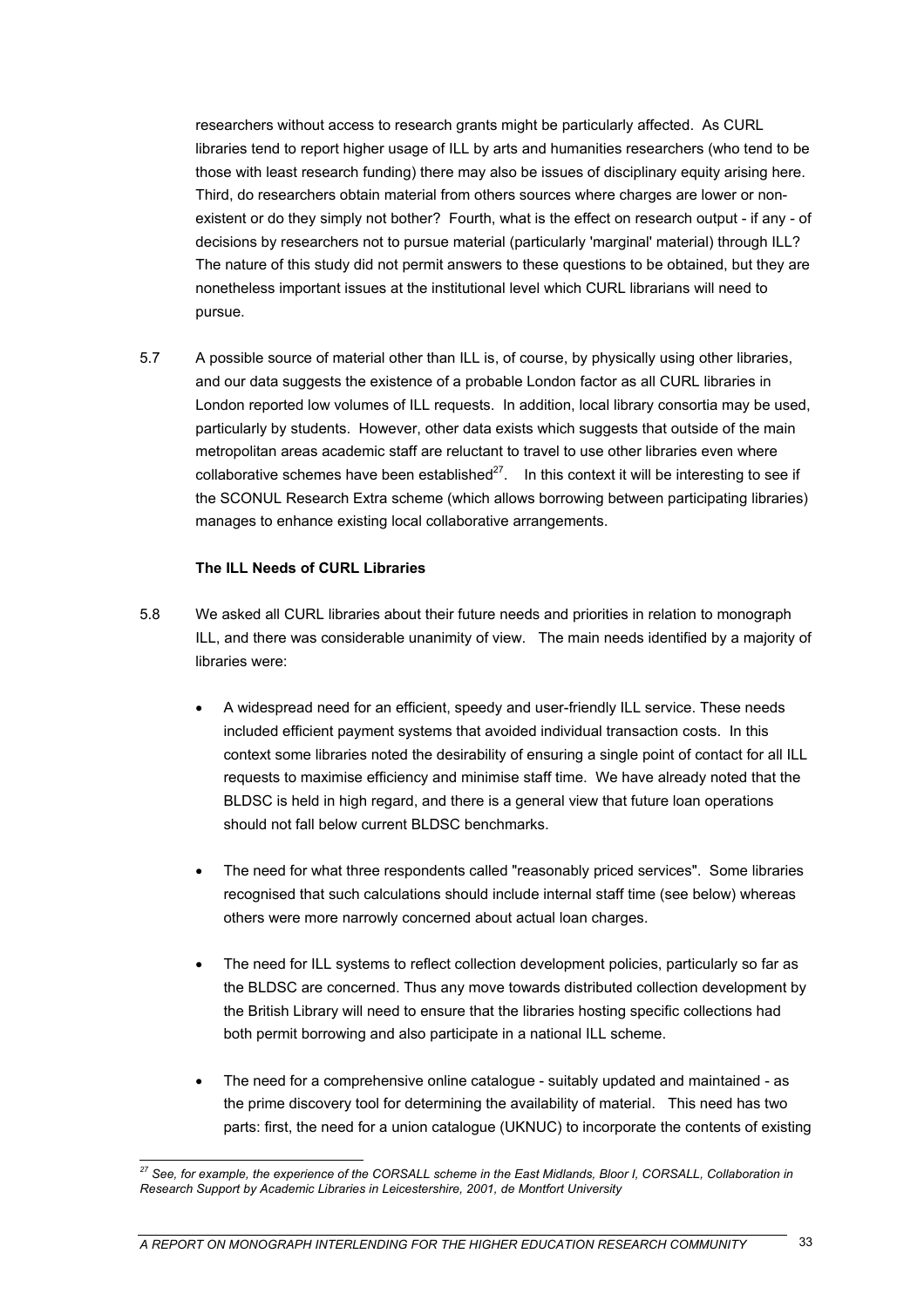catalogues; second, the cataloguing of as yet uncatalogued materials in line with the work of the Full Disclosure Implementation Group.

- Encouraging the development of systems by which end users could request loans online without mediation by home institution librarians. Although this raises a number of operational issues which will need to be addressed, we consider the issue further in Chapter 9.
- 5.9 As we note below these needs were set within differing views about future demand for monograph ILL, with approximate one third of CURL members predicting a decline in demand, one third an expansion, and one third a relatively stable volume.

### **Staffing and Institutional ILL Costs**

- 5.10 In order to try and obtain data on the real costs of ILL, we asked all CURL libraries to provide comprehensive details of their staffing loads concerning ILL, and also the other costs of their ILL services. While staffing data was generally provided, only five libraries presented detailed cost data in a way that was usable, and in most cases the actual costs of ILL were unknown. We consider both sets of data below, but it needs to be understood that the data was based upon self-declaration and may not be reliable for making rigorous comparisons. Nonetheless the results will be of interest to CURL librarians who should review the performance of their own ILL services against the data presented.
- 5.11 So far as staffing is concerned, libraries were asked to supply the number of library staff "involved in monograph interlending, converted to the nearest 0.1 FTE". The number of staff varied considerably, and of the 14 CURL libraries returning data two employed 8 or more staff, three 4 or 5 staff, five 3 staff; and the rest fewer than 3 staff. With two exceptions staffing appears closely correlated with the volume of ILL undertaken, although not with institutional size. The average number of loans (both requested and supplied) per staff member declared was 1552 with most institutions being in a 20% range on either side of this figure. Three libraries reported low ratios, but in two of these special factors probably applied leaving only one (678 per staff member) with a ratio that suggested particularly low internal productivity. Conversely, two libraries declared figures in excess of 2000 items per staff member, with one reporting 4522 - a figure based on high volume and low staffing levels. This latter figure suggests particularly high productivity, and CURL should discuss the results with the library concerned to see if there is any good practice that could usefully be made known to other libraries.
- 5.12 Our data on costs comes from two sources: our email survey and a detailed cost analysis that has recently been undertaken for one CURL library. Table 5.1 presents recurrent cost data from the survey for the five libraries presenting broadly comparable data, and appears to show a significant variation in costs per transaction. However, three of these libraries were unable to identify non-staffing direct costs, which would increase the cost per loan significantly and we would therefore estimate this range to be between £10 to £26 with an average of approximately £15 (excluding acquisition costs, overheads, and non-recurrent capital items) .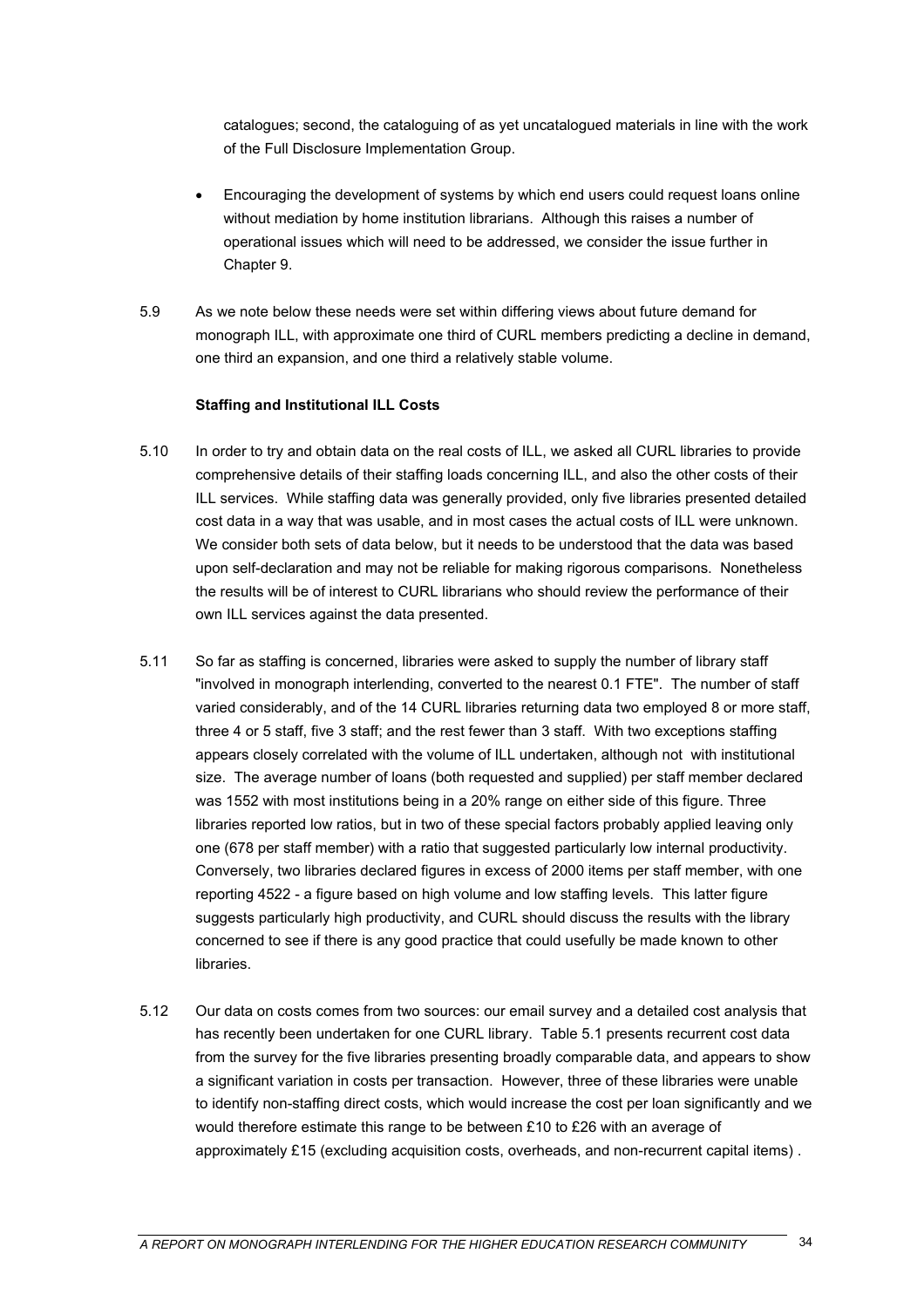| $= HEI$ | $2 = Total all$<br>ILL | $3 = Total$<br>charges by | $4 = Total$<br>staff costs | $5 = Total$<br>other costs | $6 = Total$<br>$(3+4+5)$ | $7 =$ Less<br>fees | $8 = Total$<br>$7-6)$ | $9 = Cost$<br>per     |
|---------|------------------------|---------------------------|----------------------------|----------------------------|--------------------------|--------------------|-----------------------|-----------------------|
|         | (requested             | suppliers                 |                            |                            |                          | received           |                       | transaction:          |
|         | & supplied)            | (eg                       |                            |                            |                          |                    |                       | $(2 \text{ into } 8)$ |
|         |                        | BLDSC)                    |                            |                            |                          |                    |                       |                       |
|         | £                      | £                         | £                          | £                          | £                        | £                  | £                     | £                     |
| a       | 3969                   | 17952                     | 26700                      | 0                          | 44652                    | 7300               | 37,352                | £9.41                 |
| b       | 3394                   | 29200                     | 86011                      | 0                          | 115.211                  | 32.600             | 82.611                | £24.34                |
| C       | 2568                   | 11178                     | 27387                      | 962                        | 39527                    | 5898               | 33.629                | £13.10                |
| d       | 5629                   | 23596                     | 35483                      | 0                          | 59079                    | 12160              | 46.919                | £8.34                 |
| e       | 4748                   | 12217                     | 58968                      | 13452                      | 84637                    | 18097              | 66.540                | £14.81                |
| Average | 4062                   | 18828                     | 46909                      | 2882                       | 68621                    | 15211              | 53.410                | £14.00[a]             |
|         |                        |                           |                            |                            |                          |                    |                       |                       |

**Table 5.1: Costs Per ILL For 5 CURL Libraries 2001-2002**

[a: note in practice the average is likely to be at least £15 - see paragraph 5.12]

- 5.13 Clearly the figures in Table 5.1 need to be treated with very considerable caution, but some confirmation is obtained in data from the one CURL library we discovered to have undertaken a detailed costing of its ILL function. This study was based on a detailed activity based costing of staff time and included direct costs such as recurrent IT charges, stationery and postage, but did not allow for overheads, acquisition or non-recurrent items. The study showed that the staff cost per loan was £5.94 and per photocopy £3.96; this apportionment was arrived at by weighting an average cost rather than actual figures for each kind of transaction. The final cost for supplying a loan to an internal customer was calculated at £14.83, including the British Library charge. In comparison the cost of meeting an external request for a monograph was £8.44; as the BLDSC only paid the supplier its own charge of £6.55, this meant that it was costing the library £2.15 for every monograph that it supplied to another institution. The report was used by the library staff to justify a claim for much higher internal charges than at present.
- 5.14 In all ILL costing exercises staff time is the largest single element (76% of the total of the cost of lending in an ARL study in 1999) $^{28}$  but calculating it accurately involves activity based costing and is a complex and time consuming exercise. An Australian study in 2001 reported the same staff time percentage in universities within an average cost of A\$18 for supplying monographs $^{29}$ .
- 5.15 One reason why ILL costings are so few is that the activity is a relatively small part of a library's activity. In a recent exercise in a major British research-led institution, all library staff analysed their time by the activities they were performing and the study found that a mere 2% of total costs were attributable to ILL.
- 5.16 The financial data we have obtained shows one point conclusively; that the BLDSC charge of £6.65 appears very reasonable for the service involved. If the average cost in CURL libraries is about  $£15$  per transaction, this means that they are benefiting very considerably from the BLDSC's operational efficiency. The implications of this are that it would be difficult to find an alternative model to the BLDSC at the same price for customers. All alternatives are likely to cost more. The other main conclusion is that CURL members ought to review their internal charging policies. Although the dominant factor in price setting may not be full cost recovery,

<span id="page-35-0"></span><sup>&</sup>lt;sup>28</sup> ARL. Jackson, Mary (1999). Measuring the performance of interlibrary loan operations. Proceedings of the 6<sup>th</sup> *Interlending and Document supply International Conference. Pretoria. pp 209-213. 29 National Library of Australia (2001) Interlibrary Loan and Document Delivery Benchmarking Study. For the National* 

<span id="page-35-1"></span>*Resource Sharing Working Group.*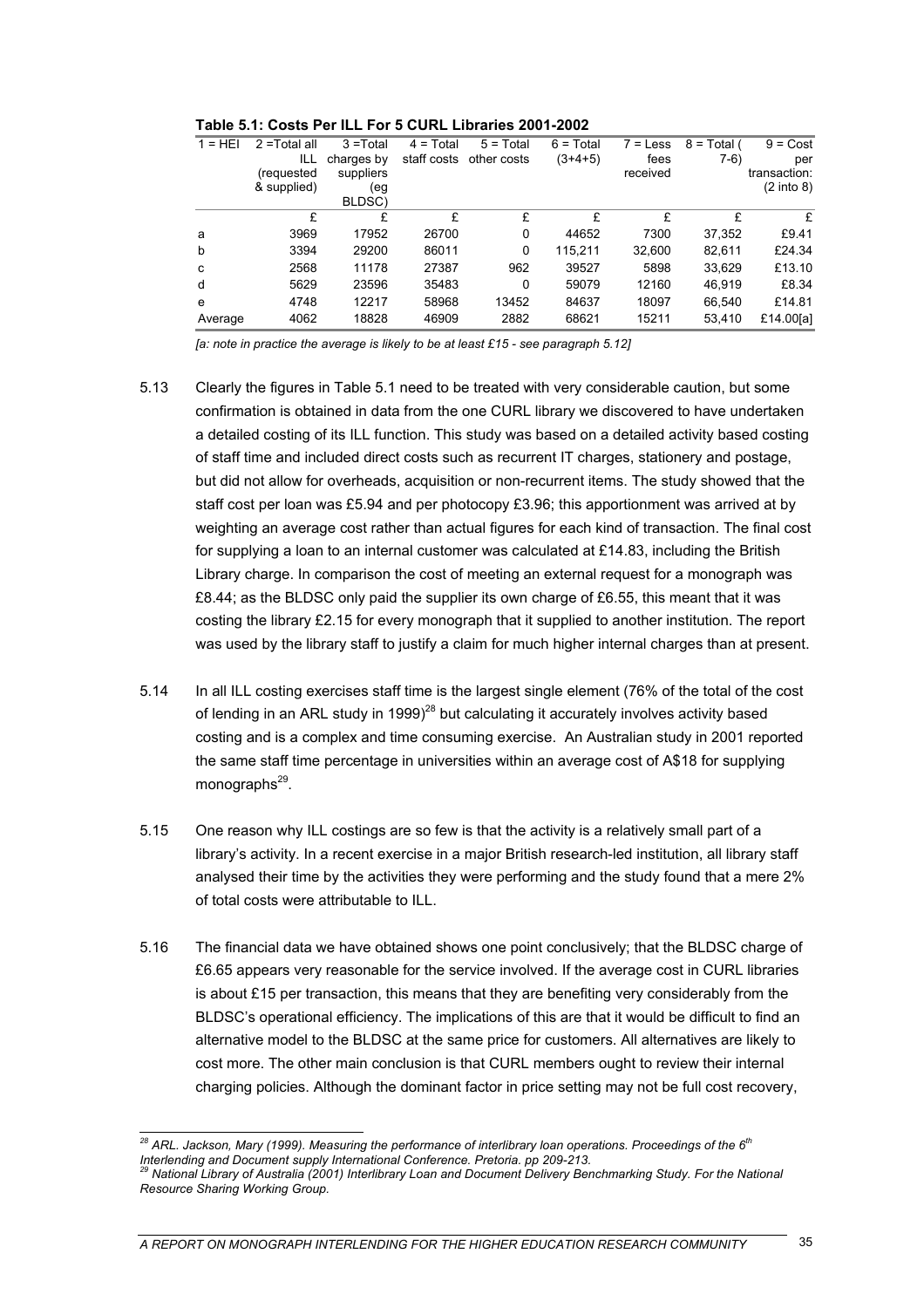the implications of the costings are that the internal subsidy given to ILL could well be redeployed to acquire additional monographs.

### **Library Management Systems**

- 5.17 All libraries use management systems (LMS) to manage acquisitions, cataloguing and catalogues, loans and other transactions with users. Most systems have a module for managing ILL, and there are also standalone ILL management systems that are used by some libraries even though they have another LMS for most functions. The advantage of using the LMS module is that it integrates ILL management with all other functions (catalogue, user database, files recording other transactions, etc (for example, a library might choose not to allow an ILL request from a user with an outstanding fine).
- 5.18 We sought information on the library management systems that CURL libraries are using to support ILL services, and the extent to which they are ISO compliant. This is likely to be important in future, because whatever form the future UK interlending system takes, it is almost certain to involve a greater reliance upon the use of the ISO Protocol. A variety of LMS are in use or are about to be installed, three of which are reported as being ISO compliant: Innopac (2); Millenium (1); Sirsi Unicorn (3) and three of which are not: Aleph (3); Dynix (1); and Talis (3). In some cases the associated ILL software is not used because of a lack of functionality, and in some cases the Lancaster ILLOS system is used. ILLOS is an interlibrary loans management system developed at Lancaster University since 1985. It is currently used by 42 academic and public libraries throughout the UK and Republic of Ireland. ILLOS provides ILL request management with support for document ordering from the BLDSC and other libraries, however it is not ISO compliant<sup>30</sup>.
- 5.19 In some libraries there is an understandable concern about the possible proliferation of library systems, and a small number in both our visits and survey had reservations about the possible future use of ILL Manager because of duplication of systems and the effort required in data inputting, etc.

<span id="page-36-0"></span>*30 Fort details see [\(http://www.illos.lancs.ac.uk/features.html\)](http://www.illos.lancs.ac.uk/features.html)*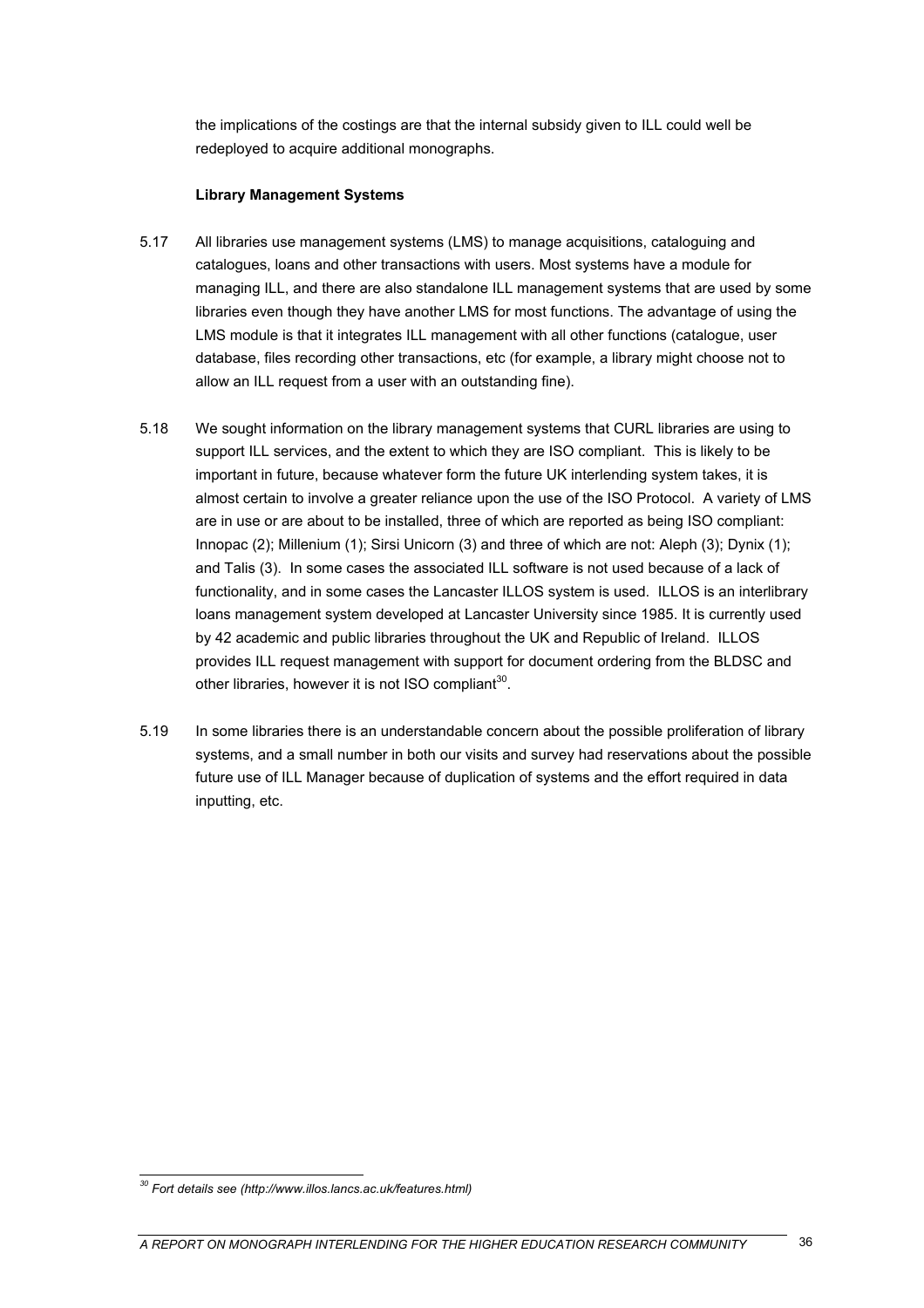# 6 **The Strengths and Weaknesses of Current Arrangements**

6.1 In this Chapter the current strengths and weaknesses of the national ILL system for higher education are summarised, along with consideration of the risks to future provision if no action is taken to enhance the current position. It needs to be recognised that these strengths and weaknesses are specific to higher education and research libraries, and different perceptions may exist for other users of the BLDSC (for example, public libraries).

#### **The Strengths of the Current ILL System**

- 6.2 The first, and most important, strength of the existing ILL system based on the BLDSC is that it works, and has done so successfully for many years. Indeed the RSLG Report concludes that document supply and ILL have been "an important element in achieving the UK's high international standing in research excellence based upon a comparatively modest research infrastructure" (paragraph 132). The system is well understood by researchers, is valued by them, and as our own data demonstrates has the support of all CURL libraries. The overall performance of the system is high in terms of speed of delivery and other operational benchmarks.
- 6.3 The current system also represents good value for money for the system as a whole. Studies undertaken for the RSLG Report estimated the savings achieved through all forms of central document supply in the research sector to be between £45 and £50 million. In relation to individual loan charges our survey suggested that although responding librarians welcomed the cheaper options provided by some other providers, the charges of the BLDSC were accepted as being at least satisfactory
- 6.4 These are, of course, major strengths, and led the RSLG Report to conclude that although "we recognise that the volume and pattern for such services is likely to change, as a means of assuring access for all researchers to the largest number and broadest range of resources we can conceive of no better arrangement" (paragraph 132). We test this conclusion below.

#### **The Weaknesses of the ILL System**

6.5 There are two issues - we would hesitate to call them weaknesses - in current ILL arrangements which need to be addressed. First, in Chapter 2 it was noted that despite being the largest user of the BLDSC ILL service there is no mechanism by which the needs and interests of the higher education community can be fed into British Library operations. As a result some decisions have come as surprise to higher education librarians, and some say that greater planning and implementation time would have been useful. Were the current system to remain as it is, we would recommend that a consultative body be established to provide a forum for such discussions. However, we incorporate the idea in our proposals for system revisions contained below.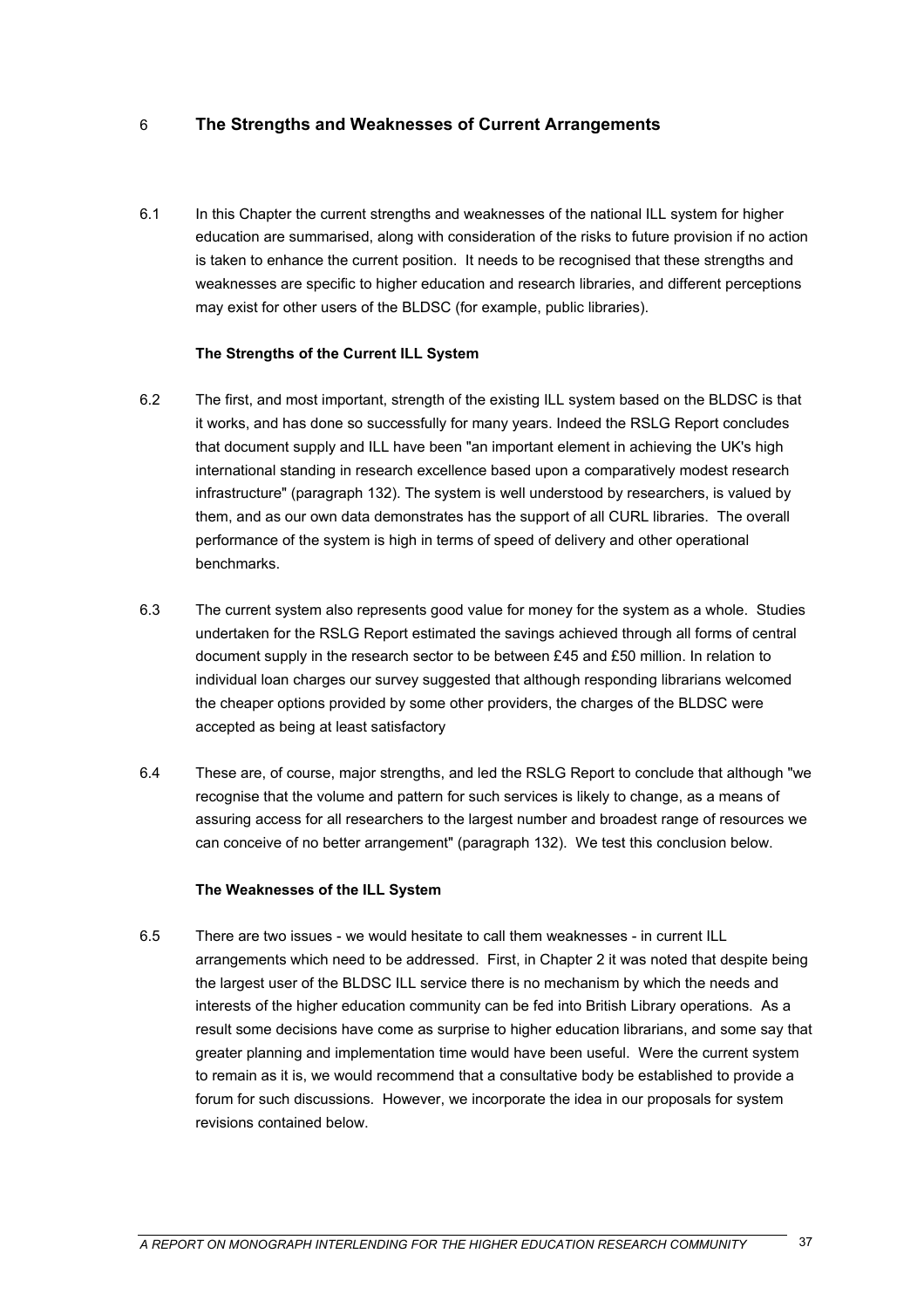- 6.6 The second issue concerns the adequacy of the current fill rate for ILL. We noted in Chapter 2 that the total number of requests completed from all sources by a sample of CURL libraries was approximately 90%, leaving approximately 30,000 requests a year remaining unfilled. The adequacy of this figure is a matter for debate. For the researchers concerned and for many ILL librarians we suspect a one in ten failure rate may be frustrating, however, we take the opposite view and regard it as a success. A real 80:20 issue applies here, and a great deal of time and energy can be spent in finding the most elusive materials. In our view what is required is the need to ensure the continuation of a robust and reliable system (performing at least to current BLDSC benchmarks) for the 90% of ILL volume, rather than attempting to ensure that the maximum possible proportion of requests can be met at the margin. This then enables individual libraries to make judgements concerning the value for money involved in trying to obtain the most elusive items.
- 6.7 However, the real weaknesses of the ILL system do not concern current provision but the future. The RSLG Report sets out in some detail the general resource constraints which are liable to affect future library provision and these are not repeated here. More specifically the current ILL system is likely to come under increasing strain because of :
	- Declining investment in loan stock which is likely unless more collaborative approaches to acquisition take place. This is likely to involve the British Library as much as CURL and other libraries, and will almost inevitably lead over time to a declining central fill rate. However, it is difficult to calculate how quickly this will have an impact on researchers.
	- An increase in the diversity of ILL provision as libraries struggle to meet the needs of their own researchers in the context of a declining central fill rate, leading to more unplanned and decentralised lending environment.
	- Specific difficulties concerning the loan of items from special collections as collection development becomes more distributed without document supply necessarily being a planned aspect of such arrangements.
- 6.8 It has already been noted in Chapter 4 that monograph interlending by the BLDSC has declined by a little under 10% in three years, and if this increased it would, of course, have potentially serious consequences for the BLDSC, although the details of these fall outside our terms of reference. Any significant fall in its higher education ILL business is likely to have major consequences for its overall document supply pricing structure. Although it is not the task of this study to protect the BLDSC unnecessarily, it is important that any discussion of future options takes full account of its overall position.
- 6.9 If such developments take place, they would all lead to the loss of many of the significant advantages of centralisation that now exist, and involve ILL librarians spending much more time trying to source material than many would wish to do. Rather we see the opposite as desirable: obtaining maximum benefit through a suitably run single source of supply, with as much ordering and distribution as possible being done electronically.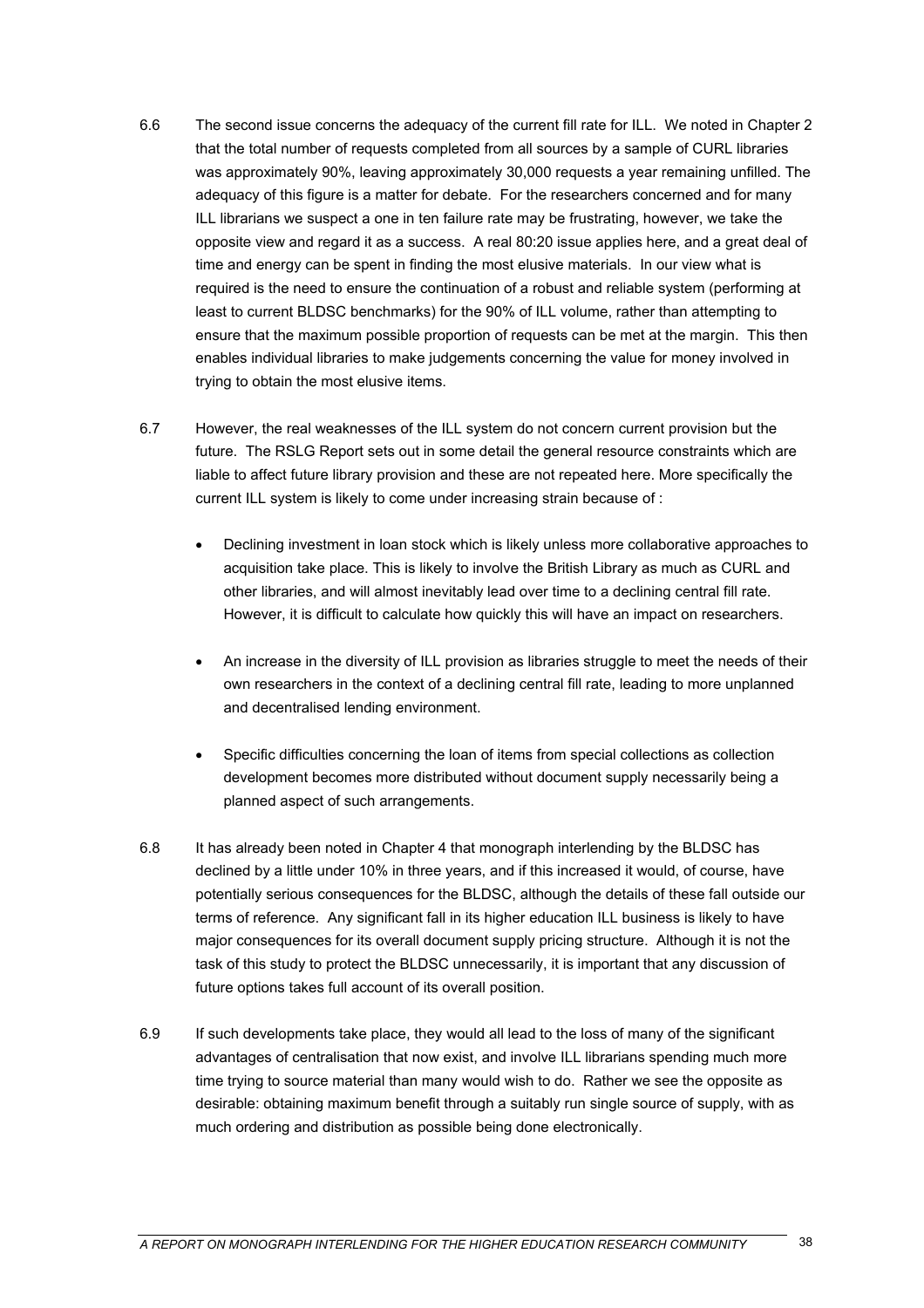### **Is There a Problem?**

- 6.10 In the light of the above, two key questions needs to be answered: is there a problem in current ILL arrangements, and if so is it severe enough to warrant changing the current system? Our answer is set within the discussion and analysis of the RSLG report that considers the same questions except at the broader level of provision for researchers as a whole.
- 6.11 Our conclusion is that in the short term there is no major problem with the national interlending system, although the slight decline in BLDSC lending over the last three years coupled with the growth of new providers at the margin demonstrates that libraries are having to seek new sources for approximately one fifth of their loan items. This position could continue for some years, but it is likely that the future pressures noted above will slowly erode the fill rate, and that gradual deterioration of the ILL service will occur. This, in turn, may require greater effort from institutional library staff in seeking out requested items from new sources. The RSLG has made it clear that such a gradual deterioration in resource availability for research use should not be accepted, and our conclusion is that the same principle should apply to document supply and loans.
- 6.12 Accordingly, although doing nothing is an option, it is not consistent with the RSLG report and it would undermine one part of its overall approach to enhancing the development of research libraries. Therefore we consider options for change in Chapter 8.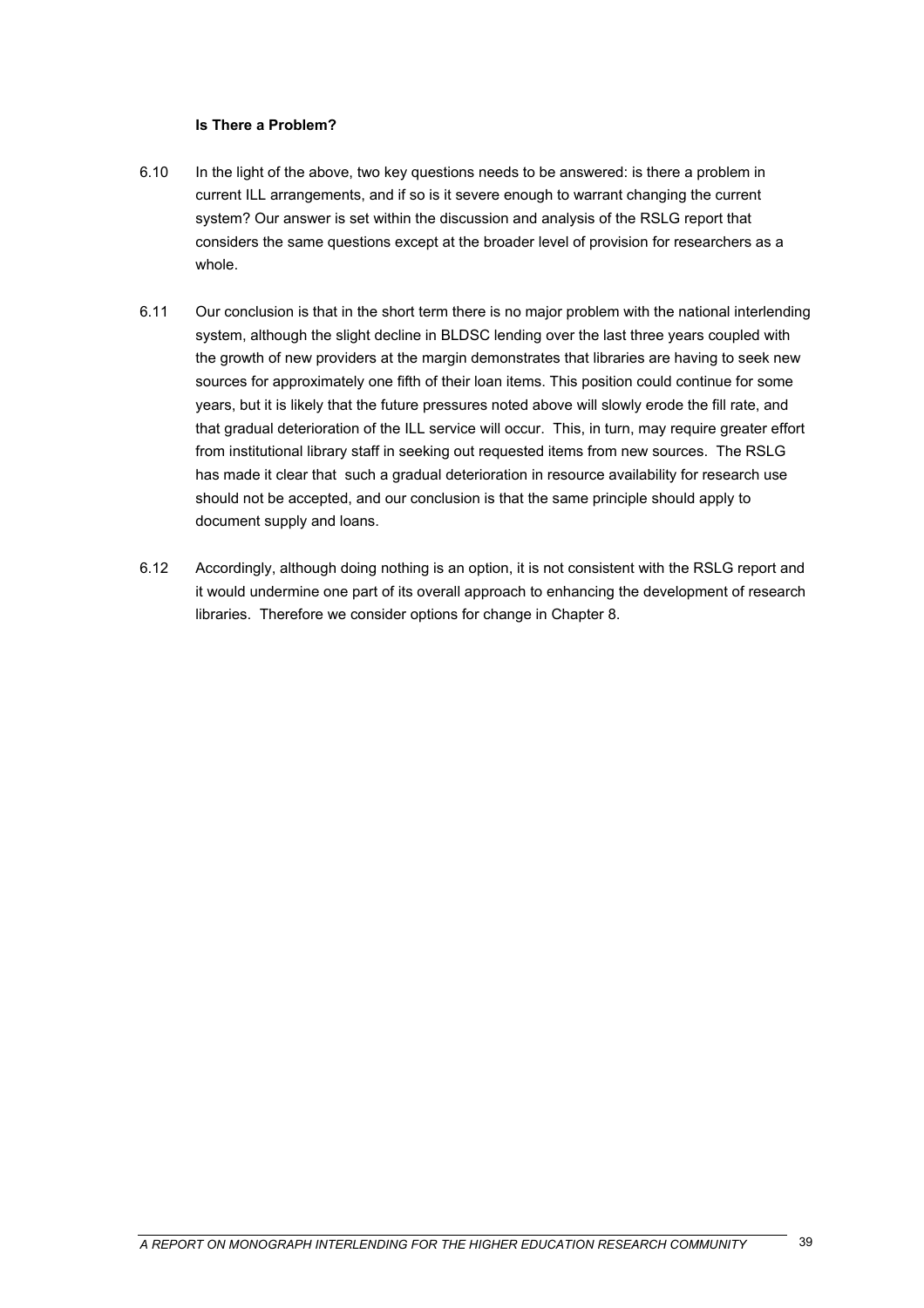# **7 Assumptions About Future Monograph Interlending Requirements for Higher Education**

- 7.1 The terms of reference for this study require any restructuring of ILL provision to take place within the context of the requirements for the next ten years. Planning over this time span in the information environment is extremely difficult, and it is now widely recognised that the influences of rapid developments in information technology cannot easily be predicted. However, we agree with CURL that any change in operational arrangements must try to take probable - perhaps even possible - trends into account. Therefore, in this Chapter we set out some of the factors that may influence monograph ILL in the next ten years, and try to be explicit about our assumptions of their importance. We have sought to gain the views of the CURL library community on such questions through our email survey, and our library visits, and also by asking the study steering group for their views. We are aware, however, that there will be differences of opinion about these assumptions, and our data collection suggested very different priorities are being given to the potential importance of such factors as e-books.
- 7.2 The starting point is the RSLG report which is clear about the future need for hard copy material for researchers. For example, in paragraph 11 it notes that "even in those disciplines where electronic resources have made a heavy impact, there is no sign of hard copy resources being abandoned", and follows this up in paragraph 12 by observing the importance of subject differences "61% of researchers in area studies and languages regard access to rare books and manuscripts as essential to their research, compared to 49% in arts and just 3% in medical and bio-sciences. Social scientists, on the other hand, generally use both hard copy and electronic resources equally."
- 7.3 It goes on to note (paragraph 40) that 74% of researchers across all disciplines regard ILL and document delivery as essential access methods and 31% anticipate using these services more in the future. To meet this demand the report draws two conclusions: first, "for all researchers the importance of comprehensive online catalogues of nationally distributed research holdings is paramount, tied to efficient ILL and document delivery services and physical access rights", and second, for researchers in the arts and humanities, area studies and languages, and the social sciences, "online catalogues should extend as far as possible to resources held beyond the higher education sector".
- 7.4 In this context we set out summary conclusions on the importance of other key factors that are already starting to occur and will probably grow in importance over the next ten years.

### **a) Continued Pressure on Resources**

7.5 Our assumption - and that of everyone that we have met - is that this will continue, that the effect of price inflation on library resources will grow, and that as a result libraries will acquire a progressively smaller fraction of published output (which is itself growing). This, in turn, will increase pressure to share more. As noted above this pressure faces the British Library as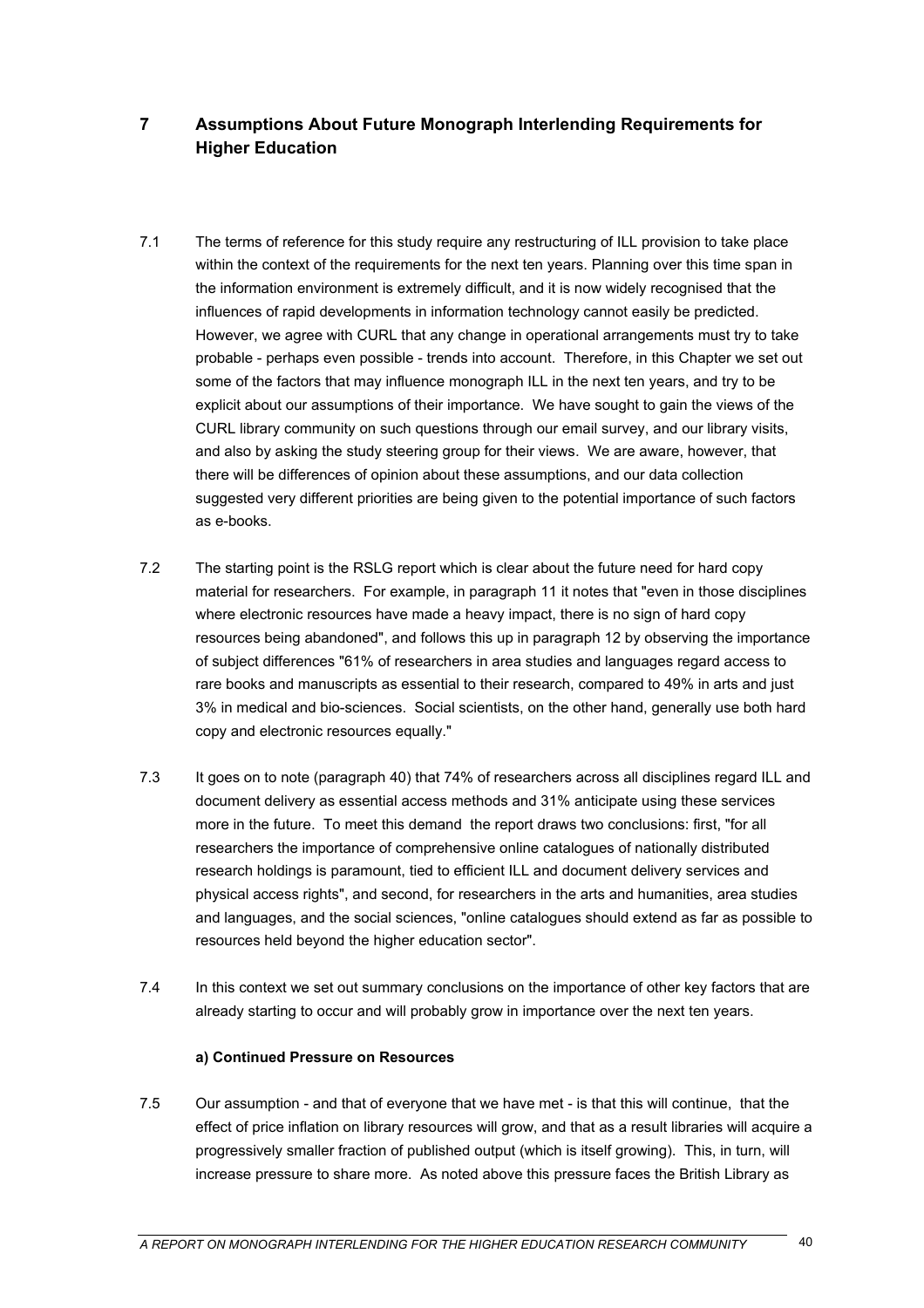well as HEIs, and raises numerous collection development issues which go well beyond this study. It follows that any revisions to the current ILL system should offer significant increases in efficiency, and the savings made should be reinvested in materials acquisition.

### **b) The Development of a Comprehensive Online Catalogue**

7.6 The RSLG regards this as essential, and we agree: put simply we do not think that significant enhancements in the effectiveness of the ILL system can be achieved without it. We understand that funding to start UKNUC will probably begin in 2004, and it may be operational in its first phase by 2006, with COPAC possibly being at its core. However, if the union catalogue is to form the basis of an efficient distributed system of ILL, it will be important that all higher education libraries (not just CURL) have interoperable library management systems which may involve ISO/IPIG compliance (see Chapter 8). Amongst some libraries surveyed there is reluctance to move in this direction, and to duplicate or replicate existing ILL systems.

## **c) The Role of the BLDSC**

7.7 We have discussed this issue with the Chief Executive of the British Library and other senior staff and have been assured that monograph interlending remains a key service that the Library wishes to maintain. However, this must be on the basis of responding to market demands and must also meet Treasury rules on the use of public funds. In Chapter 3 we noted some of the current pressures on the Library, and these are only likely to increase. Their response - along with the RSLG - is to encourage closer collaboration with the higher education sector as a way of enhancing resource utilisation and service delivery. We agree that such steps are desirable, and our discussion in Chapter 8 takes this into account.

### **d) The Effect of More Electronic Materials**

7.8 All the evidence that we have seen suggests that for the next decade at least the need for hard copy materials will remain, particularly in the humanities, social sciences and related areas. However, there is a division of view about the possible impact of e-books, with some seeing them being widely available and replacing hard copy monographs in due course, while others see e-book publishing being more centred on the textbook market. In any case formidable problems of electronic licencing are likely to restrict the loan of electronic materials for some time to come. We found the library staff very divided in their opinions on this issue. Approximately half of those expressing a view said that they thought that 'in time' e-books would significantly reduce the need for ILL, and the other half disagreed. In any case we think that the 'in time' period is unlikely to be earlier than towards the end of our ten year horizon.

### **e) The Impact of Greater Research Selectivity**

7.9 Notwithstanding the call by the RSLG for greater collaboration, all the evidence of the past is that universities - and in this case CURL libraries - do what is in their own strategic interest, and numerous central calls for greater collaboration have broken up on the rocks of selfinterest. Clearly the way that the funding bodies support research in the period after the White Paper will be highly influential, and greater selectivity might encourage further inter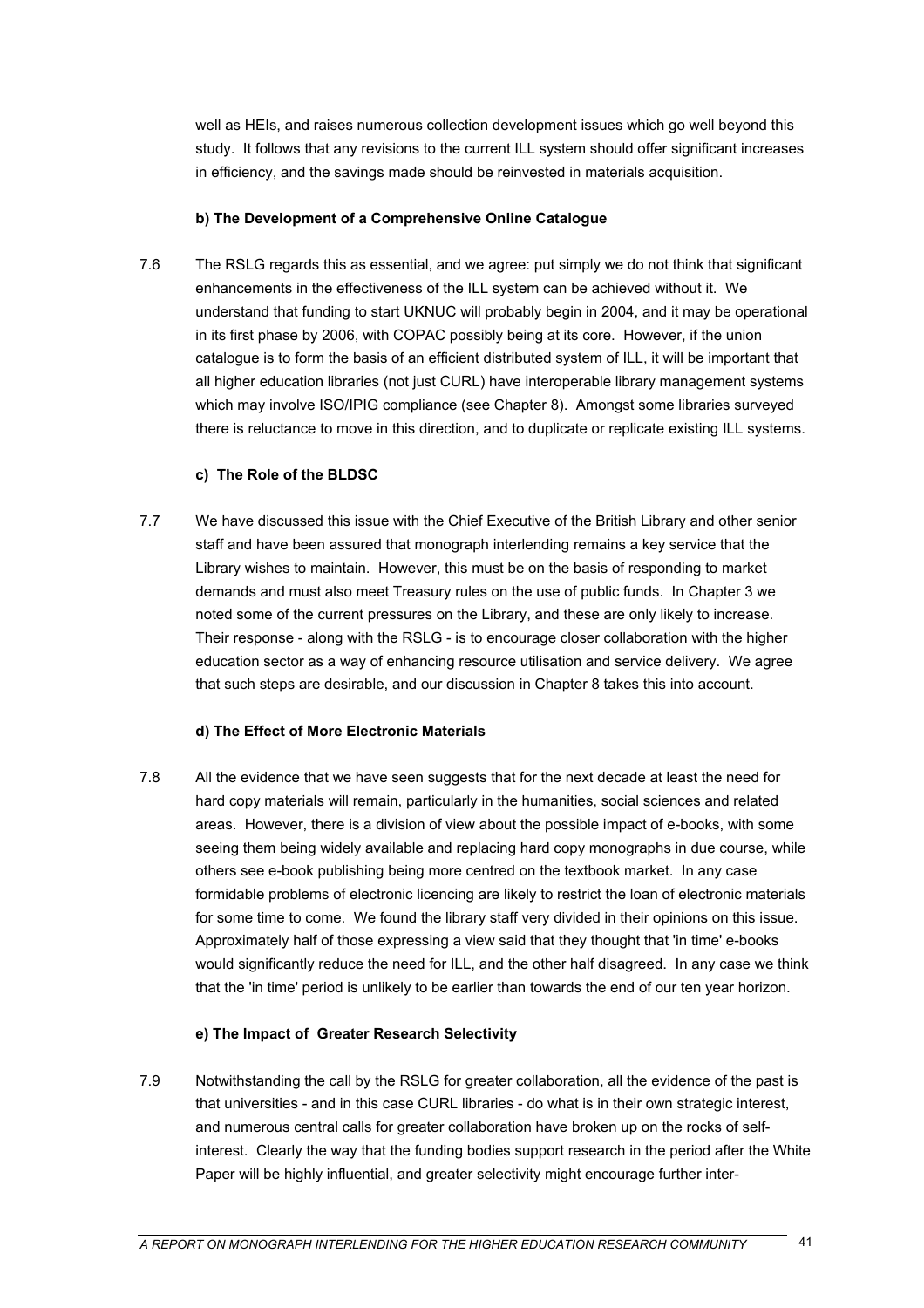institutional competition thus making collaboration less likely. However, as far as ILL is concerned we suspect that such pressures are unlikely to have much effect on demand. Not only has CURL itself become more active during a time of heightened research selectivity, but interestingly most CURL members have signed up to be members of SCONUL's Research Extra, which might signal an increased willingness to collaborate.

### **f) Continued Pressures to Collaborate With Libraries Outside Higher Education**

7.10 Despite the trends noted above there will also be pressures for all higher education libraries to play an increased role in supporting information access within their region. The policies of government concerning widening participation will have an influence here with all higher education libraries and specialist research libraries (eg the Natural History Museum Library) under pressure to loan more within regional consortia. However, in practice these developments should not be in conflict with the interlending arrangements discussed in this report. All our data suggest that research libraries borrow very little from local public or regional libraries, and only a small number are significant lenders. Thus, important as regional collaboration will be, its influence on loan traffic between HEIs and the BLDSC will be small.

#### **g) The Impact of Student Fees**

7.11 The increase in student fees is likely to make students more demanding customers. This may increase demand for ILL, but this is likely to be modest as undergraduate provision will remain the responsibility of the host institution. However, there may be pressure to reduce delivery and turnround time by making the current ILL procedure more efficient. If demand in this area does increase, in our discussions it was clear that some libraries might respond by requiring undergraduates to use copies of stock in other local libraries (where these exist), while others would be prepared to provide loans but at full cost. This might increase the activities of metropolitan consortia in sharing provision (eg the M25 group, SINTO, etc), and thus encourage borrowing through physical access to local collections rather than through ILL.

#### **h) The Impact of Institutional Mergers/Rationalisation**

7.12 The next decade is likely to see continued rationalisation of providers: and we considered the likely effect on interlending. Our conclusion is that potentially this could lead to a small reduction in ILL through greater internal library resources becoming available, but in practice the volume of such loans is likely to be small.

#### **i) The Impact of Greater International Collaboration**

7.13 As research becomes increasingly international this may have an impact on the sharing of resources and hence the use of ILL. However, although a good deal is heard about the internationalisation of research, our survey shows that the volume of loans both requested and sent overseas by CURL libraries is currently small. The librarians surveyed felt this volume would increase as collaboration grew, but it would only ever represent a relatively small proportion of ILL volume overall.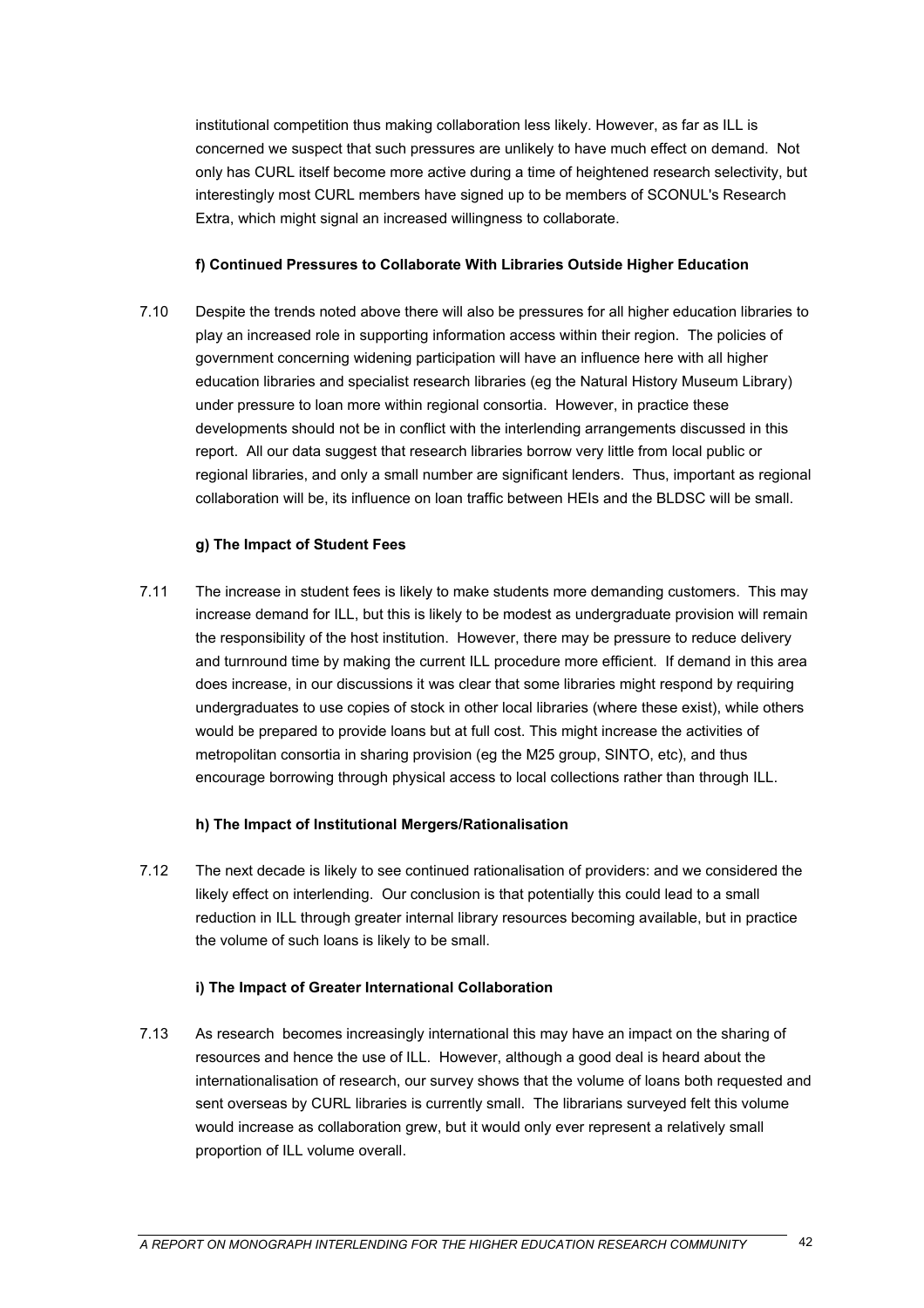#### **h) End User Direct Requesting**

7.14 In the Chapter 9 we consider the use of direct end user requests for ILL using an electronic catalogue, a step which was welcomed by more than half of libraries responding to our email based survey and opposed by a smaller number. One respondent observed - and we agree that such a step might well lead to much greater demand for ILL, particularly in libraries which apply only modest charges or none at all. Clearly such a step could not be taken without appropriate operational authentication and payment procedures in place.

#### **Conclusions**

- 7.15 Available data does not point conclusively to future levels of demand for ILL: some of the developments listed above will tend to increase it and others to diminish it. Amongst the libraries we surveyed there was also a difference of view: approximately one-third felt that local demand might increase, another one-third that it might diminish, and the other one-third that it might stay at roughly the same level.
- 7.16 On balance, our conclusion is that if nothing is done to enhance the national system then a gradual decline in lending might occur, with the slight downward trend in borrowing from the BLDSC continuing and only being partly compensated for by a modest growth in lending from alternative providers. On the other hand, if libraries continue to acquire a progressively smaller fraction of published output, if an online national union catalogue becomes available, and if easy to use end-user online requesting (without prohibitive fees) is introduced, a substantial increase in ILL could take place - particularly if these developments are set within the arrangements we propose in the next Chapter. Developments after that are likely to depend on the impact of electronic resources and e-books, which is currently the concern of a separate study being undertaken by JISC whose findings might usefully be considered by CURL.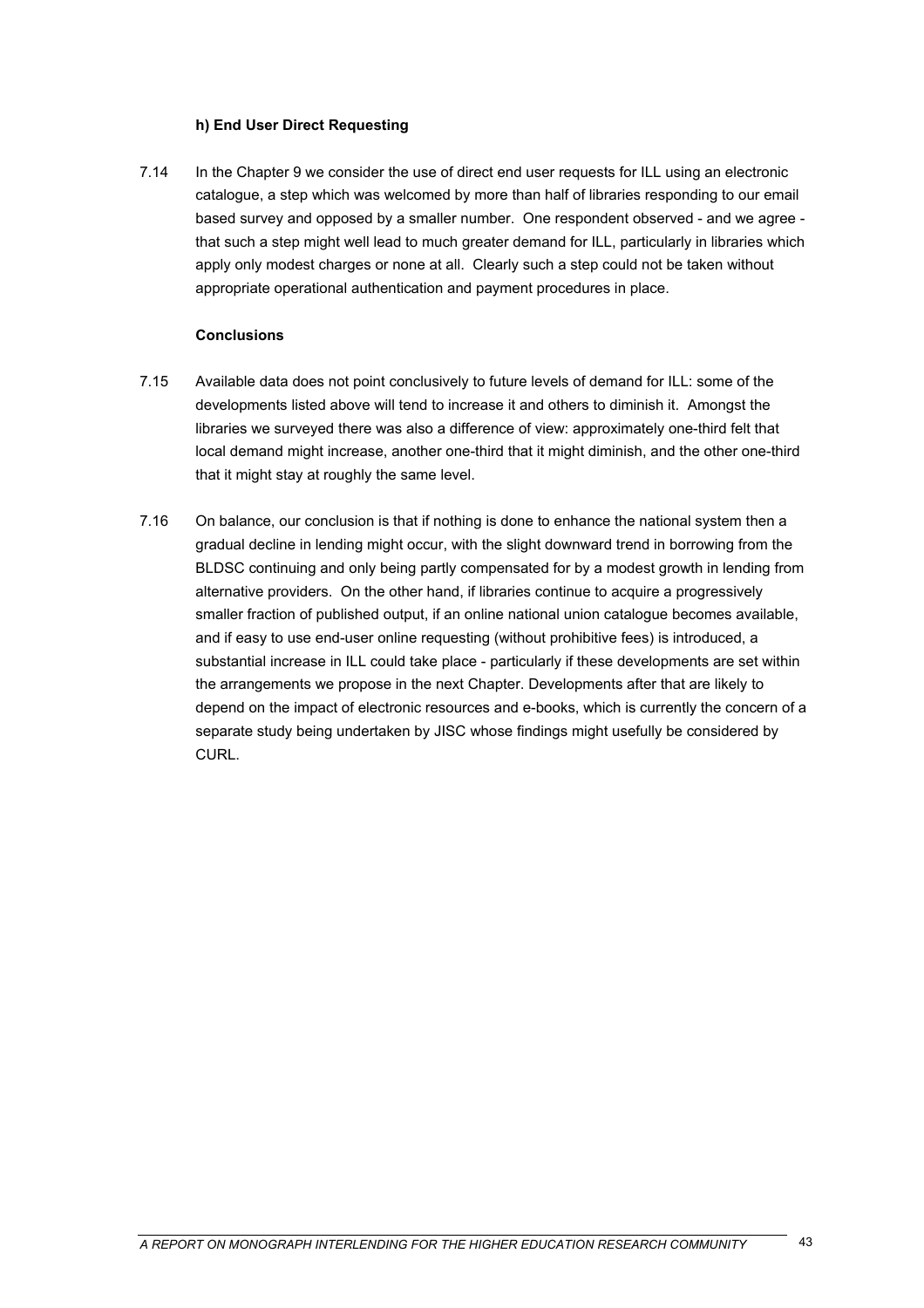# **8 Options for a New Approach to Monograph Interlending for Higher Education**

- 8.1 It was concluded in paragraphs 6.10 to 6.12 that if the future of interlending is to be assured then the current system needs enhancing, and in this Chapter we set out the options for doing this. Although we see considerable merit in building upon existing strengths rather than adopting a completely new approach, we have nonetheless identified nine different options: some of which are radical. Most of these are dismissed as impractical, but are included in order to stimulate debate about the future of interlending.
- 8.2 Whatever new approach is introduced it should meet at least six key criteria:
	- It should enable the current fill rate in higher education libraries of approximately 90% to be maintained, and if possible improved.
	- It should operate to performance standards not lower than those currently achieved by the BLDSC.
	- It should enable value for money to be maximised in relation to collection development, procurement, and other related areas.
	- It should aim to maximise operational efficiency in all parts of the interlending process, including within requesting libraries.
	- It should not harm by oversight other aspects of the national interlending system, for example public libraries etc.
	- Where the other criteria can be satisfied an option should seek to be consistent with the approach of the RSLG Report.

### **The Options**

- 8.3 Of the nine options presented below, it is our view that the option which as a shorthand we call BLDSC Plus has considerable advantages over the others, and this is the one we recommend. As requested by CURL in commissioning this study we set out in some detail the business processes by which this option might be applied. However, before that we list all the options summarising their advantages and drawbacks.
- 8.4 The nine options are identified in Table 8.1: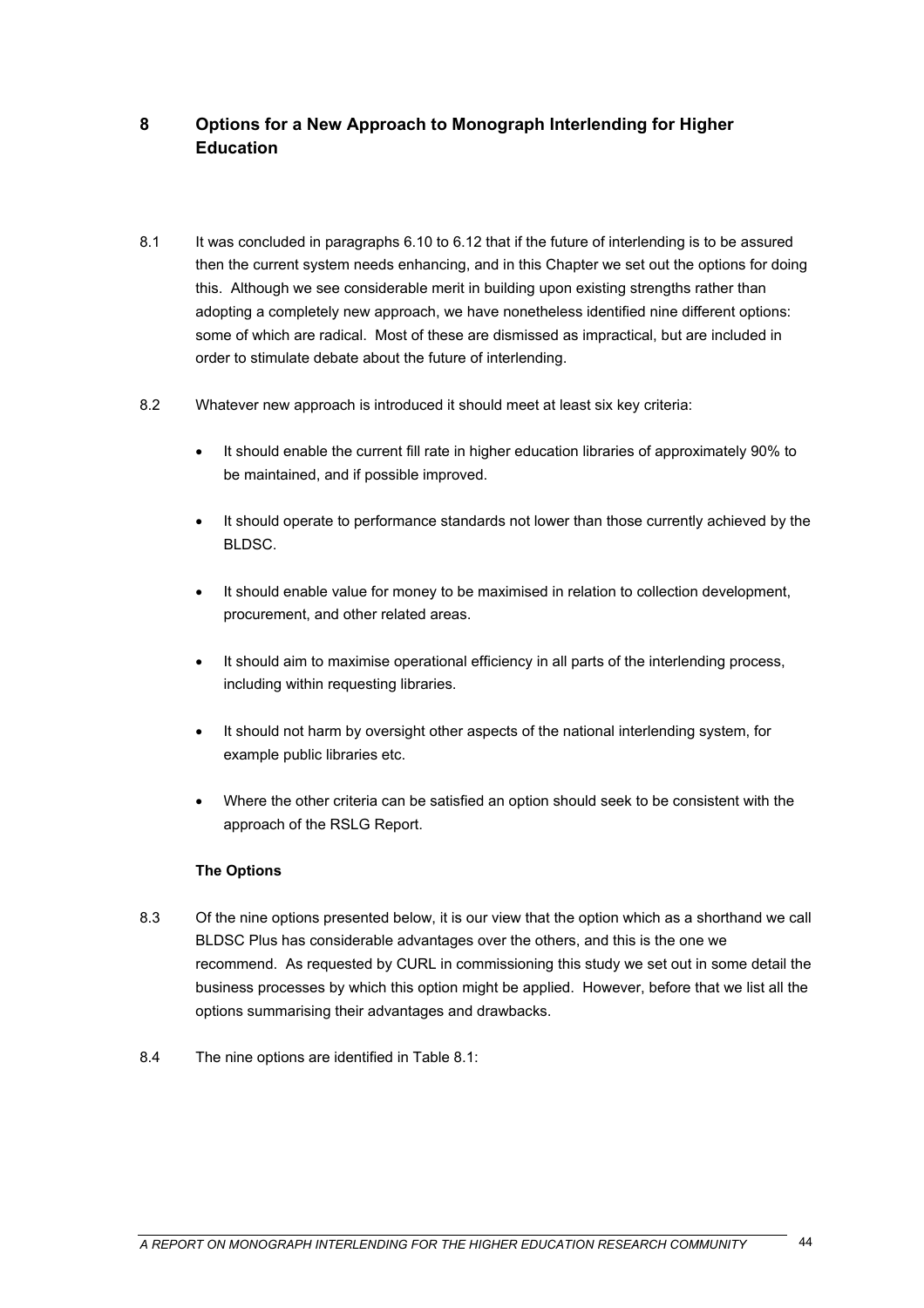#### **Table 8.1: Options for a Revised Interlending System**

| Ť            | The BLDSC continues to operate as now, but rebuilds its network of a small number of<br>back-up libraries to assure supply.                                  |
|--------------|--------------------------------------------------------------------------------------------------------------------------------------------------------------|
| ji.          | The BLDSC is the key partner in a new national network of ILL providers with common<br>charging and operating standards. We call this BLDSC Plus             |
| -iii         | CURL-SHARES is extended and the BLDSC is brought into the scheme.                                                                                            |
| iv           | CURL-SHARES takes over all the ILL operations of the BLDSC for higher education.                                                                             |
| $\mathsf{V}$ | Building on options (iii) or (iv) an explicit partnership is created between the UK CURL-<br>SHARES/BLDSC scheme and the RLG's SHARES.                       |
| vi           | The creation of a new national ILL scheme based on the holdings of the legal deposit<br>libraries.                                                           |
| vii          | An expansion of the local collaborative schemes between higher education libraries to<br>encourage them to develop effective ILL services for their members. |
| viii         | A scheme based on SCONUL Research Extra.                                                                                                                     |
| ix           | The national ILL service to be put out to tender to a private provider.                                                                                      |

Each option is now considered.

# *Option i: The BLDSC continues to operate as now, but rebuilds its network of a small number of back-up libraries*

- 8.5 We note in paragraphs 4.14 and 4.15 that the British Library abolished its system of back-up libraries in 2001, and this option essentially re-establishes that position. It follows that to work effectively the problems that caused the Library to remove back-up provision need to be addressed. In summary these included: funding mechanisms which were unsustainable for the BLDSC; a wide variety of practice by back-up libraries without any shared service standards or performance indicators; the absence of a common system by which the flows of loan requests could be tracked satisfactorily; and multiple methods of requesting which meant that the same library could both be a back-up and also work independently and under-cut BLDSC charges.
- 8.6 Even if the funding issues could be addressed, we are not convinced that an approach based upon the acceptance of the different operating arrangements within back-up libraries is in the best interests of researchers and all other users. Service standards and delivery times would inevitably vary, and over time a greater burden would probably come to fall on the more efficient libraries. Instead we would prefer to see a collaborative approach working to common service standards. Although an attempt could be made to introduce such standards within this approach, it would not be easy, and the ownership of the system by the BLDSC might militate against the collaborative approach that is desirable.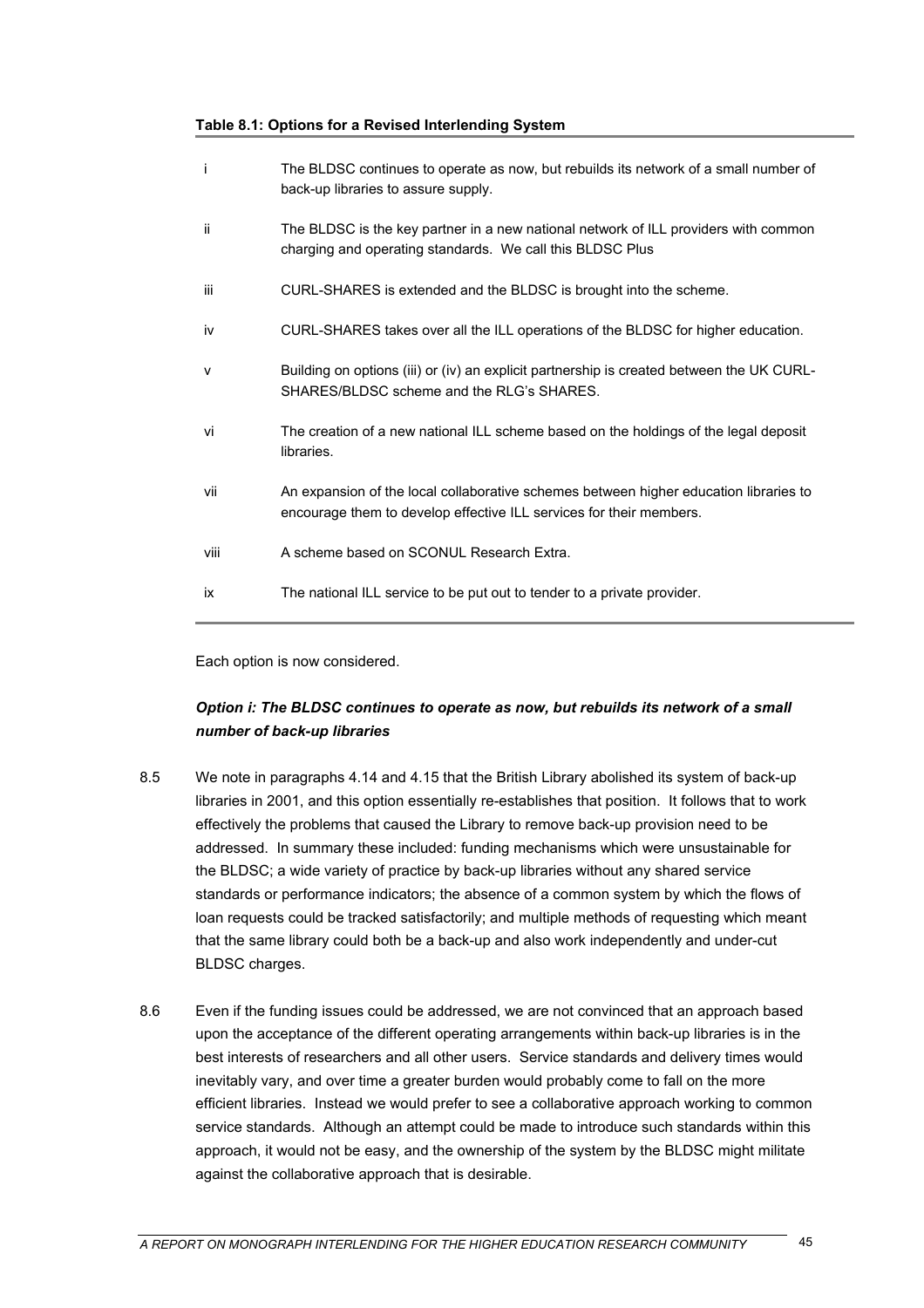8.7 In some ways, it could be thought that there is little to separate this option from our preferred approach in option ii. However, there are important -although perhaps subtle - differences. Echoing the RSLG report our preferred approach is to create a partnership of suitable ILL providers with a separate management board, rather than having one (albeit the main one) run a system in which others are 'back-ups'. Set within the context of the development of the RLN, we believe that such a partnership approach has a much greater chance of obtaining the necessary institutional support for collaborative working than would the re-establishment of the back-up model.

# *Option ii: BLDSC Plus - the BLDSC is the key partner in a new national network of ILL providers*

8.8 This is our preferred and recommended approach. BLDSC Plus builds upon existing strengths, maintains the cost and operational efficiencies associated with central operation, and also potentially integrates a wide range of other library resources into the model. It meets all the criteria set out above in paragraph 8.2, and is consistent with the collaborative approach to collection development set out in the RSLG report. When combined with online single user requesting (which although not essential is highly desirable - see Chapter 9), the option has the potential to enhance efficiency in operation, both nationally and within requesting libraries. An analysis of the key business processes involved is set out later in this Chapter.

### *Options iii, iv, and v: The central involvement of CURL-SHARES in interlending*

- 8.9 The three options concerning building upon the operation of CURL-SHARES are considered as one as similar issues arise. In Chapter 4 we reported that those CURL libraries seeking loans through CURL-SHARES (and in a small number of cases directly through RLG-SHARES) generally reported high levels of satisfaction, although some disquiet was expressed about the inability of all participating libraries to maintain common performance standards. As a result the option exists (in various forms) of building upon this, and effectively adapting the UK ILL system to operate much like RLG-SHARES in the USA.
- 8.10 Were this to be done then in all three options it would be essential for CURL to create a new entity (presumably a company limited by guarantee) to own the activity, and to manage it and the funding processes. The board of the company would contain representatives of the relevant stakeholders and would decide on major policy and operational changes.
- 8.11 Such an approach to delivering interlending using the richness of the combined CURL collection is clearly possible, but would suffer from a number of weaknesses compared to our preferred approach. These weaknesses include:
	- That none of the CURL libraries we visited or who responded to our email survey wished to see CURL-SHARES become the lender of the first resort, but all those involved valued it as a fall-back mechanism by which difficult to obtain items could be sourced.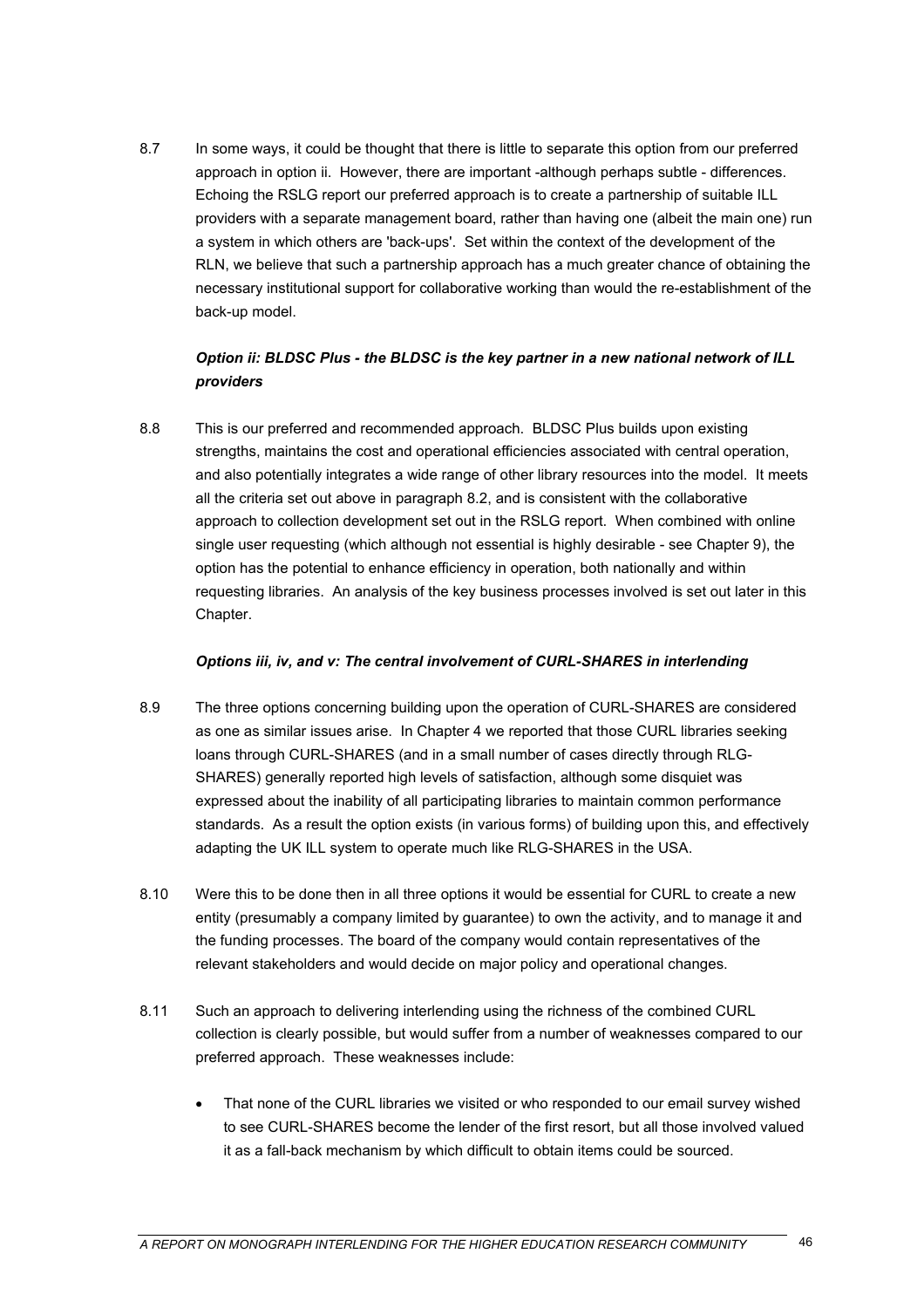- The current lending volume of CURL-SHARES is small (at 7% of ILL for CURL members). To scale this up to make it the lender of first resort (perhaps in partnership with the BLDSC in option iv) would require entirely different ways of working. We doubt CURL members' willingness to embark on a venture that is not their core business, and to invest in a venture that is unlikely to be profitable.
- Even if CURL members wished to participate we doubt that all would be able (or perhaps want) to meet the performance standards for delivery and service that would be required. Any attempt to penalise poor performance would be extremely difficult within what is a voluntary collaborative association.
- Many of those interviewed made the point that there is little willingness to invest time and resources in introducing potentially risky systems and operational changes for the collective (rather than the institutional) good. It follows that there must be a significant risk that any attempt to establish a dominant position for the CURL-SHARES scheme might suffer from subsequent internal tensions if operational difficulties were subsequently encountered.
- One of the main attractions of CURL-SHARES is the cost of loans, but it would not be possible to maintain the existing cost structure if the operation were scaled up to the volume required. Increasingly the funding bodies encourage HEIs to charge the full costs of services provided, and just as the British Library has to comply with Treasury guidelines so would CURL-SHARES. This is likely to have two consequences: first, based on the institutional costs identified in Chapter 5 the price of loans (including staffing) would probably be higher than BLDSC rates (thus removing the most attractive element of the current scheme); and second, there would have to be a sharp differential in pricing between CURL-SHARES and RLG-SHARES and we doubt whether that would be possible under existing arrangements.
- Even if a CURL-SHARES consortium could be made to work which we doubt the position concerning the rest of the UK higher education sector (who are not eligible to be members) is not clear.
- Finally, it would seem perverse, when the UK has an ILL system centred upon the national library (that it is envy of much of the world) to replace it with a system that bypasses the national library, thus leaving the UK in the position of many countries that are struggling to put ILL systems in place.
- 8.12 Accordingly, we do not recommend any of the three options which involve CURL-SHARES having a dominant position in UK interlending for higher education. In our view many of the advantages of researchers gaining access to the diversity of resources contained in their libraries can best be gained by the creation of a voluntary consortium centred on the British Library/BLDSC which is at the heart of our preferred option. Notwithstanding our proposal individual CURL libraries will, of course, be able to continue to participate in SHARES, assuming they have ILL Manager or another ISO and SHARES compliant system.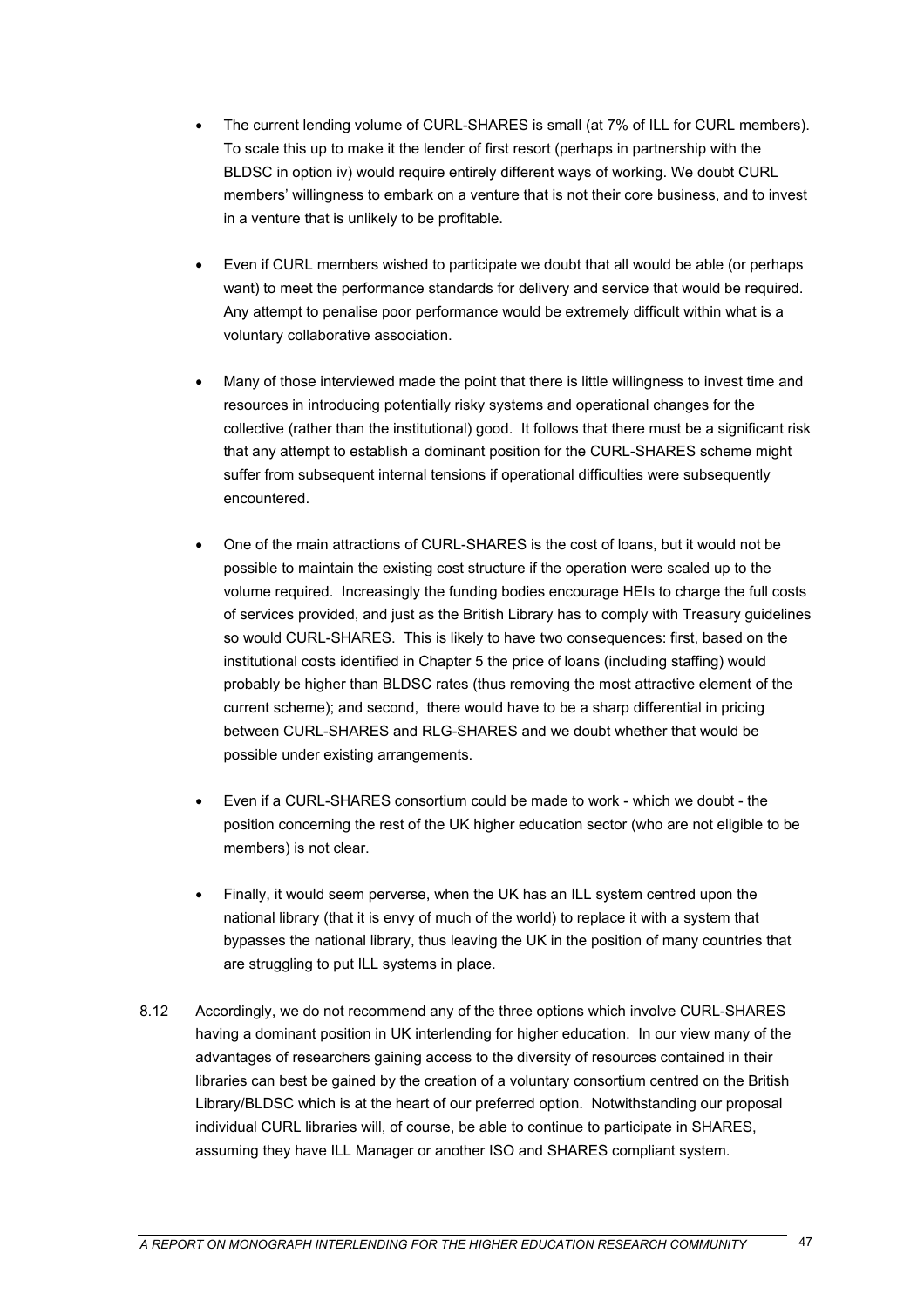# *Option vi: A new national ILL scheme based on the holdings of the legal deposit libraries*

- 8.13 So long as the BLDSC wishes to continue providing a national ILL service, this option has little to commend it and there are several serious problems associated with its possible operation. However, if for some reason the BLDSC wished to withdraw from its national role, then this option might be one way of continuing to ensure a national ILL system (for all sectors), although the associated problems would still have to be addressed.
- 8.14 This option would involve the creation of a new national ILL scheme based on the holdings of the legal deposit libraries, all working to common operational standards. The potential advantage of this option is clear: it enables the 'national collection' to be made available for loan in a convenient and coordinated way. However, three substantial difficulties would need to be addressed:
	- First, currently there is an understanding (although not a formal binding agreement) between the libraries concerned and the publishers, that items should not be lent from legal deposit until ten years after publication. Thus a prerequisite of this option would be the need to recognise that items could be used for ILL immediately. Obtaining such agreement with publishers would not be easy, as can be illustrated by the difficulties caused recently when Cambridge decided to apply a five year (rather than ten year) rule, even though the number of items concerned was small. Moreover, the British Library has recently reached agreement with publishers over the storage of electronic material, and would not wish to reconsider the agreement on printed materials at the moment.
	- Second, only Cambridge of the legal deposit libraries allows borrowing, but then imposes a condition that items must not be read outside the receiving library (a practice also adopted by other libraries operating under the old BLDSC back-up system). The reluctance of legal deposit libraries to permit borrowing and home reading is partly a matter of convenience for them, but it also reflects their views on the need to preserve the national collection and rare material.
	- Third, in practice it would be extremely difficult to ensure that the libraries concerned could operate to common standards of performance in relation to ILL supply even if the two problems noted above could be addressed.
- 8.15 Accordingly, we do not believe that this option could be made to work. The necessary renegotiations would take a long time, and would inevitably become part of a package of issues for discussion between the national libraries and publishers.

### *Option vii: an expansion of the local collaborative schemes*

8.16 As noted in Chapter 7 government policy is likely to continue to emphasise regionality, and most HEIs are now playing enhanced regional roles. One part of this is the encouragement of greater regional collaboration in library provision, although in some areas progress has been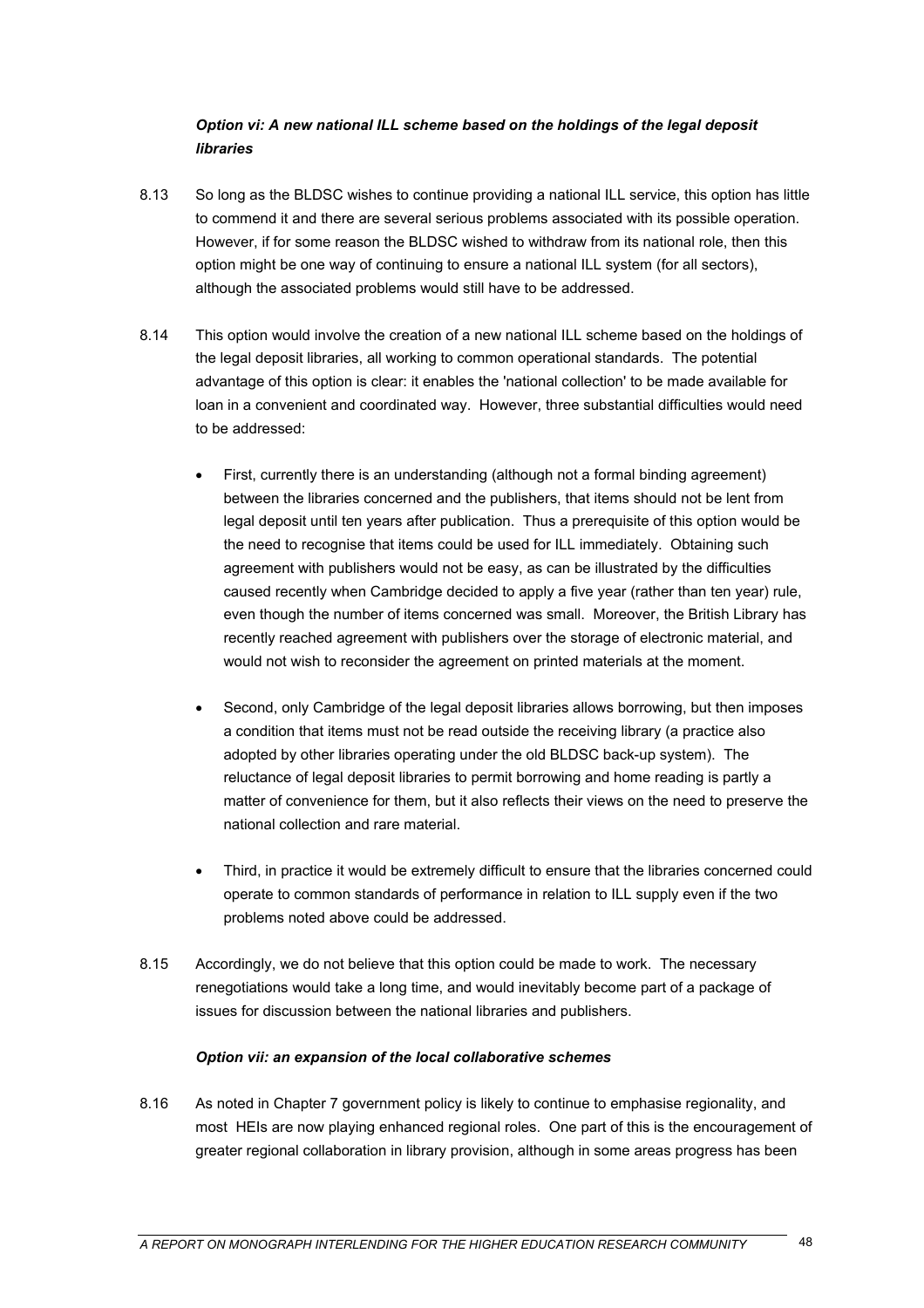slow particularly with some - not all - CURL libraries $31$ . However, if networks of local consortia can develop and operate effectively in the USA, why should it not be possible here? Given that several consortia allow reader access to members' collections, an extension to ILL is an obvious next step.

- 8.17 However, there are a number of significant problems with this option:
	- It is widely recognised that major barriers to deep resource sharing amongst university libraries still exist, and would have to be addressed if this option were to be introduced.
	- Although some CURL libraries play important roles in lending to local consortia, the data from our email survey suggests that only two borrow in any significant way from local schemes. Thus as a basis for borrowing to support researchers (although not necessarily students) they appear to be are largely irrelevant except in London, and possibly some of the other large metropolitan areas.
	- The coverage and effectiveness of regional collaborative schemes is very uneven. Some are for HEIs only, while others cover provision in FE and the public library service. In some regions such as Yorkshire the collaborative schemes overlap and the holdings are quite extensive, while in others holdings are relatively few. For most of the schemes their first priority is ensuring reader access to all member libraries, and the more successful they are in achieving widespread access and local borrowing, the less need there will be for a local ILL scheme. In one case a collaborative network evaluated the idea of developing a regional ILL service but rejected it on the grounds of its cost, having found it "to be significantly more expensive than the BLDSC".<sup>[32](#page-49-1)</sup>
	- It is difficult to see how this option could do anything but increase duplication of stock and therefore costs.
	- Those CURL libraries outside the main metropolitan areas would be likely to find themselves with no reliable ILL service locally, and in the absence of any national lender of last resort would be forced to use RLG SHARES or library-to-library agreements. Non CURL libraries would be forced to make a large number of individual arrangements with other institutions' libraries.
- 8.18 For all these reasons we do not believe this option is feasible for a nation-wide lending system between HEIs. Were it to be considered, presumably the BLDSC would be expected to continue to meet needs nationally until an agreed cut off date, when the regional schemes would assume full responsibility. However, there are two areas where local or regional provision on lending will continue to be important (and may grow): first, most HEI libraries should play an increased role in providing support to other public sector libraries; and second, some HEI libraries might continue to expect students (particularly undergraduates) physically to borrow items from local partner libraries as opposed to requesting a loan.

<span id="page-49-0"></span>*31 See the RSLP study on barriers to resource sharing among higher education libraries, 2002. Available at [www.rslp.ac.uk/circs/](http://www.rslp.ac.uk/circs/) 32 CORSALL , Collaboration in research support by academic libraries in Leicestershire, 2001.* 

<span id="page-49-1"></span>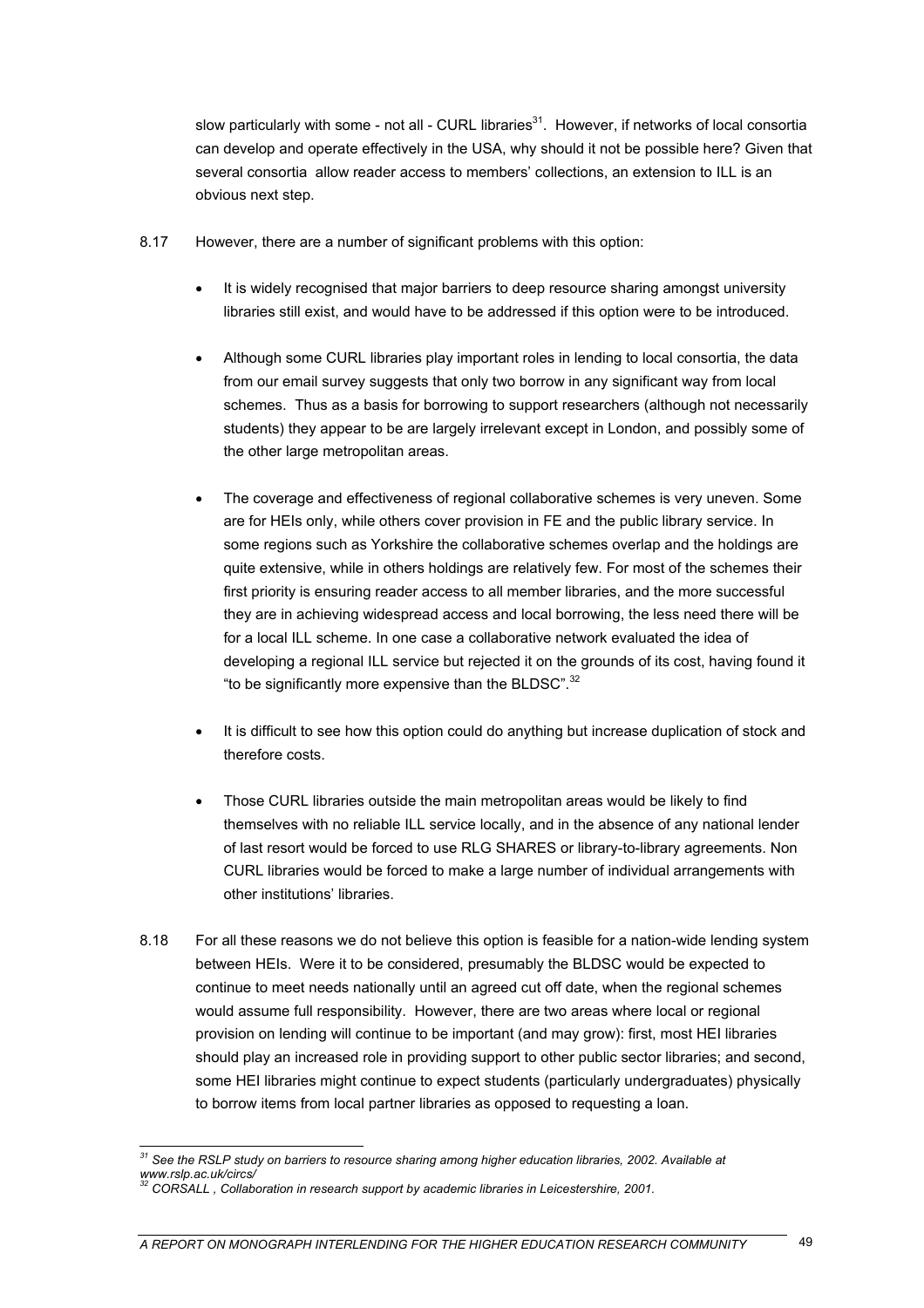#### *Option viii: a scheme based on SCONUL Research Extra*

- 8.19 SCONUL's Research Extra (SRX) scheme (due to be launched on 7 April 2003) is a reciprocal borrowing scheme which enables eligible staff and research students to borrow from other libraries in membership. As of 21 March 2003, 83% of the membership of SCONUL had signed up to the scheme. This represents a very helpful new dimension in national borrowing arrangements. Access by users to the monograph they want is at three levels: – the library of their own institution, the libraries of local consortia partners, and finally through SCONUL's Research Extra. The ultimate limiting factor is the cost of travel and researchers' time, which leads to the need for a second route of getting materials to the researcher. The RSLP acknowledged the additional costs to host libraries of serving researchers from other institutions.
- 8.20 Notionally this scheme could be extended to include interlending, and the advantage would be that a national scheme could be located within an existing structure for library collaboration. However, other than this no real advantages would be gained. Not only would a new operational entity have to be set up to handle all transactions, but simply providing a convenient 'home' does nothing to address all the other issues raised above which have caused the current system of ILL to be at risk.

#### *Option ix: contracting out the national ILL service*

- 8.21 A radical option to consider is for the national ILL service to be put out to tender to a private provider. It is possible to see the British Library as a monopoly supplier, and in principle (as in other parts of the public sector) there is no reason why competition should not exist in the provision of lending if increased efficiency and effectiveness could be achieved. Indeed some competition has already arisen in the provision of copies of articles, for example as noted in Chapter 4, the German company SUBITO offers a document supply service (mainly serials) which is considered to be providing a satisfactory standard of support for some CAUL members in Australia, and at charges lower than some local provision. Accordingly the question needs to be asked: could not this model be extended into monograph lending?
- 8.22 However, there are several factors which would make it unrealistic for this approach to be successful in practice. First, the nature of interlending (as opposed to supplying copies of articles) is such that few if any private providers would be likely to be interested in providing a service. The volume of lending is too low, and the costs of acquisition too high, particularly at the research end of interlending when each copy may only be lent out a small number of times, or even only once. Moreover, it should be remembered that the BLDSC does not include the cost of purchasing monographs in the charge for a loan. Thus, if a private sector supplier were to seek to build up the necessary collection, the costs charged to customers would be very much higher than those of the BLDSC.
- 8.23 A private international system of supplying lending is one way of possibly increasing volume and therefore reducing costs, but it is not clear that the necessary specialist English language material could be obtained in this way. Moreover the need to ensure compliance with national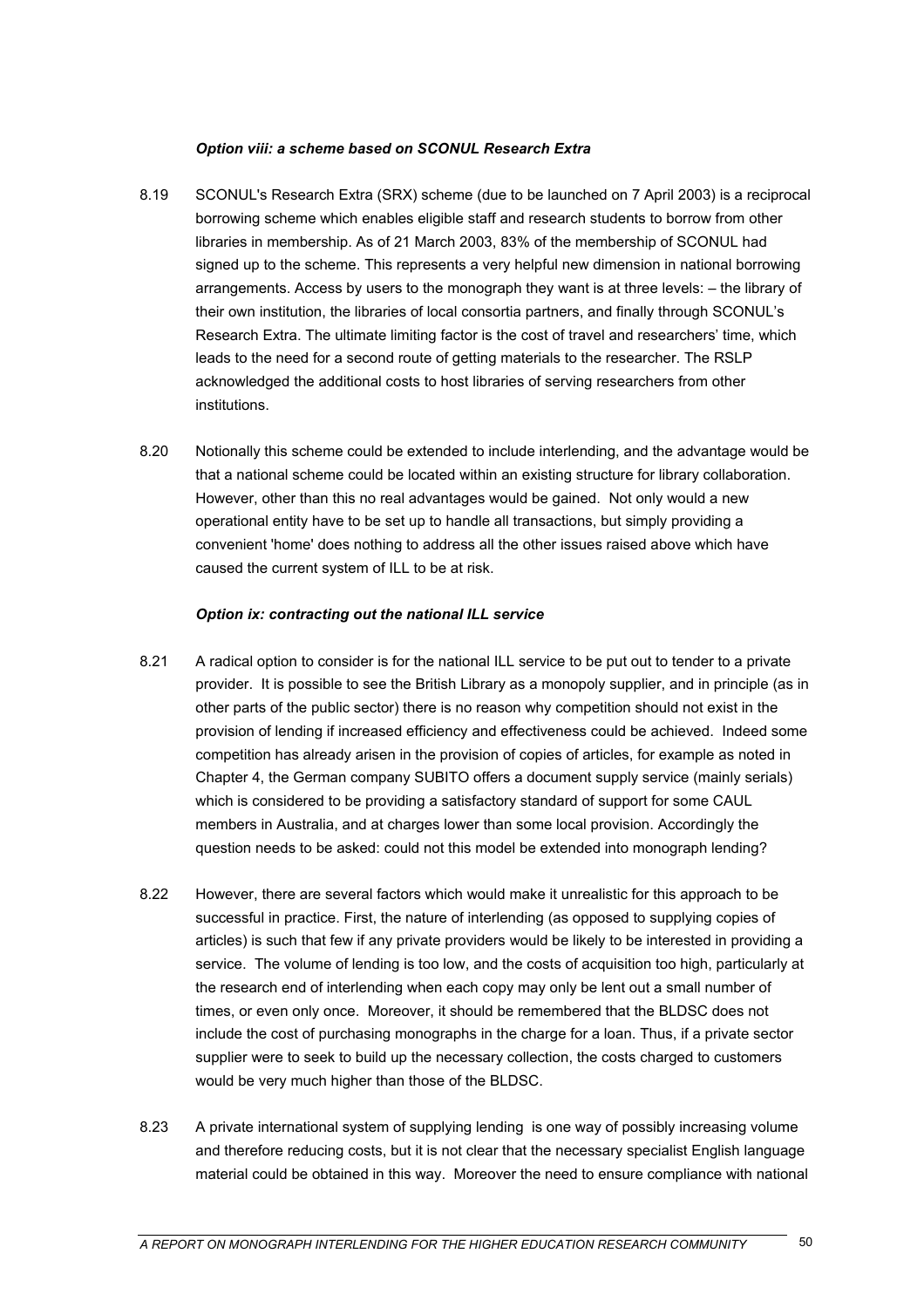legislation over the usage of material becomes more complex, and the approaches of at least one document supply service have recently been questioned in relation to possible breaches of international legislation.

- 8.24 In principle there would, of course, be nothing to stop proposals from public bodies to run a national ILL service, although great care would have to be taken over avoiding issues of crosssubsidy, and the potential misuse of public funds. However, even if this obstacle were overcome it is not clear where a potential provider would source materials from, as the majority of research materials are only held in a small number of locations - mainly the national libraries, CURL libraries and some specialist collections.
- 8.25 It is therefore difficult to see how this option could be a practical proposition. However, there could be a role for the private sector as manager of an ILL scheme drawing on the collections of CURL members, other HEI libraries, or even the BLDSC. As such, this option becomes a possible component of those listed above and is not worth separate consideration.

#### **BLDSC Plus: The Operational and Business Processes in Our Preferred Approach**

- 8.26 We recommend this approach (option ii in Table 8.1) which involves the British Library forming a consortium with a range of partner libraries who would agree to provide ILL services to defined service standards and charges. The consortium would have its own management board, whose membership and role would be agreed at funding body levels. The consortium could invite into membership any library it wished (including CURL members), but the focus should be on participation by those with unique research collections, or those which house British Library special collections. This latter consideration means that the Library should consider very carefully the wisdom of locating special collections or developing special collection development partnerships within libraries (whether CURL or not) which are not prepared to become part of the loan consortium.
- 8.27 A number of key characteristics should guide the development and subsequent operation of this option:
	- It should be explicitly customer oriented. Potential partners would not be free to opt out of core service delivery standards irrespective of the perceived quality of their own collections. Contracts and service level agreements would bind all parties to agreed performance standards.
	- As soon as is practicable there should be a single online routing for all ILL requests via the BLDSC (other forms of requesting would be permitted but not encouraged). Requests that could not be met by the BLDSC would automatically be sent on to an appropriate partner library for completion. The outline process by which this could be done is set out below in Figure 8.1.
	- A common pricing system should be developed based upon a realistic cost structure. As an incentive for participating libraries we propose below an extension of the RSLP access principle to provide recompense for those involved.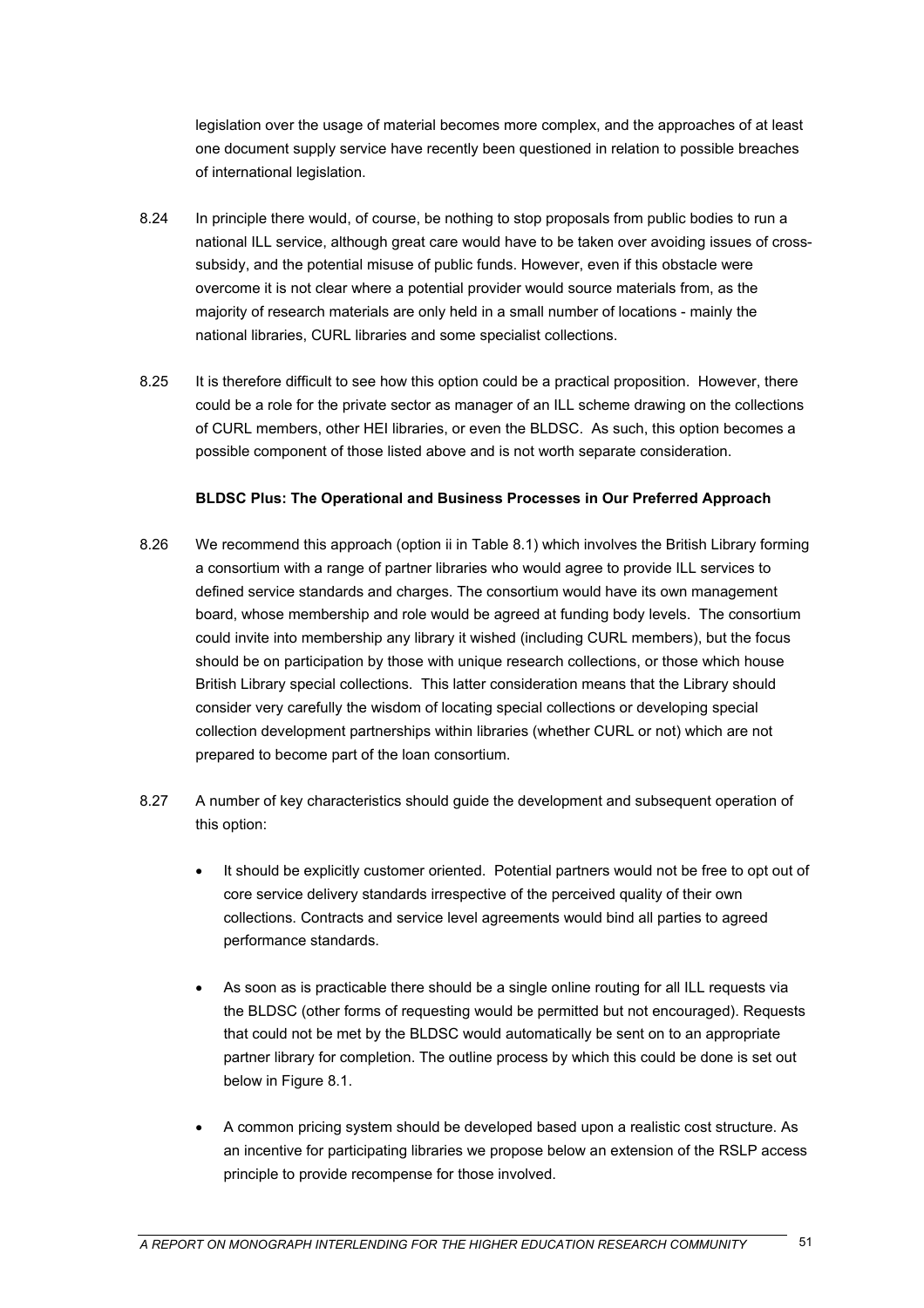- Using the most comprehensive on-line catalogue available, the ordering process should encourage direct end user requesting. In Chapter 9 we recommend a pilot study on how this and home delivery might be taken forward.
- Although the operation of the new system would be based upon present BLDSC systems, its management would represent a genuine partnership whereby the British Library was only a member of the management board - albeit an important one. One function of the management board would be to consider the question of the procurement of loan stock for the consortium and how duplication could be avoided. This should reduce BLDSC costs on stock acquisition at Boston Spa, but it should be a planned change and undertaken gradually over time.
- 8.28 One advantage of these arrangements is that we can see no negative consequences for the national ILL system outside higher education - indeed it may be that the increased efficiencies which are obtained by the BLDSC will have some carry over to other sectors. Once such a system is in place, there will, of course, be nothing to stop individual libraries continuing to obtain loan items from whatever sources they wish, but there should be little incentive for them to use libraries outside the system.
- 8.29 In Figure 8.1 we identify the main flows in the requesting process that we foresee operating in the new arrangements. The solid lines represent the main - and most efficient - processes and the dotted lines, alternatives that individual requesting libraries may wish to adopt to meet their own needs. The processes are largely self-evident, but comments may be useful on some of the specific steps:
	- Although on-line end user requesting is not essential, we view it as desirable (see Chapter 9).
	- It will be necessary to design an initial authentication, entitlement, and payment 'front-end' to the online catalogue. This will enable the user to check whether they are entitled to request ILL online, and to initiate online payments systems (whether by credit card, an institutional entitlement system, or whatever).
	- All requests go directly to the BLDSC, and where available items are dispatched from stock. Where items are not available (either because they are in use or because they are not held), a request is automatically and immediately routed to a partner library where the item is available. This information is currently held in the COPAC catalogue, and should be part of the UKNUC.
	- Currently the BLDSC batches requests when sending them out to requesting libraries, and in the short term this is likely to continue. However as a pilot we propose that tests should be made of the feasibility of home delivery (see Chapter 9).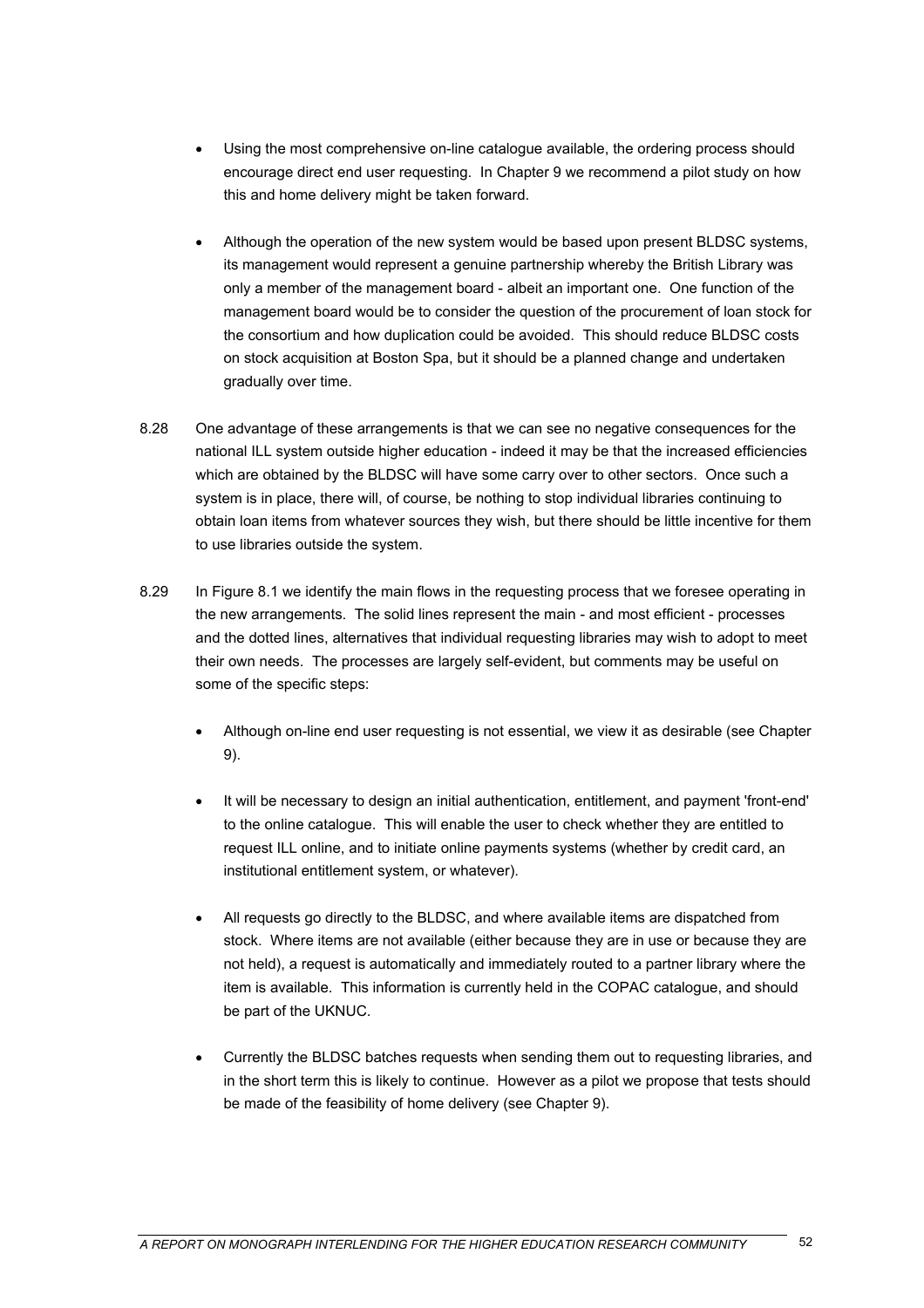

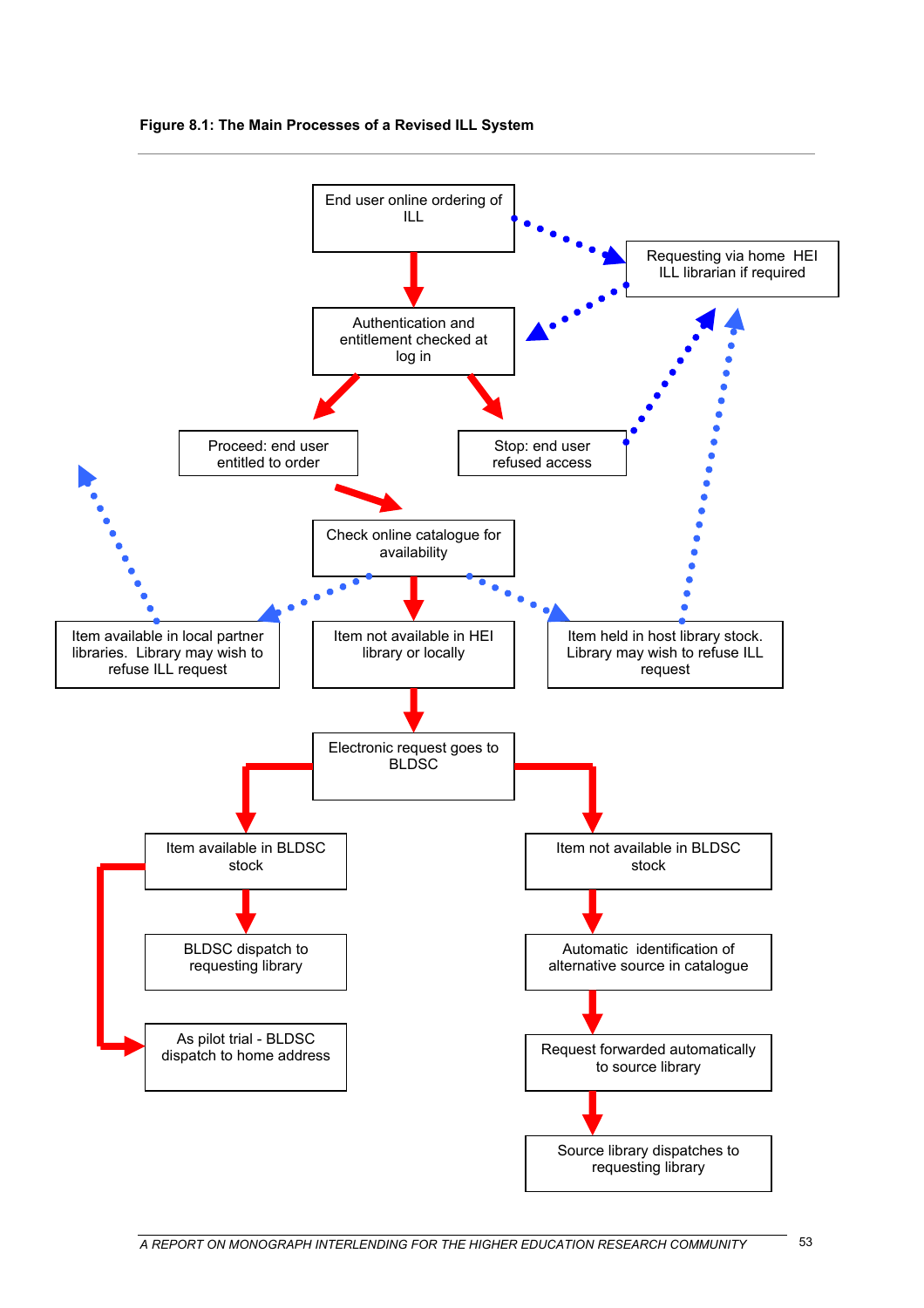- 8.30 In the context of Figure 8.1 we now set out the principles which should guide the development of detailed business and operational processes that might be adopted for our recommended approach. Because we are proposing an option based upon the existing business processes of the BLDSC, there is no need to set down every detail of the proposed new system. Rather the proposed management board will need to review the need for any detailed changes in current operational arrangements in the light of set-up negotiations between the funding bodies, the British Library, and other key partners. Five key aspects are considered in turn:
	- The funding arrangements.
	- The organisational and management structure.
	- The main operational processes.
	- System requirements and standardisation.
	- Risk assessment.

### *The Funding Arrangements*

- 8.31 Overall, the operation of the funding arrangements associated with payments to the BLDSC for requests should continue much as they are at present. The main new requirement will be to determine an agreed fee for participating libraries for loans made by them. However, this cannot be calculated until a decision has been reached by the funding bodies on whether to extend the principle of RSLP access funding to ILL arrangements (see paragraph 8.33).
- 8.32 Our proposed answers to specific funding questions are as follows:

| a) How would the option<br>be funded in the short and<br>long term? | As with the current ILL system, the option would be self-<br>financing with the exception of acquisition costs and<br>overheads. Some overall savings would accrue from<br>avoiding stock duplication, but resulting resource<br>allocation issues would need to be determined within<br>the partnership management structure.                                                  |
|---------------------------------------------------------------------|---------------------------------------------------------------------------------------------------------------------------------------------------------------------------------------------------------------------------------------------------------------------------------------------------------------------------------------------------------------------------------|
| b) Would any transitional<br>funding arrangements be<br>needed?     | Three forms of funding would be required: help with<br>system and software development; an extension of the<br>RSLP access fund to meet the costs of participating<br>lending libraries; and modest implementation costs of<br>the new management structure. We recommend that<br>funding in these areas should be treated as part of the<br>broader implementation of the RLN. |
| c) Is the long term funding<br>sustainable?                         | Yes, within the ten year period which was the remit for<br>this study, and subject to demand continuing at a level<br>which means that the loan fees levied are realistic.                                                                                                                                                                                                      |
| d) What would the flow of<br>funds be for each type of              | The financial impact of the options would be similar to<br>the position today. Net lenders would be recompensed                                                                                                                                                                                                                                                                 |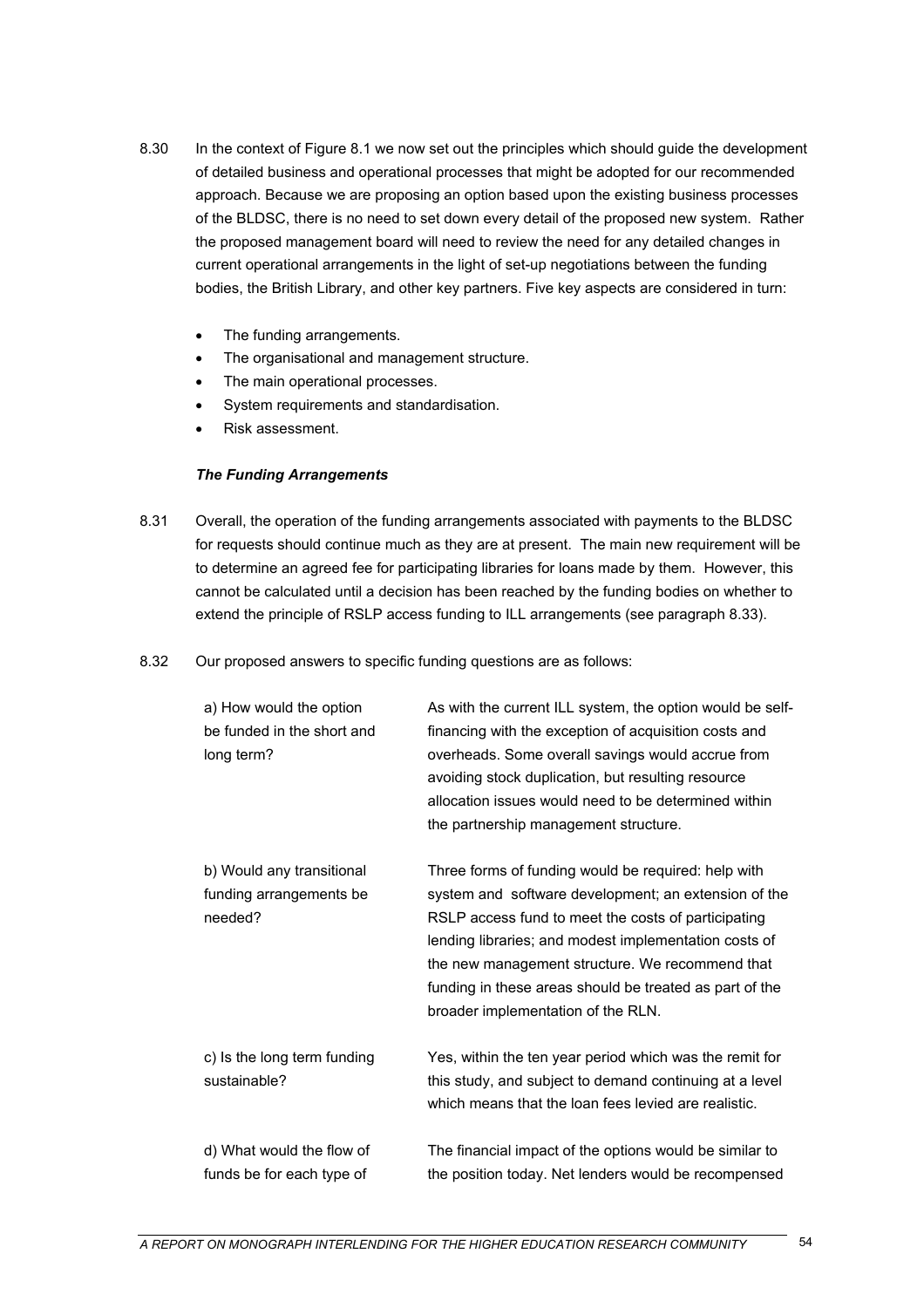| stakeholder?                                                                        | through the charging system (and/or the extension of<br>the access funding principle), and net borrowers would<br>pay according to the number of loans requested. |
|-------------------------------------------------------------------------------------|-------------------------------------------------------------------------------------------------------------------------------------------------------------------|
| e) Would there be any<br>positive or perverse<br>incentives?                        | None can be identified.                                                                                                                                           |
| f) What changes in day-<br>to-day financial<br>administration might be<br>expected? | None. The current 'banking arrangements' of the<br>BLDSC which are valued by some CURL libraries would<br>continue.                                               |

- 8.33 So far as an extension of the RSLP access fund is concerned, the amounts involved are modest, and are unlikely to involve more than £250,000 pa allocated to libraries providing material not stocked by the BLDSC on a pro-rate basis for actual lending undertaken. The individual amounts involved by any individual library are likely to be small, but of symbolic importance in encouraging collaborative interlending, and compensating for materials not being available to their own readers. The size of the proposed fund is based on the data presented in Chapter 3, where a figure of 65,000 loans from sources other than the BLDSC was estimated. Assuming that approximately half of these continue to come from research libraries this represents an annual volume of 32,500 loans. To this figure needs to be added the 20% of loans that are now delayed within the BLDSC because the items are already being used or awaiting purchase; an approximate number of 44,000. This makes a total figure of around 76,500 items that might be dealt with by non-BLDSC partner libraries under the new arrangements.
- 8.34 As with the old back up arrangements part of the fee collected by the BLDSC in future should be passed on to the individual partner lending library, but some will need to be retained as a contribution to overall running costs. Assuming that 50% of the cost is passed on, this leaves participating libraries with a £3.50 shortfall over the full costs of a loan as calculated by the BLDSC, equivalent to approximately £250,000 pa. In practice, this figure is modest enough to suggest that our preferred option could still run without this additional funding, but the likelihood is that some individual libraries may decide not to participate if this were done. Accordingly we recommend that an extension of RSLP access funding is provided to the value of £120,000 pa.
- 8.35 There is one funding issue that could be treated in different ways and will need further discussion by the new management board: the scope for generating income from outside the UK research community. Our option is only designed to benefit the UK higher education and research environment, but a significant proportion of the lending of the BLDSC is to higher education overseas and this may grow. Accordingly, the management board could decide only to operate the new partnership lending arrangements within the UK, or they could support broader BLDSC lending with different financial arrangements operating. If the latter course were pursued, then a stated criterion for libraries joining the consortium would be willingness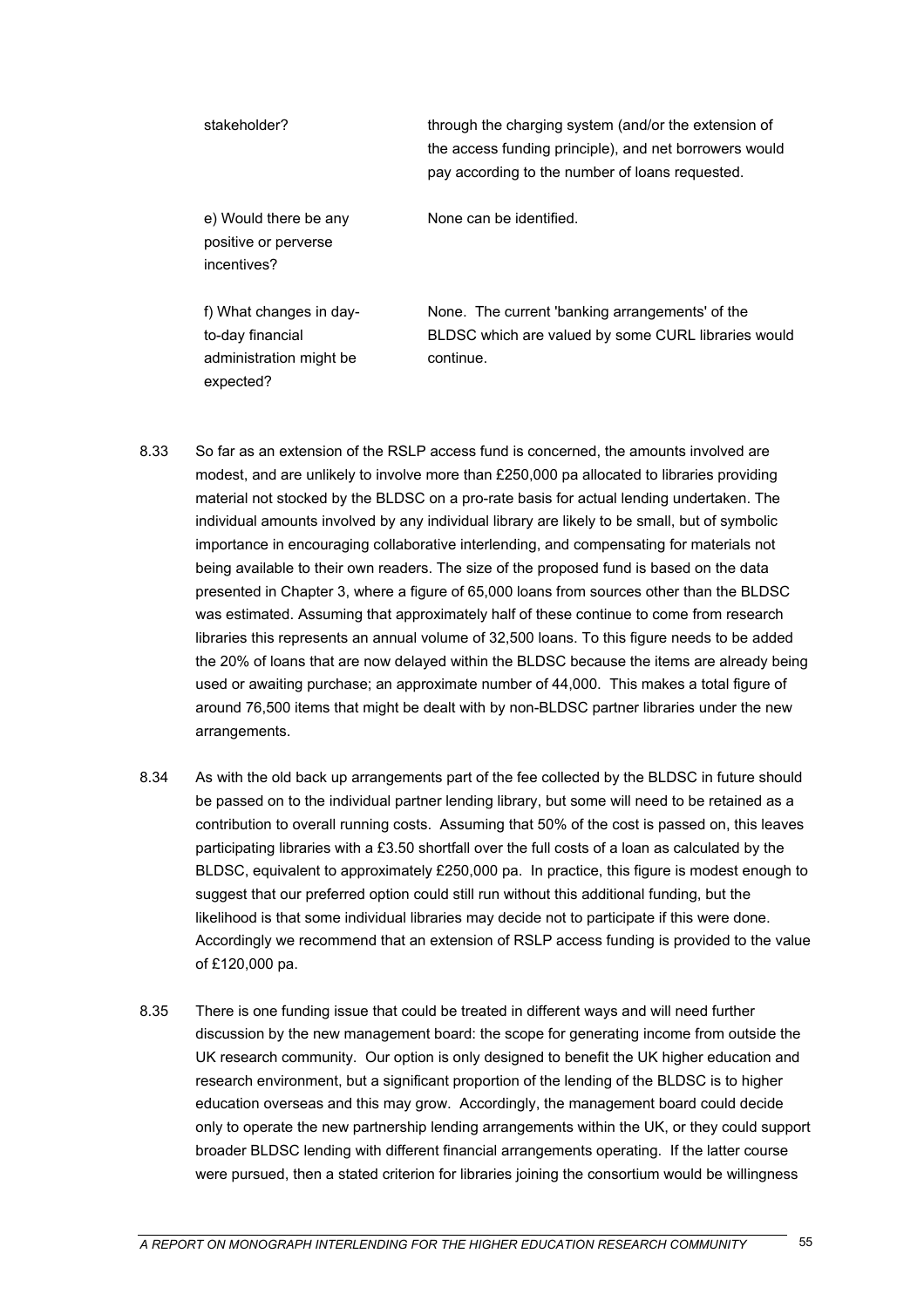to lend overseas. Some CURL libraries are already used to such arrangements as the RLG-SHARES scheme involves higher charges for international lending.

### *The Organisation and Management Structure*

- 8.36 Under our proposal the new lending structure would be managed by an independent management board. It might be desirable to form a company (limited by guarantee) but this will depend upon the details of discussions between the main parties. One of the potential advantages of this would be that the company could take a neutral stance in the event of any dispute between BLDSC and partners, and it could be structured to incorporate the views of users at all levels. All the main stakeholders would be represented on the main management board, whatever its legal status. Annual reports would be made to the British Library, the higher education funding bodies, and other key players. The new structure should also have links to the proposed RLN (indeed in due course it may be part of the RLN), but until that develops further it is difficult to say how exactly those links should operate.
- 8.37 As all UK research libraries currently use the BLDSC, we propose that the new arrangements also operate UK wide, with the various higher education funding bodies represented on the management board. The various national libraries might also be members, although only if they choose to be part of the consortium. The board should not include representatives of all participating libraries, but some sort of consultative mechanism for participating partners would be required.
- 8.38 Within this new structure, the most important organisational issue will be ensuring effective working between the management board (in respect of the new option for higher education), and the British Library in relation to the overall operation of document supply. Ensuring that a clear basis exists from the outset to ensure effective collaboration will be one of the most important parts of the initial negotiations between the partner bodies (see below).

#### *The Main Operational Processes*

- 8.39 The core operational processes will be very similar to those operated currently by the BLDSC, and the main differences will be: direct linkage to an online catalogue (we assume UKNUC); direct end user online requesting (if adopted); and for items not in the BLDSC stock automatic software identification of availability elsewhere within the catalogue and re-routing of requests to the holding library concerned. As now, billing will be the responsibility of the BLDSC and there will be a monthly accounting statement for all borrowers and lenders. Payments systems will minimise the administrative load falling on users. Despatch will use carriers on terms negotiated by the management board, to try and ensure that a common transport tariff is obtained.
- 8.40 Items not in the online catalogue would not be supplied, and those making requests would have to seek for alternative sources elsewhere (including the BLDSC's own overseas searching service).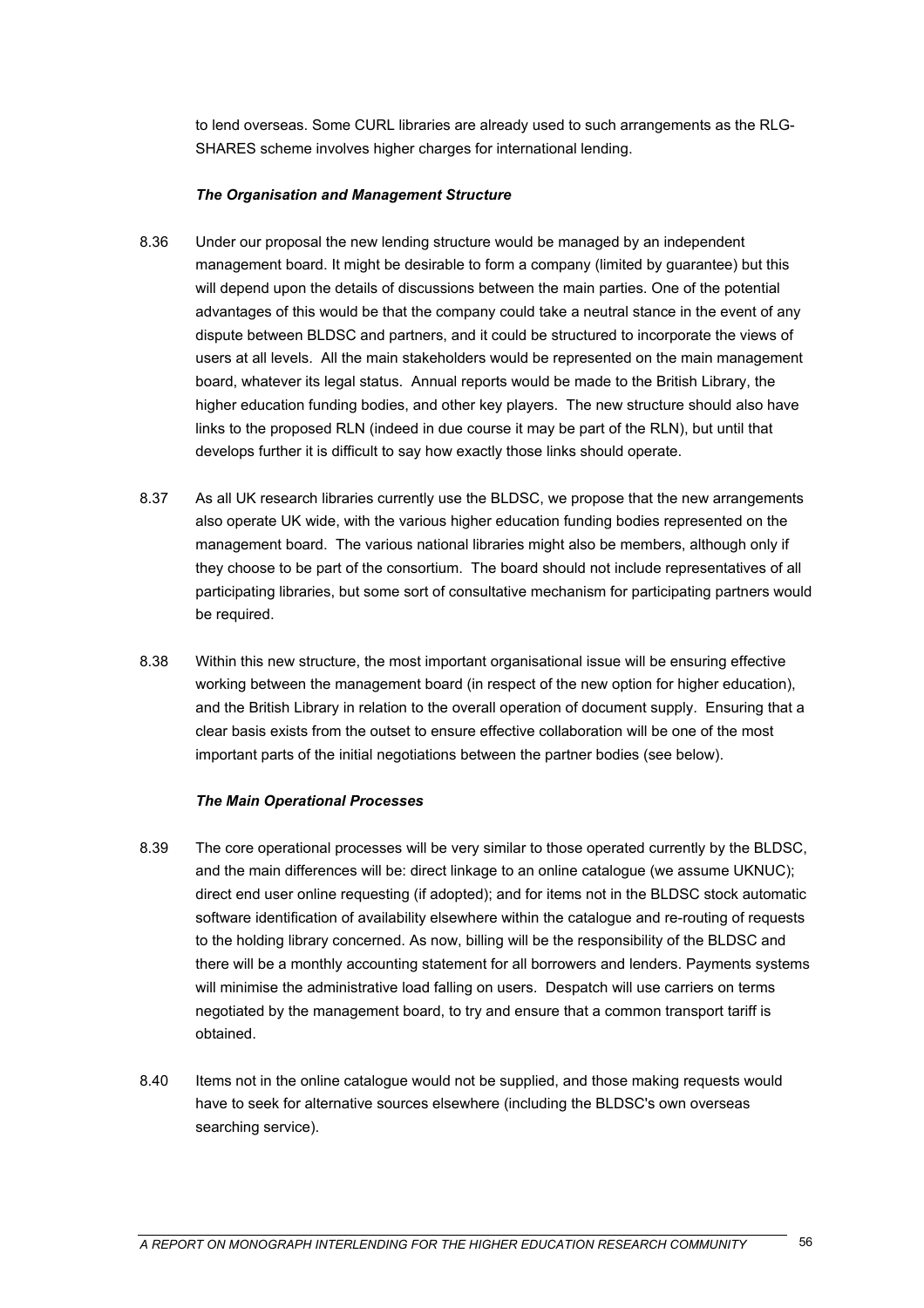- 8.41 The main changes to operational processes are likely to be needed in some participating libraries rather than the BLDSC. Those involved will need to become accustomed to using standard operating procedures (both requesting and borrowing), although for many the processes are likely to be quite similar to those presently used. All libraries participating as lenders will need to abide by rigorous service level agreements, agreed between them and the management board.
- 8.42 It would be for the management board to determine which libraries should be invited to become members of the BLDSC Plus consortium, although it is hoped that all UK institutions with unique research collections (irrespective of whether they are formally in the higher education sector) would be encouraged to join. We have already recommended that realistic pricing be adopted for lending, so this should not be a barrier to libraries participating. Clearly efficiency gains can only be maximised when a high proportion of research lending libraries are involved. There would be no bar to forming relationships with other lending schemes (for example RLG-SHARES) as long as the same standards of service were adopted and compatible charging schemes negotiated.

#### *System Requirements and Standardisation*

- 8.43 Because BLDSC Plus would be based upon existing systems, our expectation is that although some additional software would be required, this might be relatively modest at least so far as the central operation of the scheme is concerned. However, there would be a need to ensure standardisation of systems amongst all participating BLDSC Plus partner libraries. There may also be a need to ensure compatibility with other aspects of BLDSC document supply.
- 8.44 When UKNUC becomes available if will be necessary to ensure appropriate functionality to support the new ILL system. The adoption of standard ISO/IPIG compliant software to support the new arrangement is probably desirable. Alternatively it may be possible for the BLDSC to translate an Arttel order (its current ordering system) into an ArtISO order. The systems of partner libraries would need to be compatible before joining the scheme, but as long as there was not a widespread network of library to library transactions, the level of compatibility could be designed to be quite low.
- 8.45 The costs of the necessary system and software development are difficult to calculate at the moment, and much depends on how UKNUC will be specified. Since one of the key purposes of a national online catalogue is to enable it to be used for lending, we assume that its specification should have a large element of ILL functionality built in (for example, the ability for direct end user requesting and so on). If this is the case then the main additional system development costs will be in creating software to automatically route items not held by the BLDSC to partner libraries. If the specification of UKNUC does not include the kind of functionality that BLDSC Plus requires, then additional software development costs will need to be incurred. Similarly the issue of ISO/IPIG compliance of ILL software may need to be dealt with as part of the technical specification of UKNUC.
- 8.46 Because of the key role of the BLDSC in the implementation of proposed future option, the only sensible way of taking forward consideration of the future system and software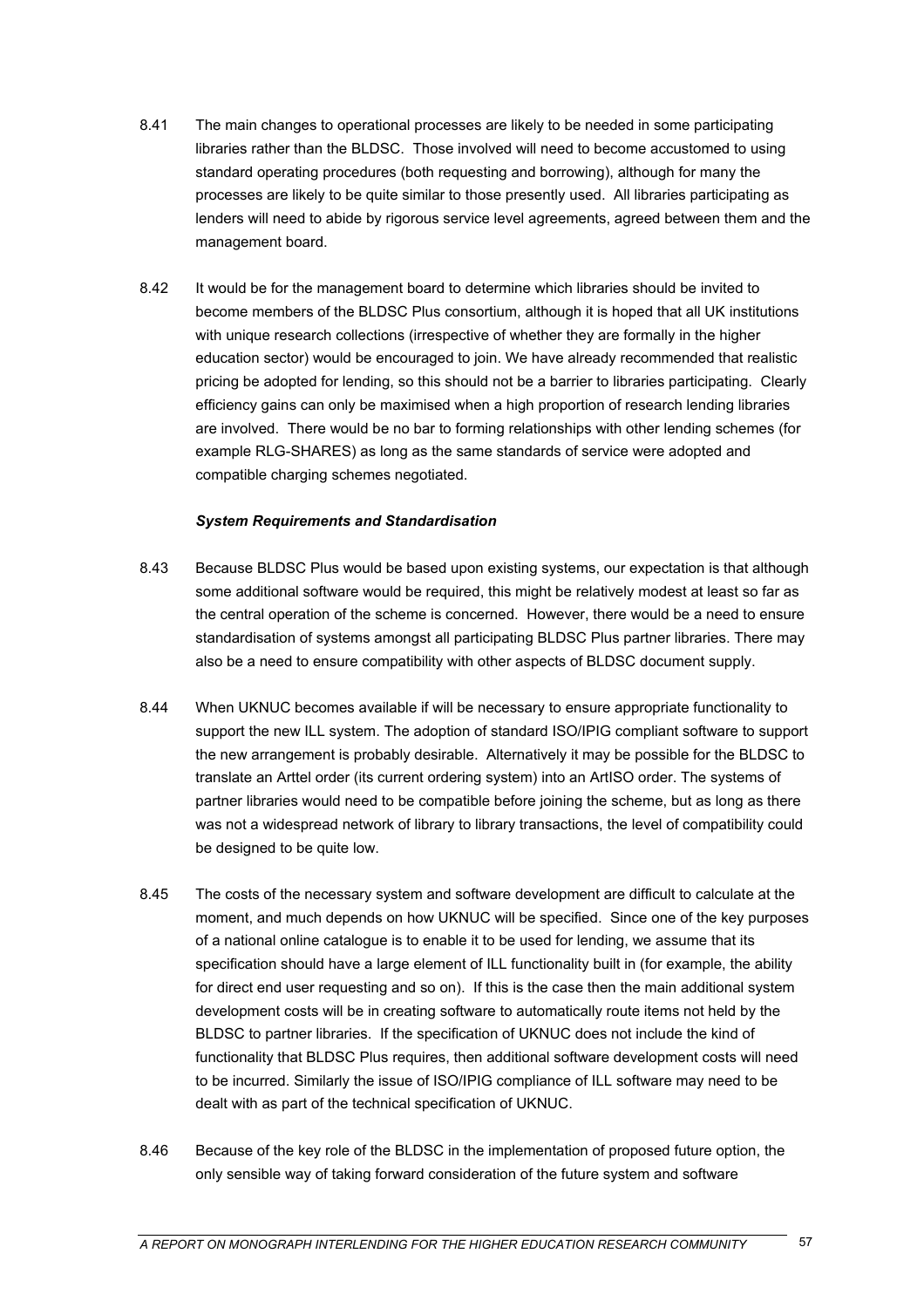requirements is to ask for an analysis by British Library specialists of what would be required to enhance their existing systems. The resulting costs should be considered as part of the set-up negotiation between the funding bodies, the British Library, and other key players, and come within the funding discussions on the implementation of the RLN.

#### **Risk Assessment**

- 8.47 The main risks associated with BLDSC Plus are:
	- Potential partners might not consider the benefits of joining the scheme as suppliers to be worth the cost and trouble. However, if this is true many of the assumptions about future collaboration in the RSLG report are also incorrect.
	- The prices set by the new service might not cover what members perceive as their costs. If realistic rates are charged the less efficient suppliers may lose money.
	- If the prices levels rose significantly above those currently set by the BLDSC customers might not be willing to pay, and might not link the increase with the extra quality of service. However, we do not expect significant price rises to occur, and indeed expect the proposed system to deliver some efficiency gains.
	- Members might resist changing their ILL software.
- 8.48 All these risks could be overcome by the measures proposed above, and by giving the scheme a high profile with the support of the funding bodies, the British Library, and other key stakeholders.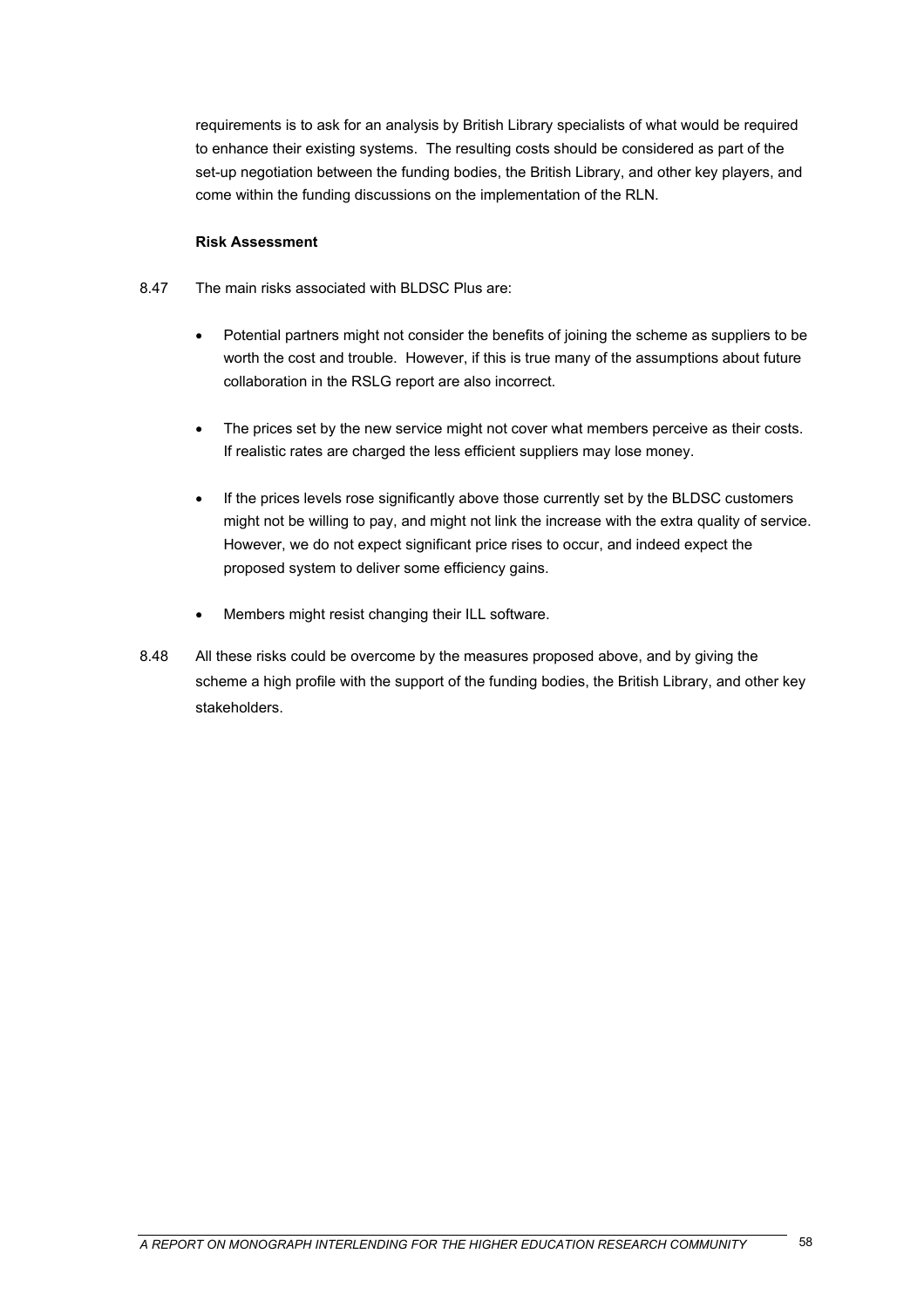# **9 Implementation and Recommendations**

9.1 In this final Chapter we: consider the issue of direct end user requesting of loans and possible home delivery and propose two pilot studies; summarise our recommendations; and consider the actions that need to be taken to implement BLDSC Plus.

# **End User Requesting and Home Delivery**

- 9.2 Currently all requests for ILL (including those to the BLDSC) are made by libraries, to whom the item is delivered and returned. Some providers (for example Cambridge) stipulate that items loaned must be physically read within the library concerned, whereas others allow home reading. All providers require requesting libraries (not individual readers) to return items. Through these processes the requesting library can - as far as possible - ensure responsible use by individual readers, and gain some cost advantages in mailing items in bulk. However, it is also expensive in staff time, and our data in Chapter 5 suggests staff costs might be in the order of £5-£6 per item.
- 9.3 In the past this process has been acceptable even necessary as ILL librarians would often have to complete ILL requests after manually searching catalogues. However, the increasing availability of online catalogues provides the opportunity (given some additional software functionality) for direct online requesting by authorised readers. Such approaches are now becoming commonplace in the USA; for example Ohiolink (see Chapter 3) allows researchers in Ohio access from their desk top to the 30 million holdings in member institutions and the ability to order online directly. Similarly libweb at the University of Oregon allows online requesting of both journals and  $ILL^{33}$ , as does BorrowDirect among a subset of Ivy League universities $34$ .
- 9.4 Assuming the availability of an online catalogue, direct end user requesting has a number of potential advantages, noticeably reducing delays in supplying requests and saving staff time through not requiring ordering via ILL librarians. In our email survey a majority of CURL libraries responding to a question about direct end user online requesting supported the process, although some raised a number of potential operational concerns that need to be taken into account when designing a system. These included: the dangers of inaccurate requesting (although this should be largely removed by a reliable online system); a possible growth in frivolous requesting; the need to ensure that institutional policy on entitlement is complied with (for example, some libraries require undergraduates to get approval by tutors before requests are permitted); and the fear that without any checks there may be a substantial - and potentially expensive - growth in ILL requests. Although such concerns are genuine, the USA experience suggests that they can be overcome.
- 9.5 Accordingly we recommend that a pilot trial takes place to test how such an end user system might work. Such a trial would also help to specify the design for an eventual national system working through UKNUC. The trial would need to involve the design of authentication,

<span id="page-59-1"></span><span id="page-59-0"></span>

*33 See http://libweb.uoregon.edu 34 See http://webdoc.library.upenn.edu/borrowdirect/*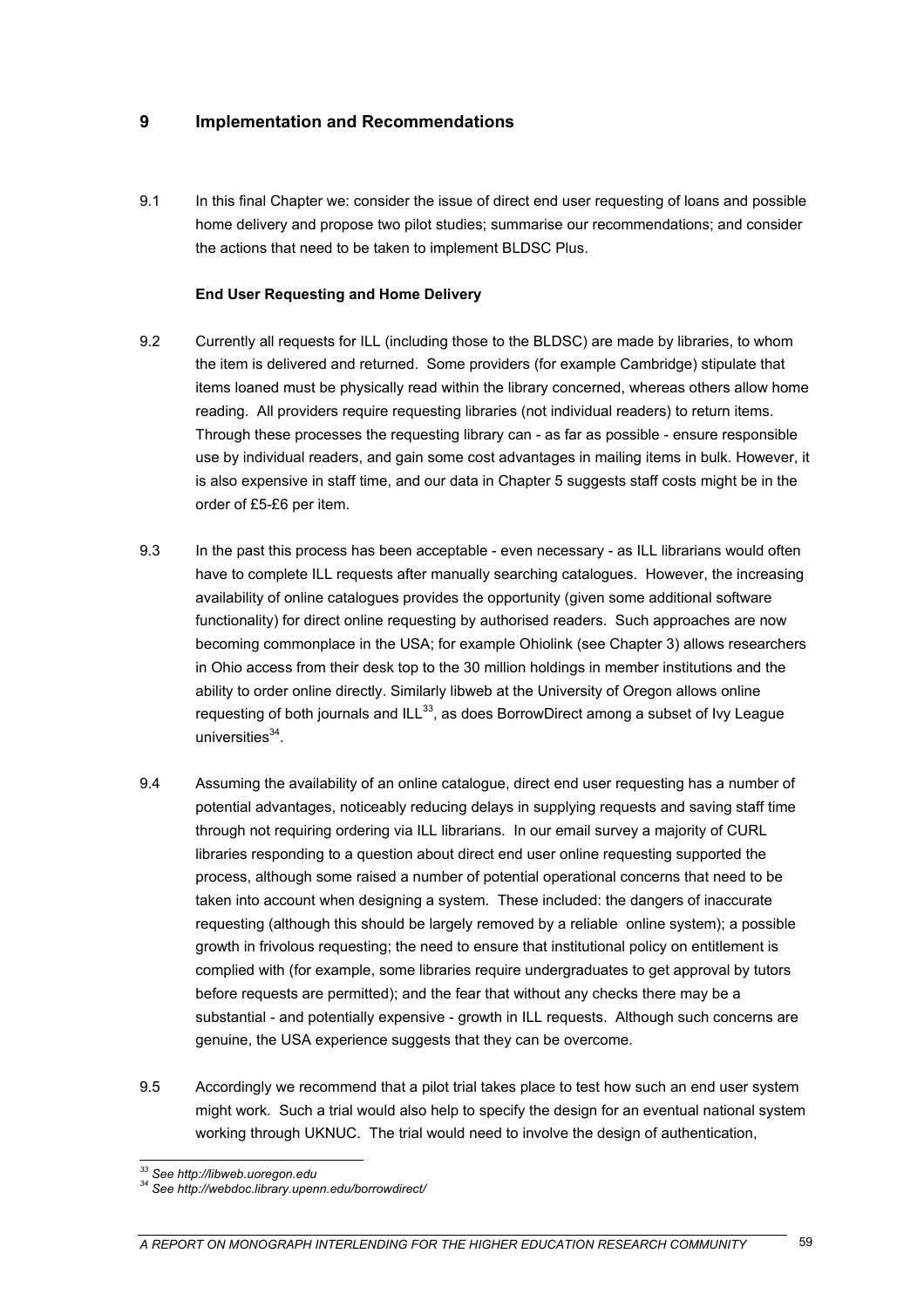entitlement, and payment software that would be the first step in the direct end user requesting process (see Figure 8.1). We are not, at this stage, able to cost the pilot and this needs to be undertaken at an early stage by the proposed management board (see paragraph 9.8c) with advice from specialist British Library advisers.

9.6 Home delivery of requested loans raises different issues, and is more contentious with librarians who have understandable concerns about the loss and damage of loan items, and therefore - in general - prefer to retain their role as responsible intermediaries in the ILL process. Nonetheless if it can be successfully achieved the possibility of home delivery has a number of advantages (although not all readers would want it). It would be particularly advantageous for part time and distance learning students who may rarely attend the physical campus, and if institutions are serious about widening participation they will have to come to terms with delivering materials in non-traditional ways. The adoption of home delivery would probably mean some small changes to ILL operating processes (including pre-payment of return postage, and a small charge for insurance for lost items), but we suspect that the problem is primarily one of the views of library staff. We recommend that a pilot trial, funded by the funding bodies as part of the RLN implementation, would be valuable in this area as well, and should ideally be linked with the proposed study on direct end-user online requesting.

#### **Recommendations**

- 9.7 Our key recommendations can be summarised as possible, although for more details the relevant paragraphs in the text should be read:
	- a) We recommend the adoption of a BLDSC Plus model for the future operation of interlending services in UK higher education. This approach involves the British Library forming a consortium with a range of partner libraries who would agree to provide ILL services to defined service standards and charges. (paragraph 8.26)
	- b) We recommend a five phase adoption and implementation process, involving the initial creation of a steering group to guide extensive consultation about our proposal, followed by the establishment of a new management board to prepare the details of implementation of the operation. (paragraph 9.9)
	- c) As part of the preparation phase of BLDSC Plus, a pilot trial should take place of direct online user requesting to test how such a system might work. Such a trial would help to specify the design for an eventual national system working through UKNUC. (paragraph 9.5)
	- d) Similarly, a pilot trial of home delivery of ILL should be undertaken at the same time as that of direct end user requesting. (paragraph 9.6)
	- e) An extension of the principle of RSLP access funding should be adopted for higher education libraries participating in BLDSC Plus to the value of £250,000 pa. (paragraph 8.33)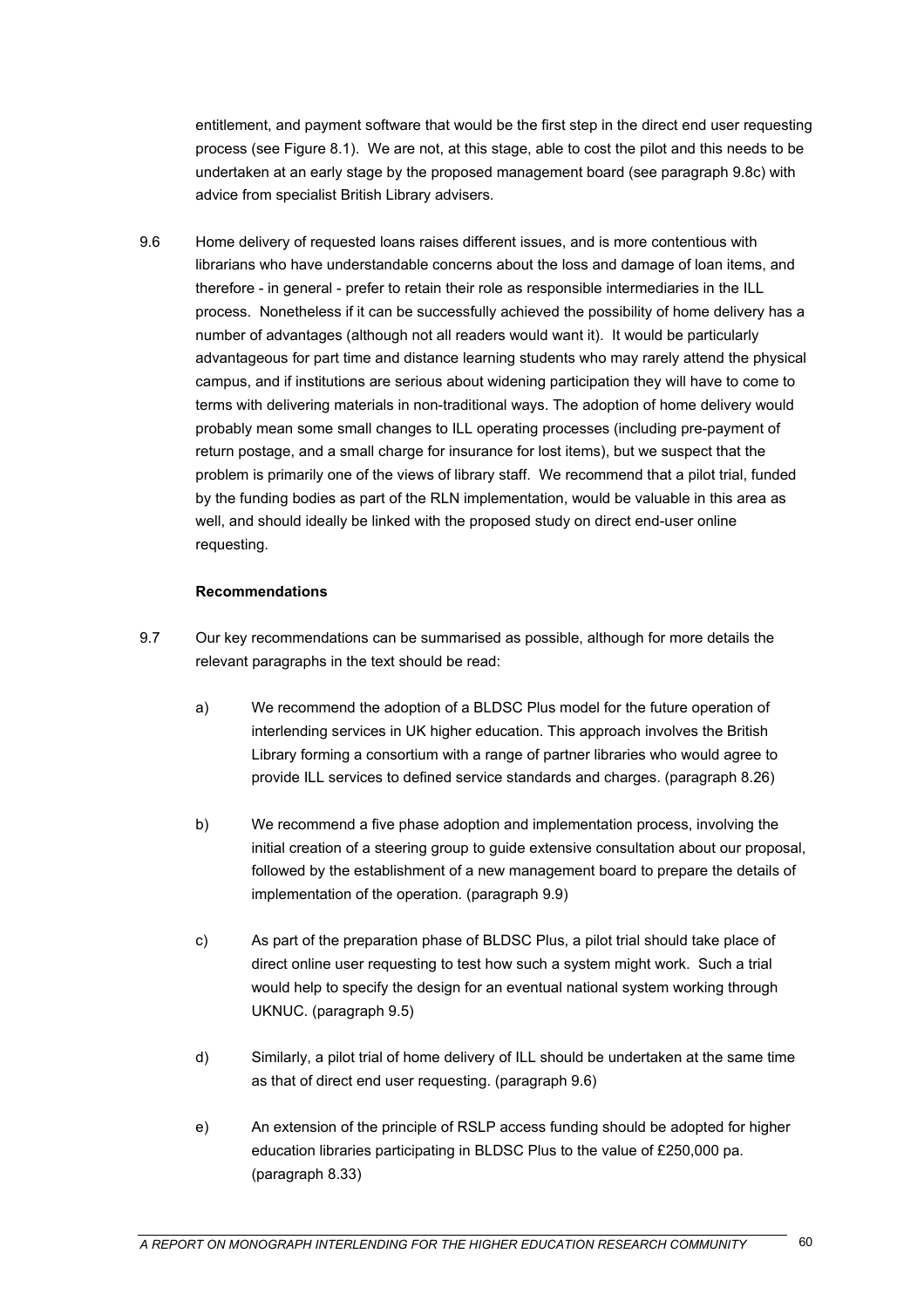- f) These proposals are entirely consistent with the thrust of the RSLG report, and therefore implementation of BLDSC Plus should be considered in parallel with the proposed RLN, although not necessarily to the same timescale. (paragraph 9.8)
- g) Because of the very close link between this study and the RSLG report, funding of our proposals should be considered as part of the implementation of the RLN. (paragraph 8.32)

#### **The Implementation of our Recommendations**

- 9.8 It is important that early commitment to the idea and implementation of BLDSC Plus is obtained from the key organisations involved, including the funding bodies and the British Library. CURL also has an important role to play in encouraging member libraries to participate. We believe that our proposals are entirely consistent with the thrust of the RSLG report, and therefore recommend that implementation should be considered in parallel with the proposed RLN, although not necessarily to the same timescale. The relationship of the management board to the proposed RLN is a matter for discussion. Clearly the links should be close, and if the RLN develops as proposed in the RSLG report, the management board could be part of the RLN. However, should the RLN not come about or develop in a different way, the validity of our proposed option remains unchanged.
- 9.9 At least five stages are necessary in considering the adoption and implementation of our proposal, and we recommend the following:
	- a) Initial discussions between the key organisations involved, including the funding bodies, the British Library, the other national libraries, the RSLG secretariat, and a sample of research librarians (including CURL librarians). The purpose of this meeting would be to discuss this report, and to give outline approval for its recommendations. If they are approved these organisations should create a steering group to oversee the adoption and implementation of the new arrangements, convened by the British Library.
	- b) A consultation phase when the proposal for BLDSC Plus is considered by the higher education library community and relevant libraries in other sectors. We see this as an important step in gaining commitment to the new arrangements from as broad a base as possible.
	- c) A preparation phase when the proposed management board is created, systems are developed, service requirements defined, and partner libraries assembled. It will be a matter of judgement for the management board as to when the new service should be launched, and whether to wait for the full implementation of the UKNUC.
	- d) A piloting and testing phase (which will run concurrently with the preparation phase) when systems and software testing will be undertaken, together with the pilots of direct end user requesting and home delivery as recommended above.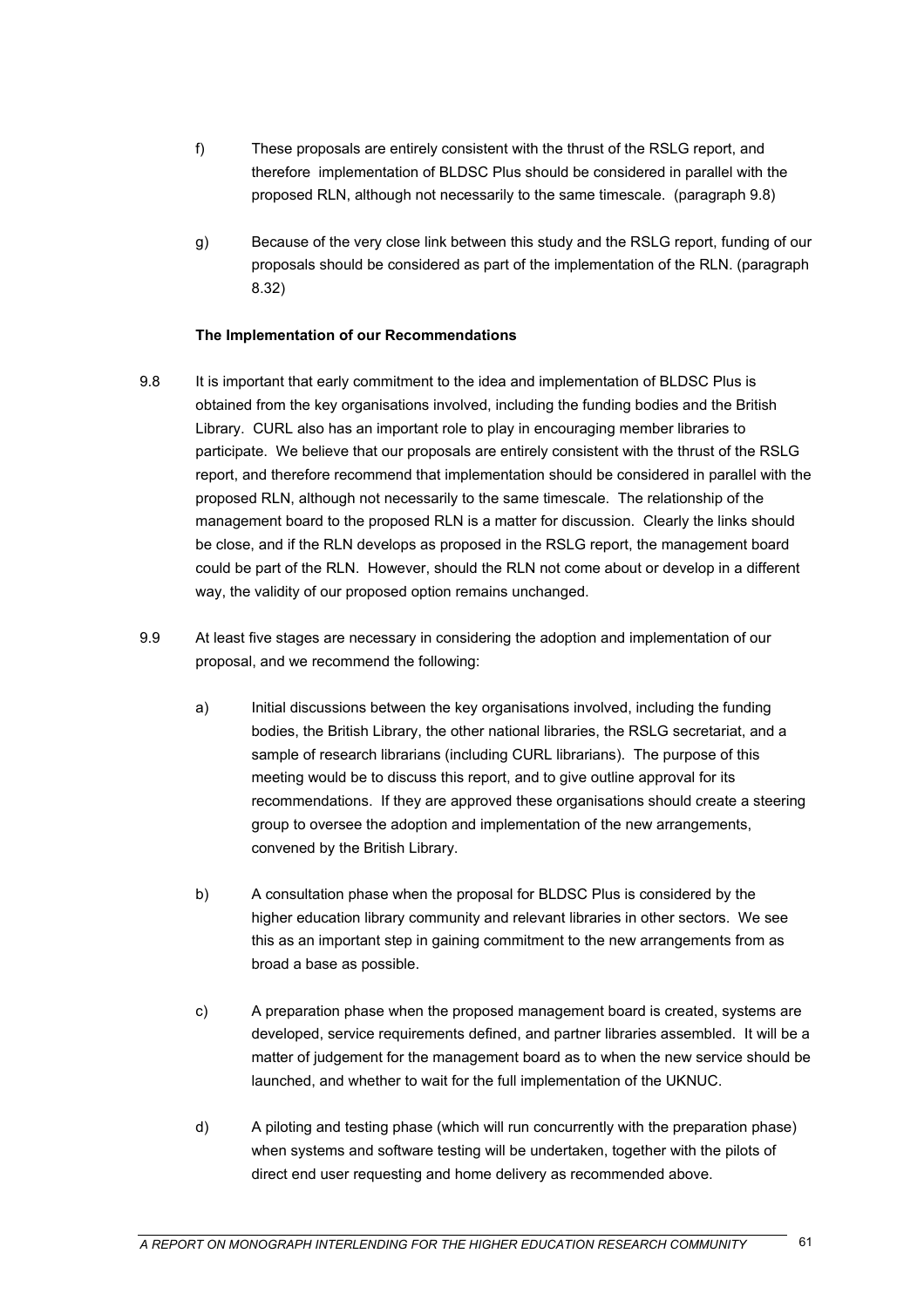- e) The launching of the new service at a date agreed by the management board.
- 9.10 The full costs of our proposals cannot be known until the preparation phase which will see detailed plans produced by the management board. The scheme has the potential to make significant savings in two areas which will enable some reinvestment in library services: first, the gradual elimination over time of the duplication costs of the British Library in providing additional stock for the BLDSC of at least £500,000 pa; and second, within HEIs the saving of staff time of ILL librarians due to an increase in electronic ordering, routing and delivery. This is difficult to calculate, but at a minimum might be between £1.5 and £3 million pa (equivalent to a saving of an average of between a half to one full time ILL staff post per HEI). Over the ten year period that we were asked to review we would therefore expect that savings in the region of between £20 and £35 million should be achieved for reallocating to priority areas of library activity.
- 9.11 So far as expenditure is concerned it was noted in Chapter 8 that additional costs are of three kinds: software costs - which need to be calculated by the British Library in terms of adaptations to existing systems when the UKNUC specification is known (these include the cost of the proposed pilots of end user requesting and home delivery); an extension of the RSLP access principle designed to acknowledge the increased costs of participating libraries costing approximately £250,000 pa; and modest organisational set up costs.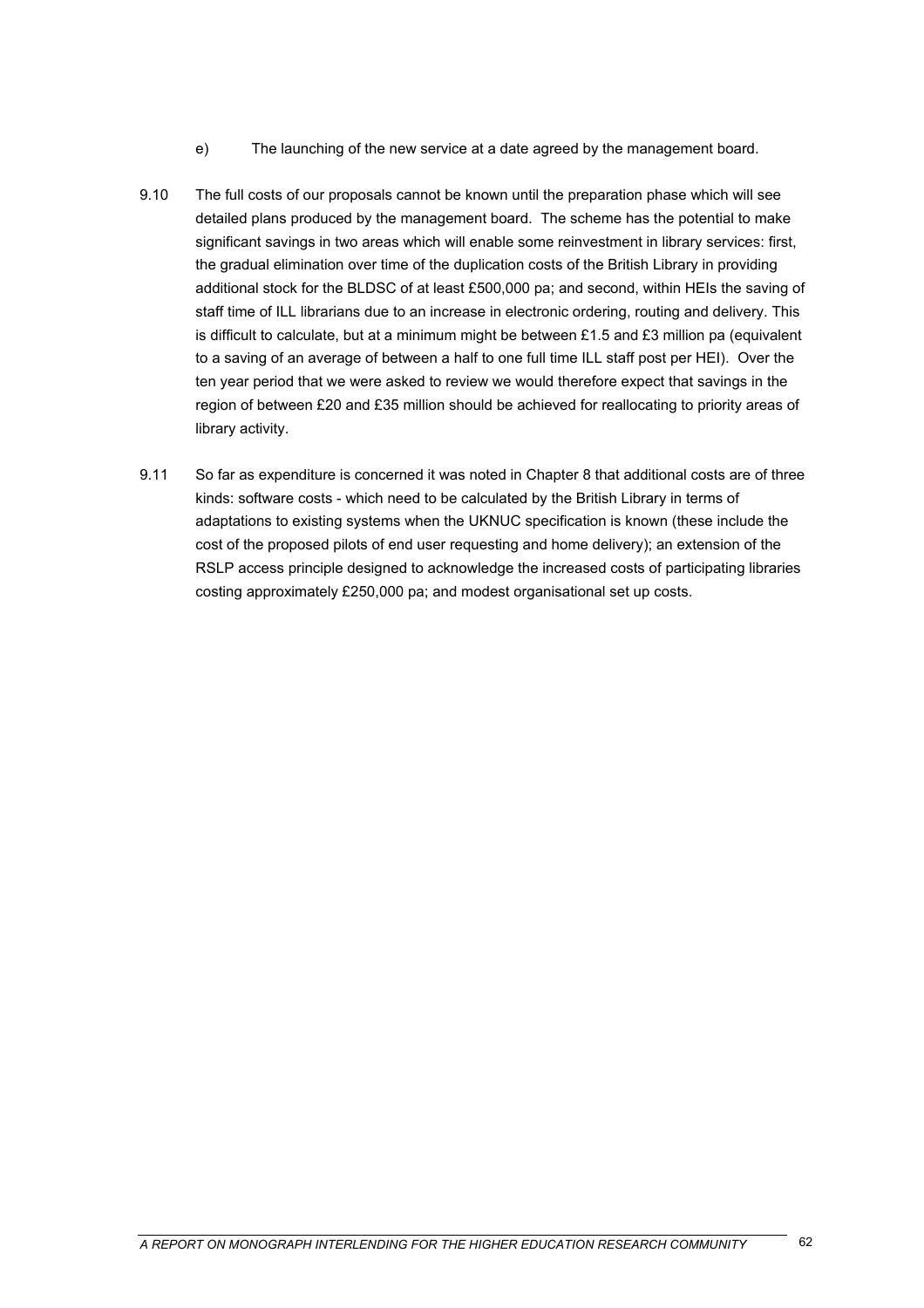# **Appendix A: List of Acronyms**

| <b>AMICUS</b>  | The National Online Union Catalogue Canada                                           |
|----------------|--------------------------------------------------------------------------------------|
| <b>ARL</b>     | Association of Research Libraries (USA)                                              |
| <b>BLDSC</b>   | <b>British Library Document Supply Centre</b>                                        |
| <b>BLLD</b>    | British Libraries Lending Division (defunct)                                         |
| <b>BMA</b>     | <b>British Medical Association</b>                                                   |
| <b>CONARLS</b> | Circle of Officers of National and Regional Library Systems                          |
| <b>CURL</b>    | Consortium of University Research Libraries                                          |
| <b>DOCLINE</b> | The (USA) National Library of Medicine automated interlibrary loan requesting system |
| HEI            | <b>Higher Education Institution</b>                                                  |
| ILL            | Interlibrary loans                                                                   |
| <b>ILLiad</b>  | OCLC's software for the automation of interlibrary loan functions                    |
| <b>ILLOS</b>   | Interlibrary lending software system produced by the University of Lancaster         |
| <b>ILRS</b>    | Interlibrary resource sharing (Australia)                                            |
| <b>IPIG</b>    | Interlending Protocol Implementors Group (USA)                                       |
| <b>ISO</b>     | International Standards Organisation                                                 |
| <b>LASER</b>   | London and South East Regional Library System                                        |
| <b>NAILLD</b>  | North American Interlibrary Loan and Document Delivery (USA)                         |
| <b>NCL</b>     | National Central Library (defunct)                                                   |
| <b>NISO</b>    | National Information Standards Organization (USA)                                    |
| <b>NLC</b>     | National Library of Canada                                                           |
| <b>NLLST</b>   | National Lending Library for Science and Technology (defunct)                        |
| <b>OCLC</b>    | Online Computer Library Center                                                       |
| <b>RLG</b>     | Research Libraries Group (USA)                                                       |
| <b>RLIN</b>    | Research Libraries Information Network (USA)                                         |
| <b>RSLG</b>    | Research Support Libraries Group                                                     |
| <b>RSLP</b>    | Research Support Libraries Programme                                                 |
| <b>RUSA</b>    | Reference and User Services Association (USA)                                        |
| SCONUL         | Society of College, National and University Libraries                                |
| <b>SILLR</b>   | Scottish Interlibrary Lending Rate                                                   |
| <b>UKNUC</b>   | <b>UK National Union Catalogue</b>                                                   |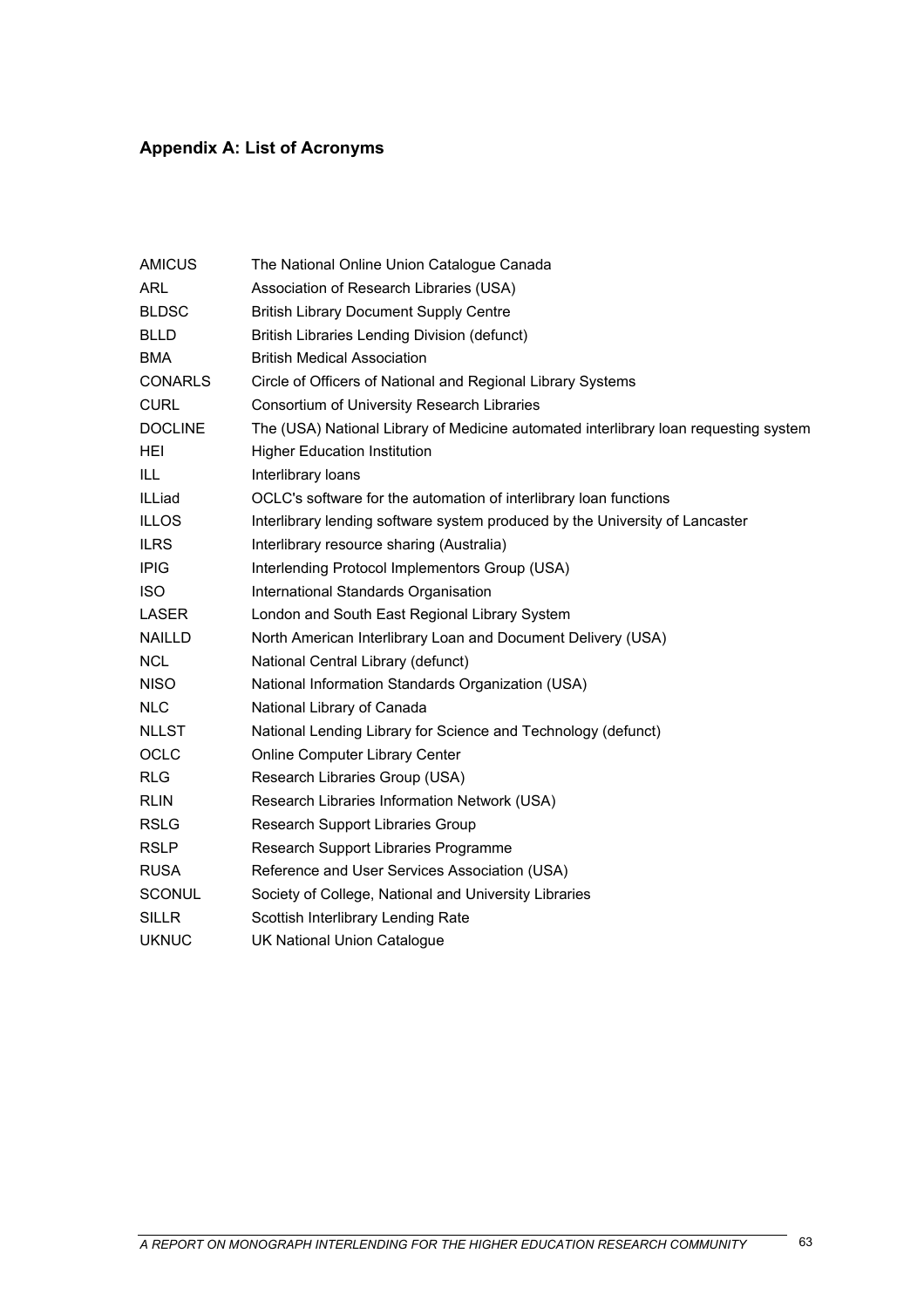# **Appendix B: Bibliography**

Note: the journal Interlending and Document Supply, published four times a year by MCB, carries regular reviews of the literature relating to interlending and document supply.

British Library. Annual Report. London: The British Library. Various years.

BL/HE Task Force. Long term future of the legacy collections of the British Library's Document Supply Centre: a feasibility study report by the Office for Public Management. November 2000.

BL/HE Task Force. Co-ordinating the distributed national collection of research resources: report to the Research Support Libraries Group, June 2001.

CONARLS (Circle of Officers of National and Regional Library Systems). The Library Regions in profile. 2<sup>nd</sup> ed. Spring 1998.

Field, C. CURL and resource description and discovery. New Review of Academic Librarianship, 5, 1999. 125-142.

Jenkins, C. and Morley, M. Survival of the fittest? Collection management implications of the British Library Review of acquisition and retention policies. National Acquisitions Group, 1991.

Kohl, D. How the virtual library transforms interlibrary loans – the OhioLINK experience. Interlending and Document Supply, 26(2), 1998. 65-69.

Line, M. National interlending systems: existing systems and possible models. Interlending Review, 7(2), April 1979. 42-46.

LISU (Library & Information Statistics Unit). Annual Library Statistics 1999.

Making the links: improving the UK's ILL system. Proceedings of a seminar organised under the auspices of the British Library's Co-operation and Partnership Programme, 12 June 2000. (http://bl.uk/concord/mtlmins.html)

NRAL (New Review of Academic Librarianship). 5, 1999. The Consortium of University Research Libraries.

Prowse, S. The FIL survey on the use of public libraries for inter-library loans by students in higher education. Forum on Interlending. CILIP website. 1999.

Prowse, S. Trends and developments in interlending and document delivery in the UK in 1997. Interlending & Document Supply. 26(2). 1998. 83-92.